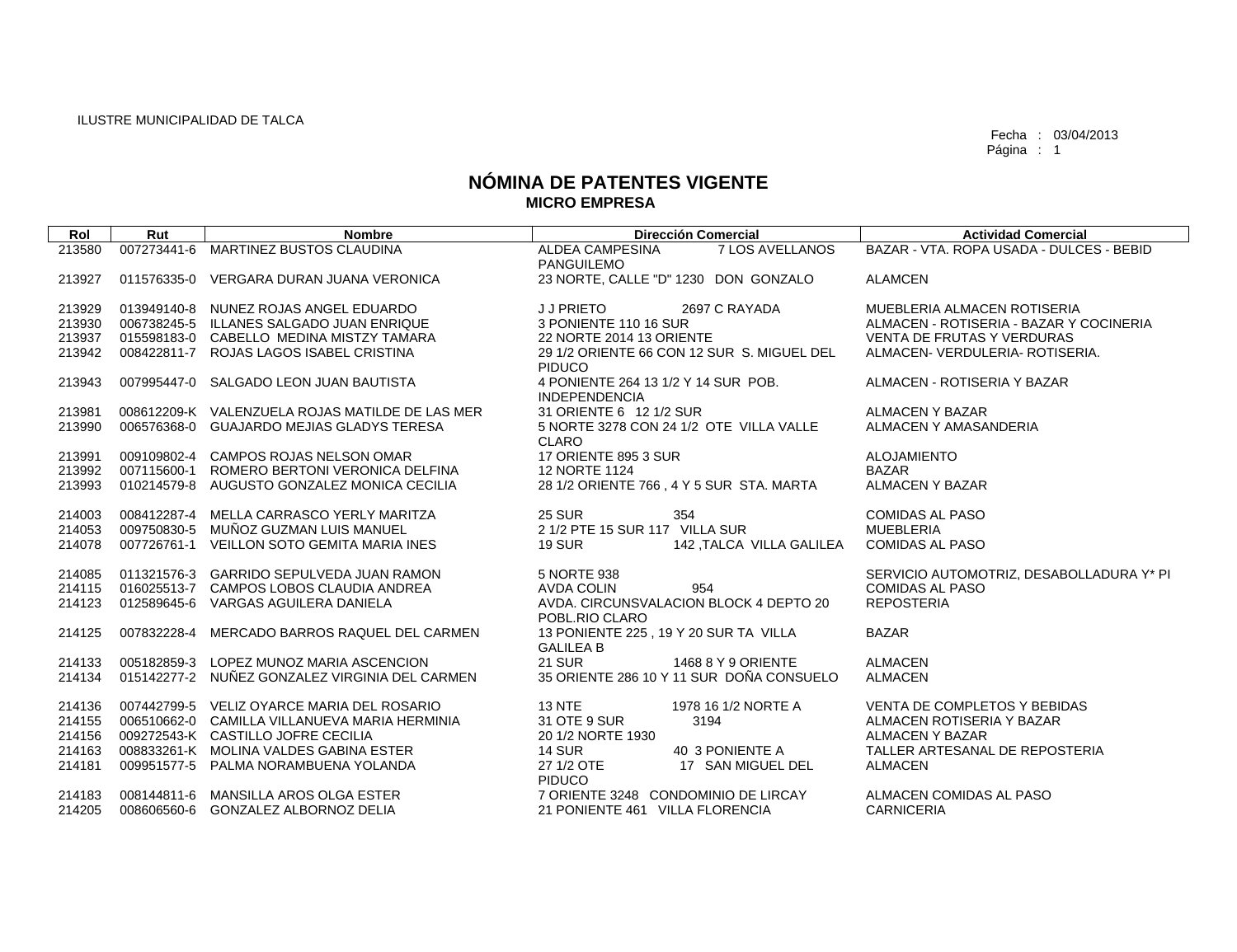| Rol    | Rut         | <b>Nombre</b>                                  | <b>Dirección Comercial</b>                            | <b>Actividad Comercial</b>                         |
|--------|-------------|------------------------------------------------|-------------------------------------------------------|----------------------------------------------------|
| 214207 |             | 011134303-9 VALENZUELA GONZALEZ FELICINDA      | PJE 19 MED PTE 576 CON 26 1/2 SUR V. SAN              | <b>COMIDAS AL PASO</b>                             |
|        |             |                                                | <b>FRANCISCO II</b>                                   |                                                    |
| 214208 |             | 006166023-2 ALEUY ADEL IVONNE GARIBI           | 5 ORIENTE 471, 7 1/2 SUR POBL. ABATE MOLINA           | ALMACEN BAZAR Y VENTA DE PARAFINA                  |
| 214209 |             | 011438833-5 MERCADO MENDEZ CLAUDIA YAMILETH    | 6 MED SUR C 3562 33 OTE.                              | ALMACEN ROTISERIA Y BAZAR                          |
| 214210 |             | 015146304-5 ROJAS ESPINOZA MARY TRINY          | <b>22 SUR</b><br>1492 CON 9 ORIENTE<br>NVA.CIENFUEGOS | <b>COMIDAS AL PASO</b>                             |
| 214212 | 012523195-0 | BRAVO SOTO MARIA JULIETA                       | 46 SECTOR DE<br>LAS ACACIAS<br>MERCEDE VILLA ESTACION | ALMACEN - ROTISERIA - VENTA DE GAS LICUA           |
| 214214 | 011134249-0 | BUSTOS GONZALEZ LUCIA DE LAS MERCED            | 5 1/2 ORIENTE "C" 3474 VILLA DON GONZALO II           | ALMACEN Y ROTISERIA                                |
| 214222 |             | 011233623-0 VALDES MUÑOZ ALEJANDRO DEL CARMEN  | 11 ORIENTE 230, 9 1/2 SUR                             | TALLER ARTESANAL REPARACION DE*<br><b>ELECTROD</b> |
| 214225 |             | 012542666-2 ESPINOZA FIGUEROA JUAN ENRIQUE     | 5 ORIENTE 3426 VILLA DON GONZALO                      | <b>ALMACEN</b>                                     |
| 214227 |             | 008492614-0 TORO ORELLANA MIGUEL ANTONIO       | 20 NORTE 1315 DEPTO.104 CON. V.LAS<br>AMERICAS VI     | <b>BAZAR Y LIBRERIA</b>                            |
| 214233 |             | 012155445-3 BARRERA BARRERA OMAR ALEJANDRO     | 10 ORIENTE 872 3 Y 4 SUR                              | <b>COMIDAS AL PASO</b>                             |
| 214234 |             | 013611104-3 ENCINA MORALES JORGE ALEJANDRO     | 27 1/2 ORIENTE 565 6 Y 7 SUR                          | <b>ALMACEN</b>                                     |
| 214239 |             | 010934127-4 GARCIA BASCUÑAN FLOR MARIA         | VILLORRIO SAN MIGUEL 3 PARCELA                        | ALMACEN ROTISERIA Y BAZAR                          |
| 214250 |             | 004865610-2 CARRILLO PINO HUMBERTO             | 7 SUR<br>3521 32 Y 33 OTE                             | <b>ALMACEN</b>                                     |
| 214252 |             | 012916900-1 JEREZ GOMEZ PAMELA ANDREA          | 22 NORTE C 1280 5 1/2 ORIENTE B                       | ENTRETENIMIENTOS ELECTRONICOS                      |
| 214253 |             | 012695534-0 ORELLANA BARRIOS AIDA              | 20 NORTE 1166 4 Y 5 ORIENTE                           | BAZAR Y SERVICIO DE INTERNET                       |
| 214255 |             | 005776693-K BELMAR QUINTEROS MARIA SALOME      | 32 Y 33 ORIENTE 3505 6 1/2 SUR                        | ALMACEN ROTISERIA Y BAZAR                          |
| 214261 |             | 012196348-5 YAÑEZ ARZOLA RENATO ANTONIO        | 8 oriente 3224 21 1/2 NORTE                           | ALMACEN                                            |
| 214269 |             | 012607183-3 GONZALEZ ARAVENA PATRICIO EUGENIO  | 7 1/2 ORIENTE 1361                                    | PELUQUERIA                                         |
| 214270 |             | 014558121-4 URETA ALMENDRA CAROL PATRICIA      | 18 PONIENTE 0561 26 1/2 SUR                           | ALMACEN - ROTISERIA - BAZAR - VENTA DE J           |
| 214274 |             | 010261226-4 PARRA LEAL JOSE DANIEL             | 8 SUR<br>3446 32 ORIENTE                              | TALLER DE VULCANIZACION                            |
| 214276 |             | 011071693-1 HENRIQUEZ ADASME ISABEL MARGARITA  | PJE. ANDALUCIA<br>427 INDEPENDENCIA                   | <b>ALMACEN</b>                                     |
| 214285 |             | 014498433-1 MURGA RIVERA HECTOR MANUEL         | <b>AVDA COLIN</b><br>237 EN 19 Y 20 SUR               | CLINICA VETERINARIA                                |
| 214286 | 009646515-7 | MORAN URBINA GABRIELA LORETO                   | 14 NORTE 637 2 PONIENTE                               | ALMACEN AMASANDERIA Y JUEGOS<br><b>ELECTRONIC</b>  |
| 214296 |             | 011457859-2 CACERES HENRIQUEZ JIMENA DE LAS R. | 16 1/2 NORTE B 1766 VILLA DON ARTURO                  | SERVICIOS COMPUTACIONALES E INTERNET               |
| 214302 |             | 005105537-3 ACEVEDO LEPPE OLGA ALICIA          | 12 ORIENTE 16 EL TABACO                               | <b>ALMACEN</b>                                     |
| 214303 |             | 009463624-8 GUTIERREZ MUÑOZ MARCELA DEL PILAR  | <b>23 SUR</b><br>174 STA, MARIA DE COLIN              | ARTESANIA EN ZINA Y MADERA                         |
| 214311 |             | 004262461-6 SANCHEZ SANCHEZ EDECIA DEL CARMEN  | 67<br>12 SUR 9 OTE                                    | ALMACEN Y BAZAR                                    |
| 214312 |             | 014017813-6 ARELLANO DOMINGUEZ SERGIO ROBERTO  | 17 OTE<br>810, TALCA                                  | TALLER DE REPARACIONES DE HUINCHAS PARA            |
| 214315 |             | 011439051-8 MARTINEZ GONZALEZ MARTA RUTH       | 19 NORTE B 1232 5 ORIENTE                             | SERVICIOS COMPUTACIONALES E INTERNET Y A           |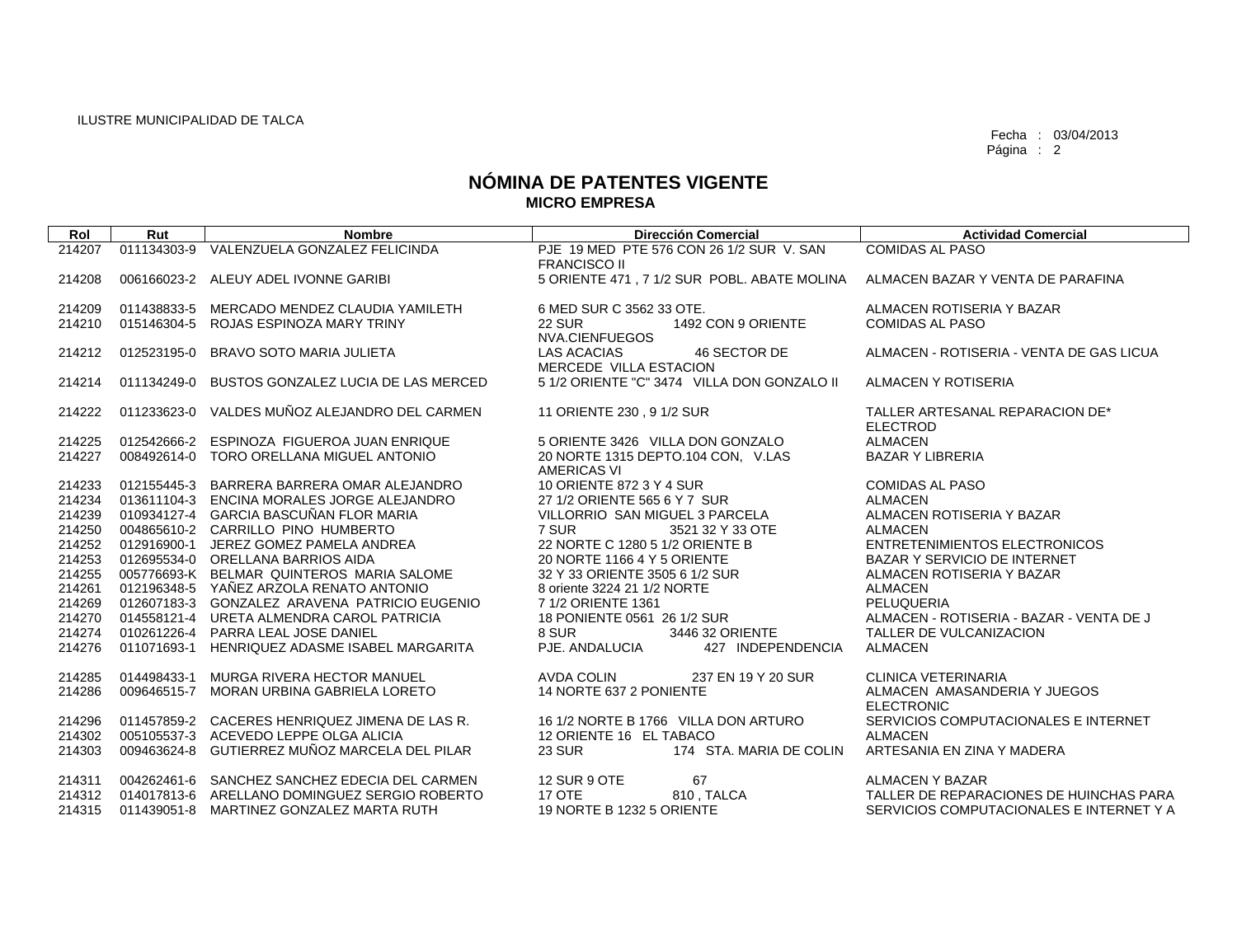| Rol    | Rut         | <b>Nombre</b>                                   | <b>Dirección Comercial</b>                  | <b>Actividad Comercial</b>               |
|--------|-------------|-------------------------------------------------|---------------------------------------------|------------------------------------------|
| 214316 |             | 011849172-6 FERNANDOY VASQUEZ SILVIA            | 5 SUR<br>3531 ,32 Y 33 OTE VILLA            | <b>VENTA DE ROPA Y BAZAR</b>             |
|        |             |                                                 | <b>JARDIN DEL ESTE</b>                      |                                          |
| 214320 | 008188321-1 | PARADA CORREA WASHINGTON                        | 31 1/2 OTE<br>80 12 1/2 SUR                 | <b>ALMACEN</b>                           |
| 214326 | 002835986-1 | CORDERO TOLEDO ADALINA VALENTINA                | 4 OTE<br>185, TALCA                         | ALMACEN, BAZAR Y POMPAS FUNEBRES         |
| 214327 |             | 010046695-3 VALDES ROJAS ANA ANGELICA           | <b>16 SUR</b><br>1516 9 1/2 OTE.            | AMASANDERIA Y ROTISERIA                  |
| 214335 |             | 011893994-8 GONZALEZ SANTANDER ANA DEL CARMEN   | 26 SUR 21 PTE<br>542                        | ALMACEN ROTISERIA Y BAZAR                |
| 214337 |             | 007181284-7 GUTIERREZ ZUÑIGA HUMILDE DE LAS MER | 9 ORIENTE 2534 13 Y 14 NORTE                | AMASANDERIA                              |
| 214345 |             | 008015419-4 SEPULVEDA PASMINO LUCILA DEL CARMEN | 5 1/2 SUR 30 OTE<br>3071                    | <b>ALMACEN Y ROTISERIA</b>               |
| 214346 |             | 011746392-3 REYES ALMUNA ROXANA CECILIA         | ESQUINA MOCHA 204 HUILQUILEMU               | TALLER ARTESANAL DESABOLLADURA, PINTURA  |
| 214366 |             | 013304523-6 SOTO OYARZUN JUAN CARLOS            | 9 ORIENTE 0229 16 SUR COLIN V               | BAZAR Y TARJETAS DE PREPAGO              |
| 214367 |             | 012520843-6 ALDANA GONZALEZ ESTEBAN NAZARIO     | 29 1/2 ORIENTE 488 7 SUR                    | <b>CONSTRUCCION EN OBRAS MENORES</b>     |
| 214371 | 014017857-8 | BRAVO BRAVO PATRICIO ALEJANDRO                  | 20 NORTE 10 ORIENTE Nº 3077 LOMAS DE LIRCAY | SERVICIO DE INTERNET                     |
|        |             |                                                 |                                             |                                          |
| 214378 | 009824904-4 | MALDONADO VALENZUELA MARIA TERESA               | <b>14 SUR</b><br>1633 10 Y 11 ORIENTE       | <b>ALMACEN</b>                           |
| 214382 | 014399369-8 | MOYA MERCADO MARITZA TERESA                     | 7 SUR<br>3459 32 ORIENTE                    | <b>ALMACEN Y BAZAR</b>                   |
| 214397 |             | 009923503-9 ESQUIVEL ALEGRIA JUAN CARLOS        | V.LAS AMERICAS 21 NTE<br>104 BLOCK 1407     | <b>ALMACEN</b>                           |
| 214403 |             | 012591086-6 ALIAGA DIAZ ALEJANDRO GRACIAN       | 1 PONIENTE 256 21 SUR                       | ALMACEN- ROTISERIA Y BAZAR               |
| 214416 |             | 011319765-K FUENTES MOYA VALERIA ISABEL         | ACACIOS 24 1/2 SUR B<br>287                 | TALLER ARTESANAL DE MUEBLERIA FABRICACIO |
| 214417 |             | 013197960-6 ESPINOZA CABELLO ALEJANDRA ELENA    | 8 oriente 173 10 1/2 SUR                    | <b>BAZAR Y PAQUETERIA</b>                |
| 214421 |             | 014418243-K RIOS MOLINA CLAUDIA ANGELICA        | 4 1/2 PONIENTE C 1018 26 SUR                | PELUQUERIA                               |
| 214429 |             | 008629508-3 GONZALEZ GUZMAN EDUARDO ANTONIO     | 15 NTE 2 1/2 OTE<br>2661, TALCA             | TALLER ARTESANAL DE CAJONES              |
| 214439 |             | 009996201-1 RETAMAL RETAMAL FIDELA ROSA DE LAS  | EL ALGARROBO<br>136 VILLA ILLINOIS          | ALMACEN                                  |
| 214447 |             | 013723207-3 FUENTES YANEZ MARIO ENRIQUE         | V.BELEN S.PEDRO<br>117 19 1/2 OTE           | SERVICIOS DE INTERNET                    |
| 214449 |             | 012522062-2 MUNOZ ARAYA PATRICIO ENRIQUE        | 18 ORIENTE 2 2 1/2 NORTE                    | COMIDAS AL PASO                          |
| 214454 |             | 012102063-7 ROJAS HERNANDEZ CLAUDIA ROSA        | 14 SUR 6 OTE. 136 BRILLA EL SOL             | <b>COMIDAS AL PASO</b>                   |
| 214456 |             | 008211553-6 PARDO ORELLANA PEDRO MANUEL         | 306 BRILLA EL SOL<br><b>LOS LAURELES</b>    | TALLER DE DESABOLLADURIA Y PINTURA       |
| 214459 |             | 010999289-5 GUTIERREZ ROSALES MARCELA ANTONIA   | <b>29 ORIENTE 708</b>                       | SERVICIO DE INTERNET                     |
| 214462 |             | 014019001-2 SAAVEDRA VERDUGO CELIN ALEJANDRO    | 12 NORTE 2296 16 ORIENTE                    | SERVICIOS COMPUTACIONALES E INTERNET     |
| 214472 |             | 005266693-7 ZUNIGA DIAZ ALADIN JAIME            | 10 ORIENTE 275 9 1/2 SUR                    | <b>TALLER DE COSTURAS</b>                |
| 214473 |             | 008218853-3 URBINA GONZALEZ MARCELO ENRIQUE     | AMERICA 18 NTE<br>1219, TALCA               | PANADERIA Y ROTISERIA                    |
| 214477 |             | 012295865-5 VASQUEZ UMAÑA ISABEL MARGARITA      | 8 SUR<br>135 10 Y 11 PONIENTE               | <b>ALMACEN</b>                           |
| 214482 |             | 006926914-1 VERA ZUÑIGA MARIA CECILIA           | <b>25 SUR</b><br>533 3 ORIENTE              | ALMACEN ROTISERIA Y BAZAR                |
| 214492 |             | 007124137-8 CASTRO ROJAS HUGO ARNALDO           | 30 1/2 ORIENTE 5 1/2 SUR 3093               | <b>ALMACEN</b>                           |
| 214495 |             | 010239979-K ESPINOSA MORAN MARTA ALEJANDRA      | 5 ORIENTE B 3414 22 NORTE                   | <b>BAZAR Y PAQUETERIA</b>                |
| 214498 |             | 010541653-9 ALVARADO FUENTEALBA ANA NINFA       | 0184 VILLA SUR<br>18 SUR 3 PTE              | COMIDAS AL PASO- AMASANDERIA- ROTISERIA  |
| 214503 |             | 007554725-0 LARA ORTEGA JUAN ANTONIO            | 7 NORTE 1817                                | COMPRA VENTA DE CARTON - FIERRO Y VIDRIO |
| 214508 |             | 012088058-6 FIGUEROA FIGUEROA DOMINGO JAVIER    | 8 1/2 ORIENTE B 2953 VILLA DON ENRIQUE      | SERVICIOS DE COMPUTACION INTERNET, FOTOC |
| 214511 |             | 016005656-8 VILLAGRA SEPULVEDA GERALDINE CECILI | 14 ORIENTE 2190 11 NORTE                    | <b>BAZAR Y PAQUETERIA</b>                |
| 214526 |             | 007795882-7 JAQUE FAUNDEZ HUGO ATILIO           | 572 CON 18 PTE, TALC<br>26 1/2 SUR          | SERVICIOS DE COMPUTACION E* INTERNET     |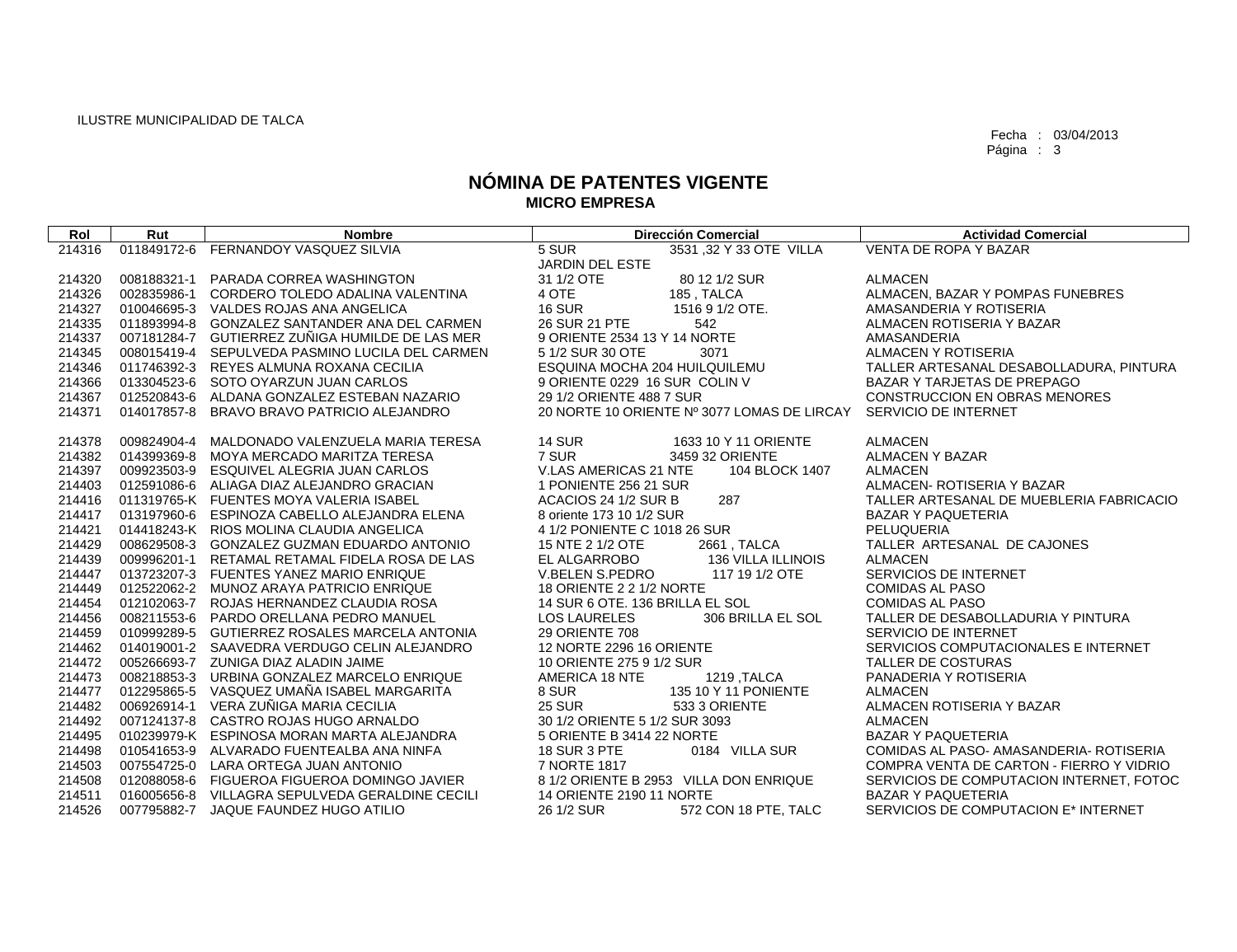$\sqrt{ }$ 

Fecha : 03/04/2013 Página : 4

| Rol    | Rut         | <b>Nombre</b>                                   | <b>Dirección Comercial</b>                                     | <b>Actividad Comercial</b>               |
|--------|-------------|-------------------------------------------------|----------------------------------------------------------------|------------------------------------------|
| 214536 | 008019589-3 | <b>GOMEZ ORELLANA HECTOR RAMON</b>              | 166 10 PONIENTE VILLA<br><b>20 SUR</b>                         | AMASANDERIA ARTESANAL Y ROTISERIA        |
|        |             |                                                 | <b>GALILEA</b>                                                 |                                          |
| 214537 |             | 012141655-7 ALARCON SEPULVEDA ALEJANDRA INES    | 16 1/2 ORIENTE A 1982 9 NORTE                                  | <b>ALMACEN Y BAZAR</b>                   |
| 214544 |             | 011438082-2 ESPINOZA PACHECO CAROLA ELENA       | 10 ORIENTE 85 OSCAR CRISTI GALLO                               | SERVICIOS COMPUTACIONALES E INTERNET* BA |
| 214549 |             | 007706607-1 HENRIQUEZ BARRERA ANA DE LAS M.     | <b>14 SUR</b><br>1630 PO. COLIN 1                              | <b>COMIDAS AL PASO</b>                   |
| 214555 |             | 012523182-9 VALDES MORAGA CHRISTIAN H.          | 10 ORIENTE 2040 9 1/2 NORTE                                    | <b>TALLER MECANICA</b>                   |
| 214556 |             | 013715570-2 MORAGA SOTO LILIA PAULA             | 27 SUR<br>260 7 PONIENTE                                       | ALMACEN BAZAR Y ROTISERIA                |
| 214562 |             | 008636637-1 ZURITA MOLINA PEDRO NOLASCO         | 5 1/2 PONIENTE "A" 834, 25 Y 26 SUR VILLA<br><b>CONAVICOOP</b> | <b>ALMACEN</b>                           |
| 214563 |             | 011634088-7 URRA HERNANDEZ GLADYS DE LAS MERCED | 17 NORTE 2180 CON 14 1/2 OTE                                   | <b>COMIDAS AL PASO</b>                   |
| 214583 |             | 009739577-2 HERRERA MARTINEZ MARIA SOLEDAD      | 6 Y 5 ORIENTE 382 CON AVDA.PIDUCO BRILLA EL FERRETERIA         |                                          |
|        |             |                                                 | <b>SOL</b>                                                     |                                          |
| 214598 |             | 007706814-7 OVALLE HERNANDEZ MONICA PATRICIA    | <b>17 NTE</b><br>1820                                          | PELUQUERIA Y BAZAR                       |
| 214613 |             | 007660562-9 GONZALEZ GONZALEZ PATRICIA ELENA    | 32 ORIENTE 3464 CON 12 1/2 SUR POBL.CARLOS                     | ALMACEN                                  |
|        |             |                                                 | <b>TRUPP</b>                                                   |                                          |
| 214616 |             | 004635166-5 GONZALEZ CONTRERAS MISAEL REINALDO  | <b>14 SUR</b><br>33 CON 12 1/2 PTE POBL.                       | <b>COMIDAS AL PASO</b>                   |
|        |             |                                                 | <b>TALCA II</b>                                                |                                          |
| 214632 |             | 009320338-0 ULLOA OPAZO EVA GLORIA              | <b>EL SAUCE</b><br>POB. SANTA MARTA                            | <b>ALMACEN Y BAZAR</b>                   |
| 214637 |             | 009947672-9 ROJAS RAMIREZ JOSE ERNESTO          | 1 ORIENTE 2659 14 Y 15 NORTE                                   | OFICINA ADMINISTRATIVA DE CONSTRUCCION   |
| 214638 |             | 012588772-4 SALAZAR SILVA ALLENS MARION         | 23 1/2 PTE<br>879                                              | ALMACEN- ROTISERIA Y AMASANDERIA         |
| 214641 |             | 009262794-2 SEPULVEDA MUÑOZ ROSA INES           | 5 SUR A 3443                                                   | <b>ALMACEN Y BAZAR</b>                   |
| 214644 |             | 009697371-3 CASTRO RAMIREZ MARIELA              | CAM.LAS RASTRA PARC.30 ST. 4 EST. SAN                          | ALMACEN ROTISERIA Y BAZAR                |
|        |             |                                                 | <b>VICENTE</b>                                                 |                                          |
| 214645 |             | 013858261-2 ARRIAGADA DAIGRE JORGE LUIS         | 1 DE MAYO<br>259 VILLA LA PAZ                                  | <b>ALMACEN Y BAZAR</b>                   |
| 214646 |             | 011675055-4 BECERRA JAQUE PATRICIO ALEJANDRO    | 8 1/2 SUR Nº 3077 PB.CARLOS TRUPP                              | SUB CONTARTISTA EN OBRAS MENORES         |
| 214647 |             | 014489287-9 PARDO CAMPOS PAOLA ANDREA           | <b>17 SUR</b><br>7731 ORIENTE                                  | <b>ALMACEN Y BAZAR</b>                   |
| 214651 |             | 014018482-9 DIAZ ZURITA CAROLINA ANDREA         | 3 ORIENTE 2707 15 NORTE JOSE MIGUEL                            | CARNICERIA - ROTISERIA - AMASANDERIA - A |
|        |             |                                                 | CARRERA                                                        |                                          |
| 214656 |             | 011562265-K SEPULVEDA BECERRA MARCO ANTONIO     | 9 1/2 ORIENTE 1510 4 Y 5 NORTE                                 | TALLER DE REPARACION AUTOMOTRIZ          |
| 214678 |             | 008759038-0 SANCHEZ PEREZ PATRICIA EUGENIA      | 13 PONIENTE Nº 240 V.GALILEA                                   | <b>COMIDAS PREPARADAS</b>                |
| 214683 |             | 004505019-K GUTIERREZ AVILA CARLOS HUMBERTO     | 20 NORTE 2 5 1/2 OTE. HIJUELA                                  | VENTA Y PRODUCCION DE TIERRA ORGANICA    |
| 214698 |             | 010900354-9 MUENA CASTILLO CESAR ANTONIO        | <b>21 SUR</b><br>136 13 PTE.                                   | DISTRIBUIDORA DE ART. DE LIBRERIA, BAZAR |
| 214699 |             | 010508006-9 GOMEZ ZUÑIGA JOSE DAVID             | 34 OTE 10 1/2 SUR Nº 248 TALCA                                 | <b>COMIDAS AL PASO</b>                   |
| 214707 |             | 014582093-6 GAMBOA DIAZ MANUEL EDUARDO          | 8 SUR<br>3608 33 ORIENTE                                       | <b>ALMACEN Y BAZAR</b>                   |
| 214712 |             | 008477521-5 ARAVENA GONZALEZ LUCIA ELENA        | 30 ORIENTE 11 CON 13 1/2 SUR SAN MIGUEL DEL<br><b>PIDUCO</b>   | ALMACEN Y BAZAR                          |
| 214717 |             | 008387953-K GAJARDO SALAS LUZMILA ROSA          | 33 ORIENTE 272 CON 10 SUR DOÑA CONSUELO                        | ALMACEN - ROTISERIA Y CARNICERIA         |
| 214724 |             | 014341346-2 ORELLANA CASTILLO ALBERTO VICTORINO | 15 1/2 OTE, 1913 V.JUVENTUD                                    | SERVICIOS DE INTERNET YCONFITES          |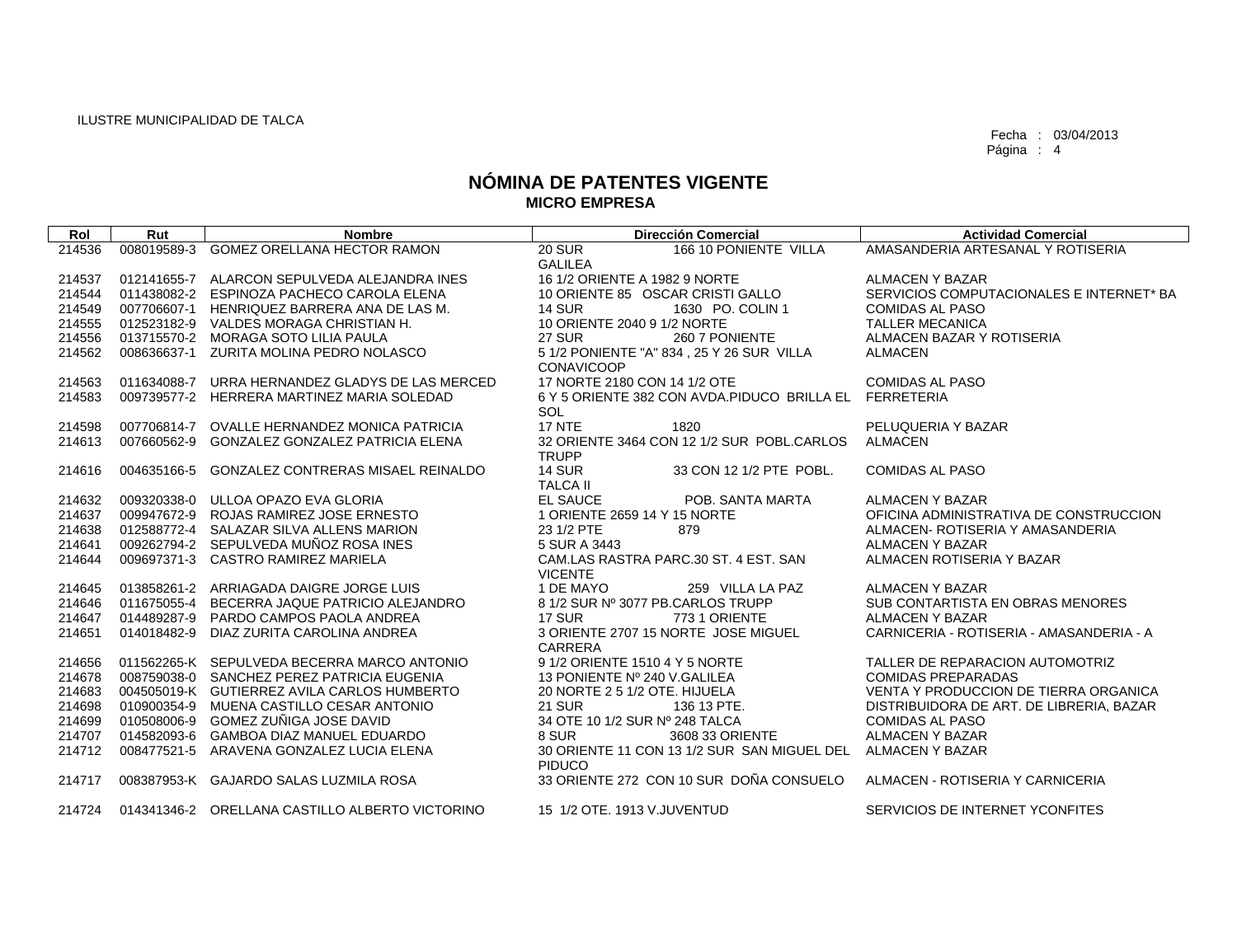| Rol    | Rut         | <b>Nombre</b>                                   | <b>Dirección Comercial</b>                                               | <b>Actividad Comercial</b>               |
|--------|-------------|-------------------------------------------------|--------------------------------------------------------------------------|------------------------------------------|
| 214728 | 010647224-6 | DOLAREA CORNEJO GISELA LILA                     | 8 oriente 3247 21 1/2 NORTE CONDOMINIO LIRCAY ALMACEN, ROTISERIA Y BAZAR |                                          |
|        |             |                                                 |                                                                          |                                          |
| 214730 |             | 011892729-K JORQUERA TORRES MIYOT MARGARITA     | 16 1/2 ORIENTE 1915 CON 8 1/2 SUR VILLA LOS<br><b>PALTOS</b>             | <b>ALMACEN</b>                           |
| 214732 | 014538426-5 | DIAZ GARCIA NIDIA KATHERINE                     | 22 SUR<br>1583 9 Y 10 OTE LAS                                            | ALMACEN, ROTISERIA Y BAZAR               |
|        |             |                                                 | <b>COLINES III</b>                                                       |                                          |
| 214734 | 015598933-5 | VALENZUELA GOMEZ CAROLINA ANDRES                | 35 ORIENTE 246, 10 Y 11 SUR DOÑA CONSUELO                                | <b>ALMACEN Y BAZAR</b>                   |
| 214736 | 012432932-9 | <b>BASCUR CATALAN JOSE DOMINGO</b>              | 22 NORTE 3460 CON 5 1/2 ORIEN DON GONZALO                                | TALLER DE ESTRUCTURAS METALICAS          |
|        |             |                                                 |                                                                          |                                          |
| 214746 |             | 015134562-K GONZALEZ ANTUNEZ OLGA CRISTINA      | 26 1/2 ORIENTE A 305 8 1/2 SUR B                                         | ALMACEN ROTISERIA Y BAZAR                |
| 214749 |             | 010971406-2 MATAMALA SANDOVAL ARTURO DEL TRANSI | <b>11 OTE</b><br>2759 16 Y 17 NORTE                                      | SERV. TECNICO COMPUTACION, INTERNET- VTA |
| 214752 |             | 015907539-7 PAREDES OLMOS ISABEL MARGARITA      | <b>AVDA COLIN</b><br>122                                                 | ALMACEN ROTISERIA Y BAZAR                |
| 214754 | 010802737-1 | CARRERA MATUS ALBA EDITH                        | <b>25 SUR B</b><br>475 4 PONIENTE A                                      | <b>CONFECCION DE ROPA</b>                |
| 214755 |             | 009076700-3 MENDOZA MENDOZA GUILLERMINA AURORA  | 20 NORTE D 1371 BLOCK                                                    | <b>VERDULERIA Y FRUTERIA</b>             |
| 214758 |             | 015049309-9 PASTEN REYES MARGARITA ISABEL       | 26 1/2 SUR SAMUEL LILLO 112 CON 14                                       | <b>ALMACEN ROTISERIA</b>                 |
|        |             |                                                 | <b>PONIENTE</b>                                                          |                                          |
| 214761 |             | 011675919-5 ALCAINO MORENO SUSANA               | <b>25 SUR</b><br>518 1 1/2 PONIENTE B                                    | SERVICIOS DE INTERNET, BAZAR Y LIBRERIA  |
| 214762 |             | 012556719-3 GANGA TAPIA DANIEL ESTEBAN          | 25 SUR 4 1/2 ORIENTE A 514                                               | COMIDAS AL PASO, BEBIDAS ALMACEN Y JUEGO |
| 214765 |             | 006752270-2 VALDES CASTILLO BERNARDO ANTONIO    | <b>18 SUR</b><br>1538 9 ORIENTE A                                        | SERVICIO DE INTERNET                     |
| 214771 |             | 014514348-9 QUEZADA SEPULVEDA ANA MARIA         | <b>19 SUR</b><br>209 13 1/2 PONIENTE                                     | SERVICIOS DE INTERNET LIBRERIA CONFITES  |
| 214772 |             | 007237279-4 OLAVE SALINAS SILVIA                | 9 ORIENTE 1487 21 SUR                                                    | <b>COMIDAS AL PASO</b>                   |
| 214777 |             | 004998411-1 MATURANA TOLEDO FELIX               | 3 SUR<br>1678 9 Y 10 OTE.                                                | ALMACEN - ROTISERIA - SALA DE VENTA DE V |
| 214779 |             | 012371861-5 LUNA CHAMORRO TERESA ANGELICA       | 29 1/2 SUR<br>85 20 1/2 PTE A                                            | ALMACEN-ROTISERIA- VERDULERIA-PASTELERIA |
| 214780 |             | 013242319-9 CANALES MUÑOZ ALEJANDRO IVAN        | 10 ORIENTE 72                                                            | DISTRIBUIDORA DE GAS                     |
| 214782 |             | 008299932-9 JARA RODRIGUEZ MARIA TERESA         | 15 ORIENTE 2406 12 Y 13 NORTE                                            | ALMACEN - FRUTAS Y VERDURAS - FRITANGUER |
| 214786 |             | 014017251-0 ACUÑA MANRIQUEZ RAMON RAFAEL        | 6 PONIENTE 465 VILLA EDEN                                                | SERVICIOS COMPUTACIONAL E INTERNET       |
| 214802 |             | 010782958-K CEBALLOS SUAZO ANA ESTER            | <b>25 SUR</b><br>370                                                     | ALMACEN ROTISERIA Y BAZAR                |
| 214815 |             | 013463228-3 NAVEA PENA TAMARA DE LAS MERCEDE    | PJE 5 MED ORIENTE B 3533 23 Y 24 NORTE                                   | <b>ALMACEN Y BAZAR</b>                   |
| 214837 |             | 010478121-7 VENEGAS PEREZ RODRIGO ANTONIO       | 5 1/2 PTE A<br>385 PB.RENE SCHNEIDE                                      | SERV, COMPUTACIONALES, INTERNET Y BAZAR  |
| 214839 |             | 010585670-9 MORALES PEREZ JOSE LUIS             | 9 SUR<br>3836 35 Y 35 1/2 OT                                             | ALMACEN - VERDULERIA - ROTISERIA Y VENTA |
| 214841 |             | 007961047-K ORELLANA GUTIERREZ LUIS ALBERTO     | <b>14 OTE</b><br>2420 CON 12 1/2 NORT                                    | <b>COMIDAS AL PASO</b>                   |
|        |             |                                                 | <b>FAUSTINO GONZALEZ</b>                                                 |                                          |
| 214862 | 009384088-7 | <b>BUSCAGLIONE GAETE JACQUELINE</b>             | 8 SUR<br>2718                                                            | TALLER DE CONFECCIONES VENTA Y ARRIENDO  |
| 214872 | 008024993-4 | MENDEZ ALVARADO MARIA ANGELICA                  | 12 NORTE 2060 14 OTE FAUSTINO GONZALEZ                                   | CONFECCION DE PRENDAS DE VESTIR          |
|        |             |                                                 |                                                                          |                                          |
| 214882 |             | 011893012-6 CASTRO ALMUNA PATRICIA ISABEL       | 5 1/2 ORIENTE 3076 V. LAS AMERICAS III                                   | <b>ALMACEN</b>                           |
| 214883 |             | 010538719-9 QUIROZ QUIROZ SANDRA                | 14 ORIENTE 2086 4 1/2 NORTE A                                            | <b>ALMACEN</b>                           |
| 214885 | 013121084-1 | <b>GARRIDO BRAVO ANGELA LORENA</b>              | 20 1/2 PONIENTE A 946 VILLA LAS CASAS                                    | <b>ALMACEN</b>                           |
|        |             |                                                 |                                                                          |                                          |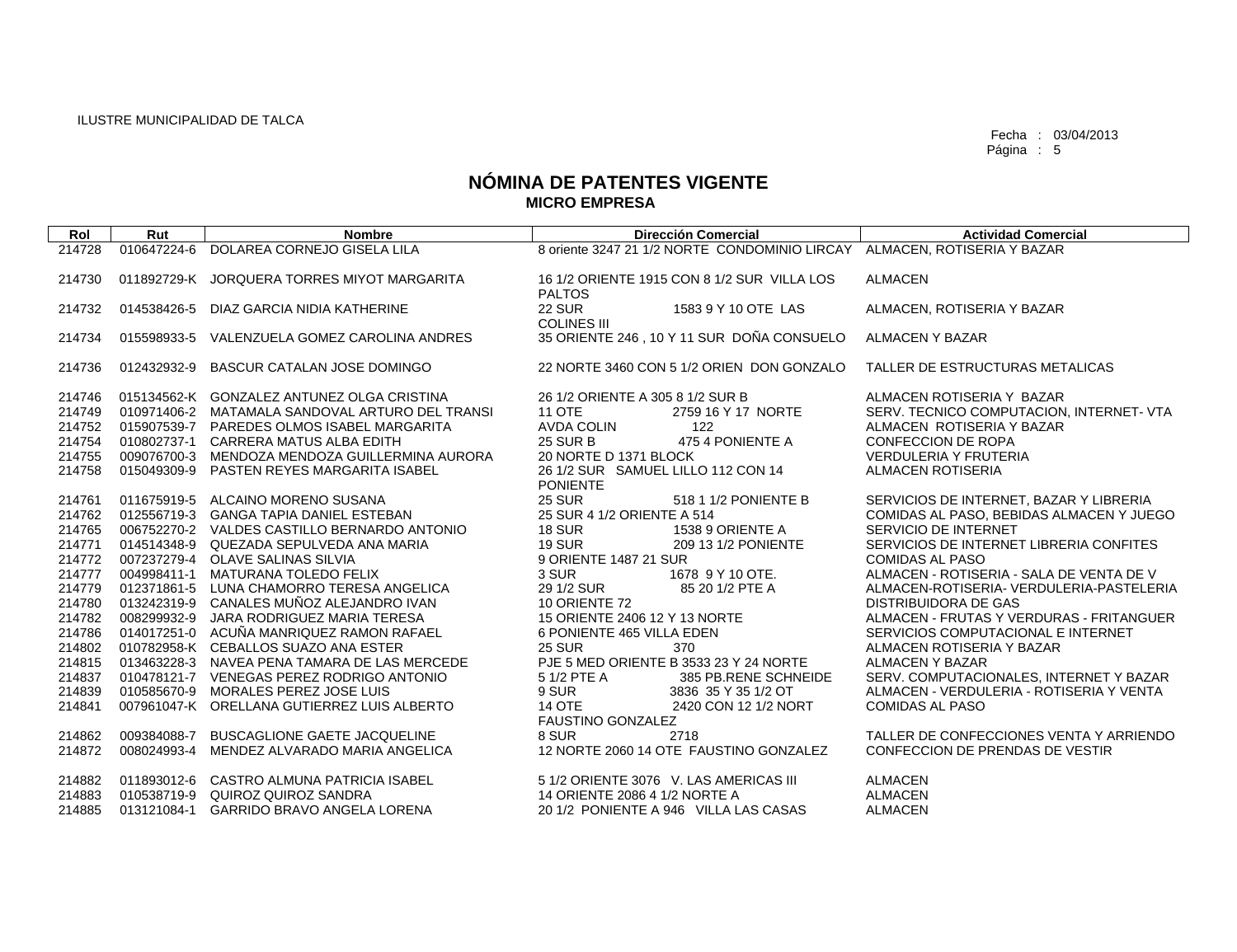| Rol    | Rut         | <b>Nombre</b>                                   | <b>Dirección Comercial</b>                 | <b>Actividad Comercial</b>                   |
|--------|-------------|-------------------------------------------------|--------------------------------------------|----------------------------------------------|
| 214886 | 009415127-9 | ALVARADO ROJAS CLAUDIA MARGARITA                | 13 OTE C<br>3173 20 Y 21 NORTE V.          | TALLER Y VENTA DE ARTESANIA EN CUERO         |
|        |             |                                                 | DON HORACIO                                |                                              |
| 214887 |             | 007501166-0 SIMUNOVIC ZULETA MARIA              | <b>SANTA ROSA</b><br>492                   | <b>COMIDAS AL PASO</b>                       |
| 214893 |             | 008615339-4 MIRANDA RAMIREZ MARIA SARA          | MARIA DEL VALLE 31 P. ALFONSO URZUA        | ALMACEN - BAZAR - FUENTE DE SODA Y VTA.      |
| 214896 |             | 014019080-2 NORAMBUENA GARRIDO ALEXIS FABIAN    | <b>12 SUR</b><br>211                       | VENTA DE LEÑA, CARBON Y ART. DE GREDA        |
| 214901 |             | 004637993-4 GARRIDO VALENZUELA JOSE ABDON       | 6 SUR<br>3071                              | <b>ALMACEN VERDULERIA</b>                    |
| 214905 |             | 012490174-K BUSTOS BARRA VITALIA                | 31 1/2 ORIENTE 506 DEPTO 104               | <b>ALMACEN ROTISERIA</b>                     |
| 214908 |             | 012101792-K GUTIERREZ RIVERA ZUFELINA DEL CARME | 26 1/2 SUR I Nº 199 V.DOÑA CLARA           | <b>ALMACEN</b>                               |
| 214943 |             | 008251054-0 ROJAS OSORIO SANDRA EMERITA         | <b>11 OTE</b><br>2772 16 1/2 NORTE B VILLA | ESCRITOS COMPUTACIONALES, BAZAR Y LIBRER     |
|        |             |                                                 | <b>DON ARTURO</b>                          |                                              |
| 214950 |             | 014500727-5 DIAZ GONZALEZ LORENA ISABEL         | 4 1/2 PONIENTE C 689 25 SUR                | <b>ALMACEN</b>                               |
| 214953 |             | 015247453-9 ONATE ESPINOZA PAMELA JEANETTE      | PJE 7 ORIENTE A 3206 21 NORTE A            | ALMACEN Y ROTISERIA                          |
| 214962 |             | 010917340-1 DIAZ SANCHEZ SEBASTIAN RICARDO      | <b>HUILLIBORGOA</b><br>SITIO 6, TALCA      | TALLER MECANICO AUTOMOTRICES                 |
| 214986 |             | 013722752-5 VALENZUELA VALENZUELA MARGARITA     | 7 1/2 ORIENTE 101 BLOCK2942 18 1/2         | VENTA DE COMPLETOS - PAPAS FRITAS-ALMAC      |
| 215015 |             | 012297225-9 GAJARDO ORTIZ PAULA ANDREA          | 2 NORTE Nº 3482 DON AMBROSIO               | <b>ESTETICA INTEGRAL</b>                     |
| 215025 |             | 008814642-5 MUNOZ RETAMAL JAVIER ANTONIO        | 11 1/2 SUR<br>3598                         | ALMACEN ROTISERIA Y BAZAR                    |
| 215027 |             | 010206809-2 MUNOZ VALDES ARMANDINA DE LAS MERCE | <b>10 SUR A</b><br>3652 33 1/2 ORIENTE V   | ALMACEN- ROTISERIA Y BAZAR                   |
|        |             |                                                 | DONA CONSUELO                              |                                              |
| 215031 |             | 008706053-5 AGURTO INOSTROZA NOLBERTA           | <b>25 SUR</b><br>492 3 ORIENTE             | <b>BAZAR</b>                                 |
| 215033 |             | 012048913-5 MORALES PALMA MAGGIE ROSA           | <b>AVDA LIRCAY</b><br>2587                 | ALMACEN ROTISERIA Y BAZAR                    |
| 215040 |             | 015932327-7 ARAVENA LOBOS IGNACIO ALBERTO       | 17 PONIENTE 555 26 1/2 SUR                 | SERVICIOS DE INTERNET COMPUTACIONALES BA     |
| 215056 |             | 011893866-6 ORELLANA VRSALOVIC CLAUDIA BEATRIZ  | <b>14 SUR</b><br>3 10 1/2 OTE.             | SERV. COMPUTACIONALES E INTERNET BAZAR L     |
| 215086 |             | 011373234-2 GARCIA AVENDAÑO ROSA MARIA          | 14 ORIENTE 640 5 Y 6 SUR                   | <b>COMIDAS AL PASO</b>                       |
| 215089 |             | 012520210-1 MERCADO MENDEZ FREDERIC IDELIO      | 2 1/2 PONIENTE 2651 14 Y 15 NORTE          | <b>MUEBLERIA Y MIMBRE</b>                    |
| 215097 |             | 012521002-3 MEZA CACERES ANA MARIA              | <b>22 SUR</b><br>46 17 1/2 PONIENTE B      | SERVICIOS COMPUTACIONALES INTERNET Y BAZ     |
| 215114 |             | 004737702-1 FUENTES IBARRA MARIA TERESA         | CAMINO LAS RASTRAS PARCELA 2               | ALMACEN VERDULERIA Y BAZAR                   |
| 215118 |             | 008691830-7 JARA ROJAS JOSE ALFREDO             | 23 ORIENTE 8 2 Y 3 NORTE                   | SERVICIOS COMPUTACIONALES E INTERNET         |
| 215133 |             | 005730836-2 YAÑEZ MANRIQUEZ ELIA DEL CARMEN     | 15 1/2 PONIENTE 881                        | <b>BAZAR Y LIBRERIA</b>                      |
| 215134 |             | 014565391-6 BUENO PARRA MYRIAM DEL CARMEN       | 10 ORIENTE 32 14 SUR                       | ALMACEN Y VERDULERIA                         |
| 215149 |             | 006980387-3 MARABOLI AVENDAÑO ELENA DE LOS ANGE | 14 ORIENTE 1661 CON 5 1/2 NORT             | VENTA DE SOPAIPILLAS, PAPAS FRITAS Y COM     |
| 215188 |             | 014056261-0 ROJAS ALVAREZ SANDRA DE LAS ROSAS   | 2 ORIENTE CON 17 1/2 SUR 890               | AMASANDERIA                                  |
| 215189 | 015139771-9 | SALAZAR ARRIAGADA CAROLINA ANDREA               | <b>25 SUR</b><br>352 5 PONIENTE VILLA      | VENTA DE COMPLETOS, PAPAS FRITAS Y BEBID     |
|        |             |                                                 | <b>CONAVICOOP</b>                          |                                              |
| 215197 | 012372098-9 | ALBORNOZ TAPIA OSMAN LEONARDO                   | 3211 21 NORTE<br>13 1/2 OTE                | ALMACEN Y ROTISERIA                          |
| 215220 | 014303287-6 | ESPINOSA ALARCON JOANNA MARLENE                 | 20 NORTE 3113 13 ORIENTE A                 | <b>ALMACEN</b>                               |
| 215256 |             | 008353545-8 LARA URZUA MIGUEL ANGEL             | 4 PONIENTE C 0646                          | ALMACEN - REPOSTERIA - BAZAR - LIBRERIA - VE |
| 215259 | 015479569-3 | SANDOVAL BARRERA BRUNO ANDRES                   | 29 ORIENTE 29                              | SERV. DE INTERNET - INSUMOS COMPUT. BAZA     |
| 215267 | 011071709-1 | DIAZ BENAVIDES ANA MARIA                        | CAMINO LAS RASTRAS SAN VICENTE 47          | <b>ALMACEN</b>                               |
| 215318 |             | 012296871-5 ARENAS VALDEBENITO ANA ELIZABETH    | 11 1/2 SUR<br>3594 33 ORIENTE              | SERVICIO DE INTERNET Y ALMACEN               |
| 215320 |             | 010556392-2 MORIS INOSTROZA GUILLERMO PATRICIO  | 5 PONIENTE 0763 25 Y 26 SUR                | MUEBLERIA                                    |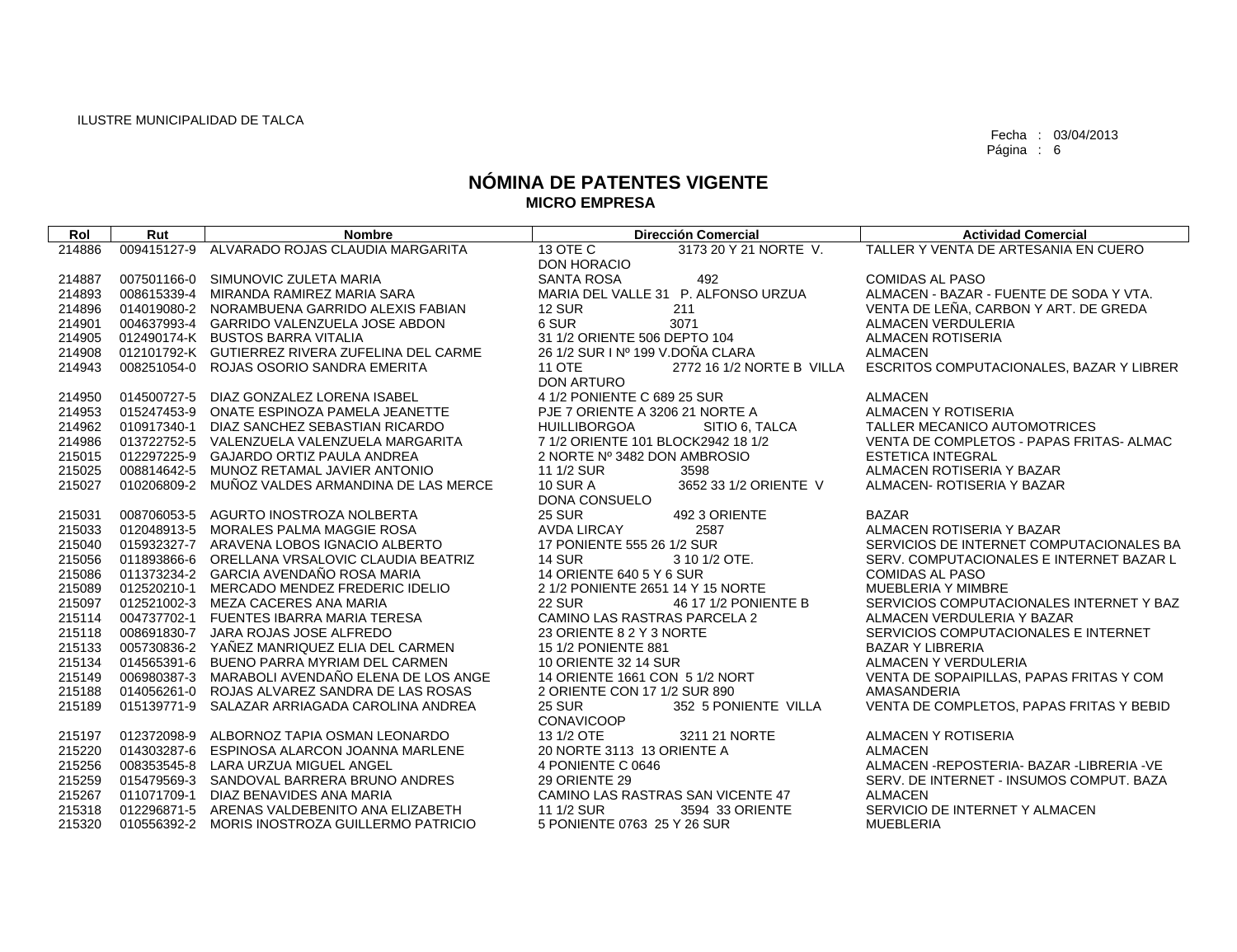| Rol    | Rut         | <b>Nombre</b>                                   | <b>Dirección Comercial</b>                                    | <b>Actividad Comercial</b>               |
|--------|-------------|-------------------------------------------------|---------------------------------------------------------------|------------------------------------------|
| 215339 | 013611602-9 | <b>MACAYA LOPEZ MARCELA</b>                     | 166 POBL, ABATE<br><b>PJ JAMAICA</b>                          | <b>BAZAR Y LIBRERIA</b>                  |
|        |             |                                                 | <b>MOLINA</b>                                                 |                                          |
| 215343 | 010648985-8 | RIVEROS VERA KARIN LIDIA                        | 12 NORTE 1464 VILLA TOME                                      | INTERNET - BAZAR- LIBRERIA.              |
| 215345 |             | 015907542-7 DIAZ SILVA PATRICIO ANDRES          | 5 1/2 ORIENTE B 3072 19 1/2 NORTE                             | ALMACEN ROTISERIA Y BAZAR                |
| 215347 | 013102149-6 | AVENDAÑO CARRASCO DORIS ALICIA                  | <b>SECTOR MATA VERDE</b><br>LT 2 CAM, SAN                     | <b>ALMACEN</b>                           |
|        |             |                                                 | <b>CLEMEN</b>                                                 |                                          |
| 215348 | 010625293-9 | CERDA ALEGRIA NATALIA FRANCISCA                 | 9 1/2 SUR<br>3546 CARLOS TRUPP                                | <b>IMPRENTA</b>                          |
|        |             |                                                 |                                                               |                                          |
| 215354 |             | 004591697-9 ALCAINO DIAZ NECTOR HUGO            | 10 ORIENTE 32                                                 | SERVICIO DE INTERNET                     |
| 215374 |             | 012297592-4 BARRERA GOMEZ NANCY CAROLINA        | <b>LAS ARAUCARIAS</b><br>015                                  | SERV. INTERNET - COMPUTACIONAL - LIBRERI |
| 215396 |             | 013721902-6 JARA SOTO YESSENIA DEL CARMEN       | LOS ALERCES 76 MERCEDES VILLA ESTACION                        | ALMACEN ROTISERIA VERDULERIA Y BAZAR     |
| 215404 |             | 011888543-0 VERA MEZA GERMAN ANTONIO            | 17 PONIENTE 0571                                              | TALLER DE MUEBLES                        |
| 215408 |             | 013505393-7 POBLETE MUÑOZ MARIA ELISA           | 5 1/2 ORIENTE 3762                                            | <b>ALMACEN</b>                           |
| 215414 |             | 010767815-8 SAAVEDRA MENA JUANA MARIA           | <b>21 SUR</b><br>941 3 Y 4 ORIENTE                            | <b>ALMACEN</b>                           |
| 215415 |             | 010108453-1 VALENZUELA GARRIDO ANA VERONICA     | 15 ORIENTE 7-B EL TABACO                                      | <b>ALMACEN</b>                           |
| 215431 |             | 013126048-2 ESPINOZA MUÑOZ CRISTIAN RODRIGO     | <b>27 SUR</b><br>072 21 PONIENTE                              | SERVICIO DE INTERNET Y BAZAR             |
| 215441 |             | 013914347-7 DURAN NUÑEZ ERICK NELSON            | 1 DE MAYO<br>264 VILLA LA PAZ                                 | SERV. INTERNET - VTA. INSUMOS Y ALMACEN  |
| 215469 |             | 011438406-2 SALCEDO GUTIERREZ LUISA ANGELICA    | 14 ORIENTE 41 - 42 EL TABACO                                  | CONFECCION Y VENTA DE ROPA-BAZAR-ALMAC   |
| 215483 |             | 011765275-0 PRIETO GAJARDO TOMAS HERNAN         | 20 NORTE B 1257                                               | <b>ALMACEN Y BAZAR</b>                   |
| 215496 |             | 015835496-9 CACERES GARRIDO VIVIANA ANDREA      | 8 SUR<br>2743 CON 25 ORIENTE                                  | SERVICIO DE INTERNET                     |
| 215530 |             | 007860422-0 MUNOZ MOLINA GUIDO ENRIQUE          | <b>11 SUR</b><br>3107 30 Y 31 ORIENT                          | SERVICIO DE INTERNET - LIBRERIA Y BAZAR  |
|        |             |                                                 | <b>CARLOS TRUPP</b>                                           |                                          |
| 215614 |             | 012296759-K VALLADARES CASTRO IVAN ESTEBAN      | 21 PONIENTE 049 26 1/2 SUR                                    | ALMACEN - ROTISERIA Y BAZAR              |
| 215631 |             | 014399806-1 CASTILLO LOYOLA SUSANA DEL CARMEN   | 20 1/2 NORTE 1954 11 1/2 OTE, B                               | SERVICIO DE INTERNET - BAZAR Y FOTOCOPIA |
| 215635 |             | 016785074-K HERNANDEZ SARABIA MACARENA ALEJANDR | 7 NORTE 2194 15 OTE. VILLA CIELO AZUL                         | SERVICIO DE INTERNET- ALMACEN- ROTISERÍA |
| 215636 | 009299353-1 | AMIGO MUÑOZ CARMEN LUISA                        | 5 1/2 SUR<br>3164 30 1/2 Y 31 OT                              | <b>COMIDAS AL PASO</b>                   |
| 215678 |             | 007112478-9 ALBORNOZ VALDES NORMA ESTER         | <b>SAN VALENTIN</b><br>SITIO 3 LAS RASTRAS                    | <b>ALMACEN</b>                           |
|        |             |                                                 |                                                               |                                          |
| 215680 |             | 010408759-0 SOTO FERRADA MARTA OLIVIA           | 30 1/2 ORIENTE 474 7 Y 8 SUR                                  | PELUQUERIA                               |
| 215684 |             | 011676835-6 GONZALEZ MUNOZ MARIA MAGDALENA      | <b>31 ORIENTE 474</b>                                         | <b>ALMACEN</b>                           |
| 215710 |             | 014607269-0 MORALES CHAMORRO CLAUDIA DEL CARMEN | 13 1/2 ORIENTE 64 CON 13 SUR                                  | <b>BAZAR Y PLAY STATION</b>              |
| 215722 | 011457563-1 | CONTRERAS VERDUGO ALICIA DE LAS MER             | <b>LAS ARAUCARIAS</b><br>112 EST. MERCEDES<br><b>MERCEDES</b> | <b>ALMACEN</b>                           |
| 215727 |             | 012523031-8 ARANCIBIA ESPINOZA MARIA LORETO     | 10 NORTE 1527 9 1/2 ORIENTE                                   | SERVICIO DE INTERNET Y BAZAR             |
| 215749 |             | 008899657-7 COFRE FAUNDEZ MARISOL DEL CARMEN    | 33 ORIENTE 3604 8 SUR                                         | <b>COMIDAS AL PASO</b>                   |
| 215752 |             | 011319596-7 CESPEDES SEPULVEDA LAURA ALEJANDRA  | <b>LAS ARAUCARIAS</b><br>012                                  | <b>ALMACEN</b>                           |
| 215774 |             | 013504961-1 ALIAGA LEIVA JULIA LORENA           | 90<br>29 SUR 15 PTE                                           | COMIDAS AL PASO                          |
| 215781 |             | 010267120-1 PALACIOS ESTAY MARCELA DE LAS MERCE | <b>18 SUR</b><br>51 6 ORIENTE                                 | VENTA DE COMPLETOS Y BEBIDAS             |
| 215789 |             | 010283952-8 OYARZUN ROJAS CLAUDIA CECILIA       | 6 SUR<br>1237                                                 | ALMACEN - ROTISERIA - VERDURERIA Y BAZAR |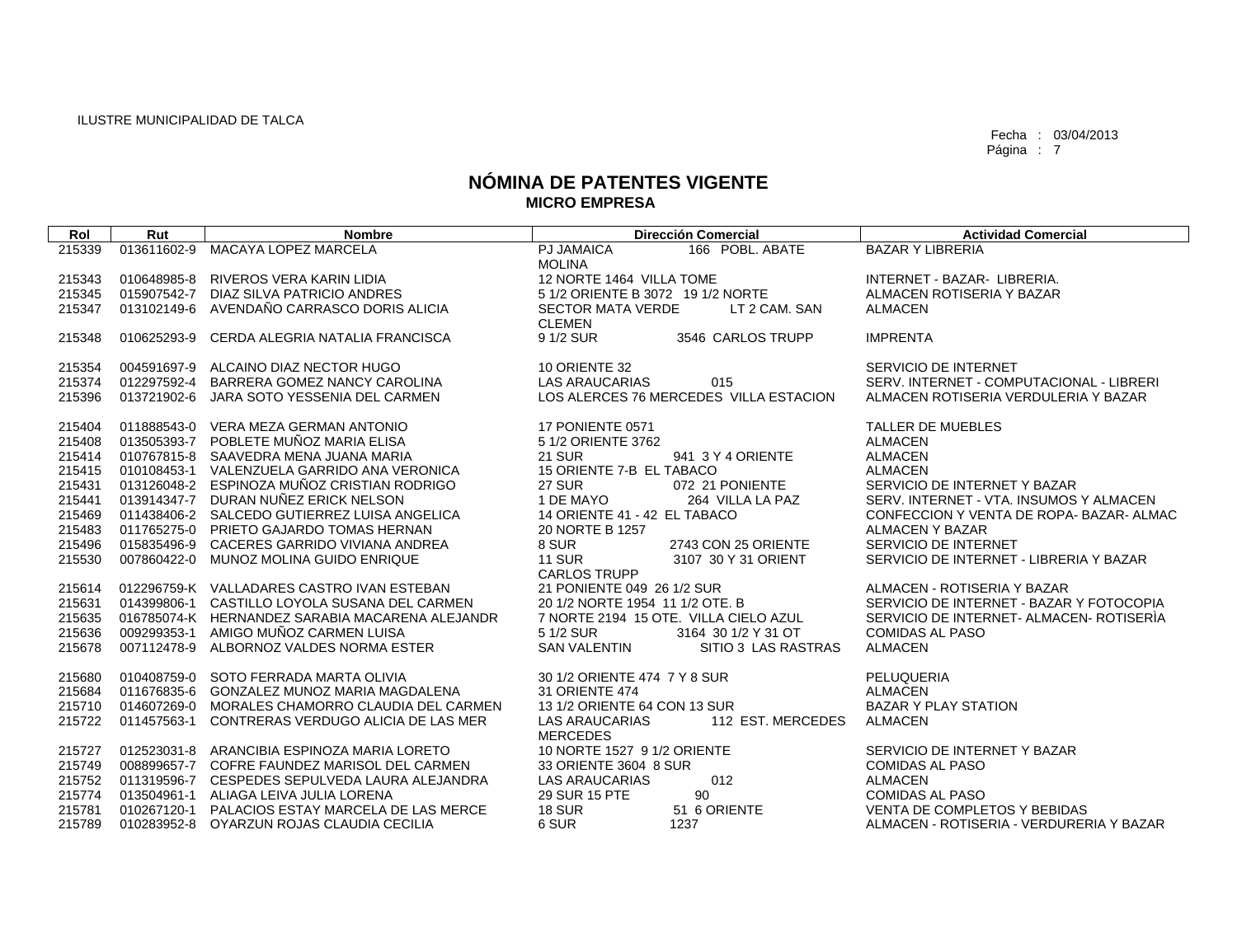| Rol              | Rut         | <b>Nombre</b>                                   | <b>Dirección Comercial</b>                      | <b>Actividad Comercial</b>                      |
|------------------|-------------|-------------------------------------------------|-------------------------------------------------|-------------------------------------------------|
| 215806           |             | 014449766-K VALDES MOENA DORIS ANGELICA         | 11 1/2 ORIENTE B 3074                           | <b>LIBRERIA Y BAZAR</b>                         |
| 215810           |             | 015599132-1 CANALES GÓMEZ REINALDO ANTONIO      | 13 1/2 ORIENTE 2396                             | SERVICIOS COMPUTACIONALES E INTERNET Y B        |
| 215822           |             | 011892711-7 CORDOVA ARAYA JUAN CARLOS           | 9 1/2 ORIENTE 8 Y 9 NORTE 1921                  | <b>MUEBLERIA</b>                                |
| 215825           |             | 009025671-8 ORTEGA GARRIDO ALCIBIADES AVELINO   | POBLACION LIBERTAD 4 HUILQUILEMU                | ALMACEN Y COMIDAS AL PASO                       |
| 215838           |             | 013304858-8 CISTERNA MEDINA ELIZABETH CARMEN    | 26 1/2 ORIENTE A 275 8 1/2 SUR                  | SERVICIO DE INTERNET                            |
| 215860           |             | 015906949-4 ROSEL NOVOA HAYDEE DEL CARMEN       | 7 SUR A 3674 33 Y 34 ORIENT                     | <b>ALMACEN</b>                                  |
| 215861           |             | 008835025-1 MEZA GUTIERREZ JORGE RODRIGO        | 8 SUR<br>2722 22 ORIENTE VILLA                  | FABRICA DE CECINAS - CARNICERIA Y ROTISE        |
|                  |             |                                                 | <b>DON MARCELO</b>                              |                                                 |
| 215864           |             | 006937242-2 ROA MORALES MARIA ELENA             | 14 ORIENTE 2096 14 NORTE                        | SERVICIO DE INTERNET                            |
| 215881           |             | 011123825-1 AVELIN PAINEN SONIA REBECA          | 3510 32 Y 33 ORIENT<br>6 1/2 SUR                | BAZAR Y COMERCIALIZADORA DE ARTICULOS DE        |
| 215882           |             | 009997466-4 SILVA SILVA CAROLINA IGNACIA        | 5 ORIENTE 2258 11 Y 12 NORTE                    | FABRICA DE MASAS HORNEADAS - PAN Y GALLE        |
| 215889           |             | 006731333-K QUEZADA DIAZ OLIVIA ROSA            | 12 ORIENTE 1948 8 Y 10 NORTE                    | <b>FABRICACION DE FRAZADAS ARTESANALES</b>      |
| 215892           |             | 006454905-7 SEPULVEDA FUENRES ANA EUGENIA DEL C | <b>18 SUR</b><br>1543 PJE. 9 OTE. A             | SERVICIO DE INTERNET                            |
| 215917           |             | 013371184-8 ROJAS ROJAS RINA FABIOLA            | 5 ORIENTE 0445 21 Y 25 SUR                      | ALMACEN - ROTISERIA Y BAZAR                     |
| 215921           |             | 012522261-7 POBLETE DIAZ ROSA DEL CARMEN        | 16 1/2 NORTE 1947                               | <b>ALMACEN</b>                                  |
| 215922           |             | 010504160-8 RODRIGUEZ CASTRO MARIA JACQUELINE   | 31 1/2 ORIENTE A 115 11 Y 12 SUR VILLA          | SERVICIO DE INTERNET Y BAZAR                    |
|                  |             |                                                 | <b>ILUSION</b>                                  |                                                 |
| 215934           |             | 015135078-K NUÑEZ SOTO PAULINA ANDREA           | 18 NORTE B 1241 5 Y 5 1/2 OTE.                  | <b>ALMACEN</b>                                  |
| 215948           |             | 010100100-8 GONZALEZ ESCALONA DANIEL LUIS       | <b>31 SUR</b><br>79-B CON 5 PTE VILLA EL        | <b>ALMACEN</b>                                  |
|                  |             |                                                 | <b>CULENAR</b>                                  |                                                 |
| 215954           | 016456521-1 | MACHUCA MASSO OSVALDO ESTEBAN                   | <b>14 SUR</b><br>2-C 6 ORIENTE EL               | SERVICIO DE INTERNET - CONFITES Y BEBIDA        |
|                  |             |                                                 | <b>MIRADOR</b>                                  |                                                 |
| 215961           |             | 014571759-0 ALARCON LARA NILDA DE LAS ROSAS     | 15 NORTE 676 1 1/2 PONIENTE                     | SERVICIO DE INTERNET Y BAZAR                    |
| 215974           |             | 010031136-4 FUENTES VILLAGRAN UBERLINDA DEL ROS | 22 1/2 NORTE A 1176 DOÑA JACINTA                | <b>ALMACEN</b>                                  |
| 215994           |             | 006276207-1 ALIAGA ESPINACE CARMEN ROSA         | 5 ORIENTE 464 7 1/2 SUR                         | PELUQUERIA Y BAZAR                              |
| 215995           |             | 009953504-0 GONZALEZ SANDOVAL VERONICA DEL ROSA | 13 ORIENTE 3036 19 Y 20 NORTE                   | <b>IMPRENTA Y COMPUTACION- LIBRERIA Y BAZAR</b> |
| 215996           |             | 011894305-8 RUBIO ARENAS ROSSANA BEATRIZ        | <b>18 SUR</b><br>1562 9 Y 10 ORIENTE            | SERVICIO DE INTERNET                            |
| 216013           |             | 009324783-3 PALMA VILLAR FERNANDO SAMUEL        | 21 NORTE 3352 6 1/2 ORIENTE                     | ALMACEN Y ROTISERIA                             |
| 216059           |             | 012521865-2 ROJAS ESTAY EMA PAMELA              | 4 PONIENTE 1357 2 Y 3 NORTE                     | SERVICIO DE INTERNET Y BAZAR                    |
| 216080           |             | 011320787-6 MUÑOZ PALMA BERNARDINA DE LAS M     | 9 ORIENTE 0163 CON 15 1/2 SUR EL ESFUERZO       | ALMACEN Y ROTISERIA                             |
|                  |             |                                                 |                                                 |                                                 |
| 216104           | 011676624-8 | MENDOZA VALENZUELA MARGARITA DEL C.             | 14 NORTE 2614 2 1/2 PONIENTE JOSE MIGUEL        | <b>ALMACEN</b>                                  |
|                  |             | 007237558-0 MONCADA ORTIZ MARIA LUZ             | CARRERA<br><b>25 SUR</b><br>0761 5 1/2 PONIENTE | TALLER DE TEJIDOS Y BAZAR                       |
| 216105<br>216115 |             | 009319512-4 ESPINOZA ESPINOZA NIBALDO DEL CARME | 23 NORTE 1241 5 ORIENTE                         | <b>ALMACEN</b>                                  |
| 216127           |             | 013723183-2 CACERES CASTRO ROSA ELIANA          | PANGUILEMO SUR<br>S/N KM.246                    | <b>COMIDAS AL PASO</b>                          |
| 216157           |             | 009282234-6 PALOMINO FUENTES EDMUNDO JAVIER     | 33 ORIENTE 358 8 1/2 SUR                        | ALMACEN Y AMASANDERIA                           |
| 216223           |             | 007639956-5 ROMERO BERNAL ESTER DE LAS MERCEDES | 9 NORTE 2156 14 1/2 ORIENTE                     | ALMACEN Y AMASANDERIA                           |
| 216225           |             | 009685323-8 ALVAREZ ALVAREZ MIREYA ELIZABETH    | 081 POBL.TALCA II<br>LAS TEPAS                  | REPARADORA DE CALZADO                           |
|                  |             |                                                 |                                                 |                                                 |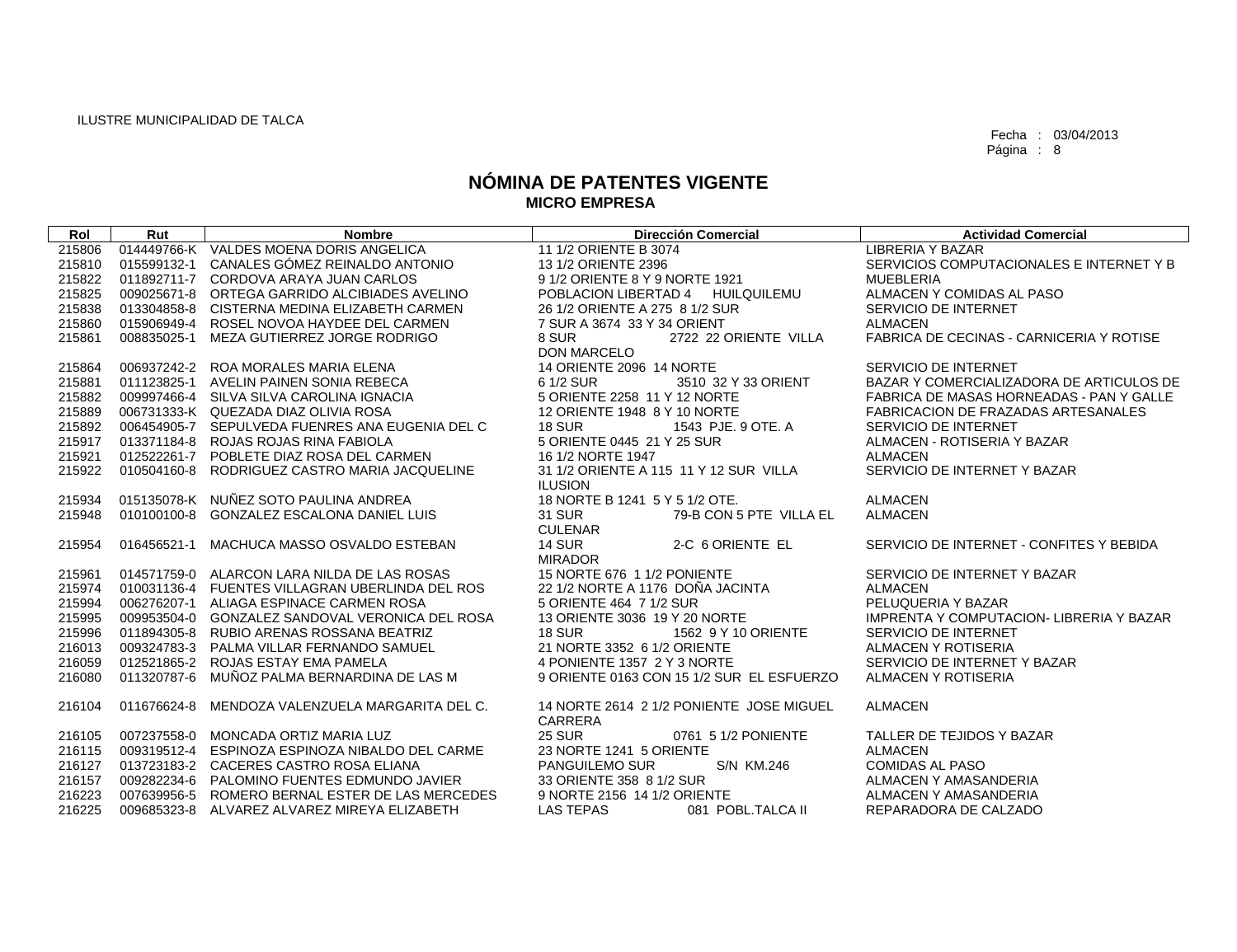| Rol    | Rut         | <b>Nombre</b>                                   | <b>Dirección Comercial</b>                                                   | <b>Actividad Comercial</b>               |
|--------|-------------|-------------------------------------------------|------------------------------------------------------------------------------|------------------------------------------|
| 216231 | 012588840-2 | MORALES MOLINA DANIEL ESTEBAN                   | VILLORRIO C.GONZALEZ CRUCHAGA 54<br><b>MERCEDES</b>                          | <b>ALMACEN</b>                           |
| 216243 |             | 007794924-0 MARIA ADRIANA LAGOS MORENO          | 23 ORIENTE 1715                                                              | SERVICIO DE INTERNET                     |
| 216281 |             | 010212599-1 MORALES MIRANDA MARISOL DEL CARMEN  | <b>21 SUR</b><br>0332 10 1/2 OTE.                                            | <b>ALMACEN</b>                           |
| 216311 |             | 016001901-8 REYES CARRASCO ALICIA ANDREA        | MERCEDES EL OTE<br>14                                                        | <b>ALMACEN</b>                           |
| 216319 |             | 008157782-K LEAL PASTENE EMILIA DEL CARMEN      | 7 NORTE 1804 CANCHA RAYADA                                                   | <b>BAZAR</b>                             |
| 216329 |             | 014341271-7 PEREZ RIFFO NESTOR GASTON           | 3 NORTE 3327 25 ORIENTE                                                      | ALMACEN - ROTISERIA Y BAZAR              |
| 216331 |             | 010753428-8 HORMAZABAL CORNEJO MANUEL MAURICIO  | 34 ORIENTE 375 8 Y 9 SUR DOÑA CONSUELO                                       | SERVICIO DE INTERNET                     |
| 216352 |             | 011170886-K CHAVEZ DIAZ MARIA ALEJANDRA         | 29 ORIENTE 747 ENTRE 4 Y 5 SUR SANTA MARTA ALMACEN Y BAZAR<br>$\mathbf{III}$ |                                          |
| 216355 |             | 014491881-9 SOTO GUTIERREZ CARLOS RAUL          | <b>11 SUR</b><br>1593                                                        | VENTA DE ARIDOS Y VIBRADOS               |
| 216360 |             | 013504965-4 PAROT ROSSI MARIA ESPERANZA         | <b>29 SUR</b><br>0894 11 PONIENTE V.                                         | <b>COMIDAS AL PASO</b>                   |
|        |             |                                                 | JARDIN DEL VALLE                                                             |                                          |
| 216369 |             | 009769855-4 SOTO SUAREZ HERNAN                  | <b>22 SUR</b><br>1435 9 ORIENTE                                              | <b>ALMACEN</b>                           |
| 216486 |             | 008249774-9 MORA BENAVIDES ANGELICA DEL CARMEN  | 11 1/2 ORIENTE 3056 19 NORTE VILLA LOMAS DE<br><b>LIRCAY</b>                 | ALMACEN - ROTISERIA Y BAZAR              |
| 216489 |             | 012298110-K ESPINOZA SAAVEDRA ALEJANDRA ANDREA  | 15 NORTE 988 3 ORIENTE                                                       | SERVICIO DE INTERNET                     |
| 216536 |             | 012067220-7 MARCHANT MARTINEZ MIRYAM JUDITH     | 204<br><b>20 SUR</b>                                                         | <b>COMIDAS AL PASO</b>                   |
| 216546 |             | 005391845-K SEPULVEDA HUENCHULLAN HERI          | 12 NORTE 2294                                                                | ALMACEN - ROTISERIA - BAZAR Y VENTA DE C |
| 216555 |             | 004624924-0 MUÑOZ RAMIREZ SERGIO GUMERCINDO DEL | 19 NORTE C 997                                                               | TALLER ARTESANAL CICLISTA                |
| 216599 |             | 012105164-8 GUEVARA HERRERA ERNESTINA DEL CARME | 13 NORTE 2486 15 1/2 ORIENTE                                                 | <b>COMIDAS AL PASO</b>                   |
| 216602 |             | 012316402-4 PEREIRA CASTILLO INGRID EMILUZ      | <b>26 SUR</b><br>01008 4 1/2 PTE. C                                          | ALMACEN - ROTISERIA - VERDURERIA - CENTR |
| 216605 |             | 014572883-5 MUÑOZ GANGA ELIZABETH ANDREA        | 2 ORIENTE 0466 VILLA PUCARA                                                  | CONFECCION Y VENTA DE VESTUARIO          |
| 216609 |             | 007795499-6 HENRIQUEZ BRAVO CARMEN ROSA         | 14 ORIENTE 2096 15 NORTE                                                     | ELABORACION DE PRODUCTOS LACTEOS Y       |
|        |             |                                                 |                                                                              | <b>MASAS</b>                             |
| 216619 | 014640547-9 | DIAZ DE SAAVEDRA BEATRIZ                        | <b>26 SUR</b><br>285 VILLA CONAVICOOP                                        | <b>ALMACEN</b>                           |
| 216623 |             | 011373073-0 HERRERA MARABOLI ROSA AURORA        | 25 ORIENTE 1475 4 NORTE VILLA VALLE CLARO                                    | ALMACEN - ROTISERIA Y BAZAR              |
| 216639 |             | 008017425-K FUENTES RAMIREZ EDUARDO ENRIQUE     | 30 1/2 ORIENTE 407 8 SUR                                                     | <b>VULCANIZACION</b>                     |
| 216640 |             | 013102011-2 VENEGAS SANCHEZ GLADYS              | 6 ORIENTE 2976                                                               | <b>COMIDAS AL PASO</b>                   |
| 216653 |             | 013546427-9 SALGADO CAMPOS SUSANA ANDERY        | PJE. 13 NORTE Nº 2075 FAUSTINO GONZALEZ                                      | BAZAR Y ARRIENDO DE DISFRCES             |
| 216672 |             | 012521885-7 PALMA GARCIA ELIZABETH ALEJANDRA    | 12 ORIENTE 2863 17 Y 18 NORTE                                                | ALMACEN - ROTISERIA - BAZAR - VENTA DE J |
| 216686 |             | 015327907-1 SANDOVAL MUÑOZ ESTEBAN EDUARDO      | <b>29 SUR</b><br>0321 SAN JOSE DE LA<br><b>FLORIDA</b>                       | ARRIENDO Y VENTA DE VIDEO JUEGOS PLAY ST |
| 216690 |             | 014443688-1 MARISCAL AGUILERA CARLOS AURELIO    | 7 ORIENTE 3217 CONDOMINIO LIRCAY                                             | <b>ALMACEN</b>                           |
| 216709 |             | 009352810-7 ALVAREZ LEAL SYLVIA HORTENSIA       | 7 ORIENTE 3229                                                               | COMIDAS AL PASO - PANADERIA - PASTELERIA |
| 216720 |             | 014465192-8 ULE FUENTES KAREN ELIZABETH         | <b>FUNDO LA OBRA</b><br>PARCELA 2                                            | <b>EVENTOS INFANTILES</b>                |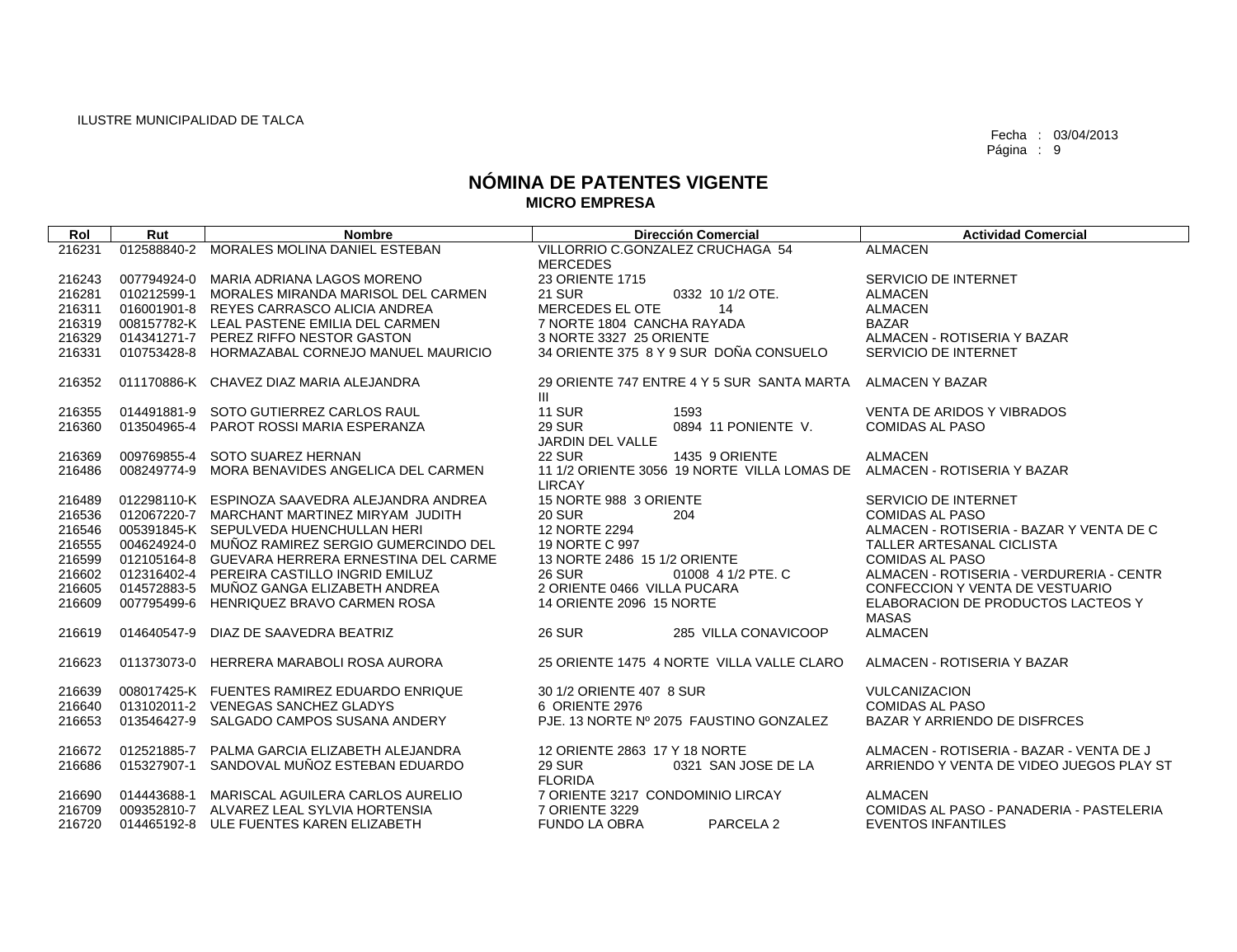| Rol    | Rut         | <b>Nombre</b>                                   | <b>Dirección Comercial</b>                | <b>Actividad Comercial</b>               |
|--------|-------------|-------------------------------------------------|-------------------------------------------|------------------------------------------|
| 216733 |             | 010704587-2 LARA ROJAS ELSA DEL TRANSITO        | 5 ORIENTE 2911                            | <b>ALMACEN</b>                           |
| 216760 |             | 015350858-5 LAGOS PACHECO SILVIA VALESKA        | 20 PONIENTE 0562 VILLA SAN FRANCISCO      | <b>ALMACEN Y BAZAR</b>                   |
| 216775 |             | 016270253-K NAVARRETE SALAZAR NATALIA VALESCA   | <b>18 SUR</b><br>0219 CON 6 OTE EL        | <b>COMIDAS AL PASO</b>                   |
|        |             |                                                 | <b>MIRADOR</b>                            |                                          |
| 216792 | 009693403-3 | ESPINOZA CASTAÑEDA MARIA ESTER                  | <b>26 SUR</b><br>534 4 PONIENTE           | <b>COMIDAS AL PASO</b>                   |
| 216801 |             | 014018502-7 HERNANDEZ CARRASCO JORGE REINALDO   | 4 1/2 ORIENTE A 0514 CON 25 SUR VILLA     | SERVICIO DE INTERNET Y PLAY STATION-FABR |
|        |             |                                                 | <b>PUCARA V</b>                           |                                          |
| 216819 |             | 009197717-6 GARRIDO ANDAUR LUZ HERMINIA         | 13 ORIENTE 3161 20 Y 21 NORTE             | SERVICIO DE INTERNET                     |
| 216853 |             | 008593235-7 VARAS SALAZAR GLORIA DEL CARMEN     | 30 ORIENTE 65 12 SUR S. MIGUEL DEL PIDUCO | ALMACEN - BAZAR - ROTISERIA Y VERDULERIA |
| 216857 |             | 016298385-7 ACEVEDO BRUNEAU JULIO ANDRES        | 4 1/2 PONIENTE B 189 VILLA SAN AGUSTIN    | SERVICIOS INTEGRALES DE INFORMATICA      |
| 216861 |             | 008877215-6 ALBORNOZ MUÑOZ NORA ISABEL          | 11 1/2 ORIENTE D 3087 LOMAS DE LIRCAY     | <b>COMIDAS AL PASO</b>                   |
| 216862 |             | 008579248-2 SAN MARTIN CANCINO MYRTA IRENE      | 9 SUR<br>3232                             | <b>PASTELERIA</b>                        |
| 216895 |             | 007857995-1 FLORES MOYA PATRICIO FRANCISCO      | 11 1/2 NORTE 2242                         | ALMACEN Y ROTISERIA                      |
| 216896 |             | 015145807-6 GUERRA MORAGA VIVIANA ABIMILEC      | 3 ORIENTE 3168 20 1/2 NORTE               | <b>COMIDAS AL PASO</b>                   |
| 216899 |             | 011133791-8 RETAMAL SANCHEZ OTILIA DE LAS MERCE | EL PORVENIR<br>SITIO 78 CAMINO S.         | <b>ALMACEN</b>                           |
|        |             |                                                 | <b>CLEMENTE</b>                           |                                          |
| 216942 |             | 011674310-8 CACERES FLORES JAIME ANTONIO        | 9 NORTE 2255 15 Y 16 OTE.                 | <b>COMIDAS AL PASO</b>                   |
| 216946 |             | 011174376-2 SALGADO ELGUETA SARA DEL CARMEN     | 5 ORIENTE 0404 21 SUR VILLA PUCARA V      | AMASANDERIA - COMIDAS AL PASO-BAZAR Y A  |
| 216949 |             | 008334439-3 HERMOSILLA SAAVEDRA MERCEDES DELFIN | 3 SITIO 38 ALDEA<br>LOS COPIHUES LT       | ALMACEN Y BAZAR                          |
|        |             |                                                 | <b>CAMPESINA</b>                          |                                          |
| 216950 |             | 015603493-2 VARGAS OPAZO EILEEN GUACOLDA        | HIJUELA EL ORIENTE 2º CALLEJON S/N        | ALMACEN Y BAZAR                          |
|        |             |                                                 | <b>MERCEDES</b>                           |                                          |
| 216951 |             | 011893993-K GONZALEZ GAETE MARCELA DEL CARMEN   | 7 SUR A 3579 33 ORIENTE                   | SERVICIO DE INTERNET Y BAZAR             |
| 216976 |             | 011032536-3 PEÑALOZA RETAMAL RAQUEL MARIA       | ALTO LO VERDUGO PANGUILEMO 1490           | ALMACEN - ROTISERIA Y BAZAR              |
| 216980 |             | 015137157-4 FARIAS LUNA ISOLDE DEL CARMEN       | 3 1/2 ORIENTE 1069 VILLA SAN ANDRES       | ALMACEN - ROTISERIA Y BAZAR              |
| 216982 |             | 010253069-1 TORO OLAVE MARIA CECILIA            | 7 DE JULIO<br>281 VILLA LA PAZ            | VTA DE PLANTAS, MACETEROS - TIERRA DE HO |
| 216990 |             | 004311888-9 GRAU CANCINO HECTOR JOSE            | 4 ORIENTE 225 12 Y 12 1/2 SUR             | <b>ALMACEN</b>                           |
| 216994 |             | 010616152-6 SAGAL TAPIA MARIA CLEMENTINA        | 5 1/2 ORIENTE 3050                        | VENTA DE CONFITES Y DULCES               |
| 217004 |             | 009190391-1 GARRIDO ORTIZ PEDRO RENE            | 17 PONIENTE 0225 18 1/2 SUR               | <b>COMIDAS AL PASO</b>                   |
| 217010 |             | 012978733-3 CORREA LABRIN MARCIA DEL PILAR      | <b>LOS AVELLANOS</b><br>092 LA FLORIDA    | ELABORAR Y EXPENDER PROD. DE PANADERIA Y |
| 217013 |             | 015906598-7 QUEZADA HERNANDEZ CLAUDIA ELENA     | PJE. 4 ORIENTE B 3617                     | ALMACEN - ROTISERIA Y BAZAR              |
| 217023 |             | 017186408-9 MORALES BUSTAMANTE MACARENA ANDREA  | 2 ORIENTE 167 13 NORTE                    | SERVICIOS COMPUTACIONALES E INTERNET     |
| 217024 |             | 011133967-8 POBLETE MORENO GLORIA DEL CARMEN    | 9 SUR<br>1533 8 Y 9 ORIENTE               | TALLER ARTESANAL DE CALZADOS             |
| 217026 |             | 011893240-4 VILCHES GARRIDO EDUVINA DE LAS MERC | 19 NORTE A 1055 3 Y 4 ORIENTE             | TAPICERIA Y CORTINAJE EN GENERAL         |
| 217034 |             | 014406799-1 FUENTES GUZMAN ANA ANDREA           | <b>14 SUR</b><br>1832                     | <b>COMIDAS AL PASO</b>                   |
| 217055 |             | 007451431-6 DIAZ LARA MARIA MAGDALENA           | 15 1/2 NORTE 1943 12 1/2 ORIENTE          | ALMACEN - ROTISERIA - BAZAR Y VERDURERIA |
| 217061 |             | 013669727-7 JIMENEZ ALVAREZ DANIELA VICTORIA    | 11 1/2 NORTE 587 2 1/2 PONIENTE           | DISTRIB. COMPRA VENTA DE ACCESORIOS DE O |
| 217074 |             | 009304042-2 MUÑOZ MELLADO ALICIA HERTI          | <b>12 SUR</b><br>3666 33 ORIENTE          | <b>LIBRERIA Y BAZAR</b>                  |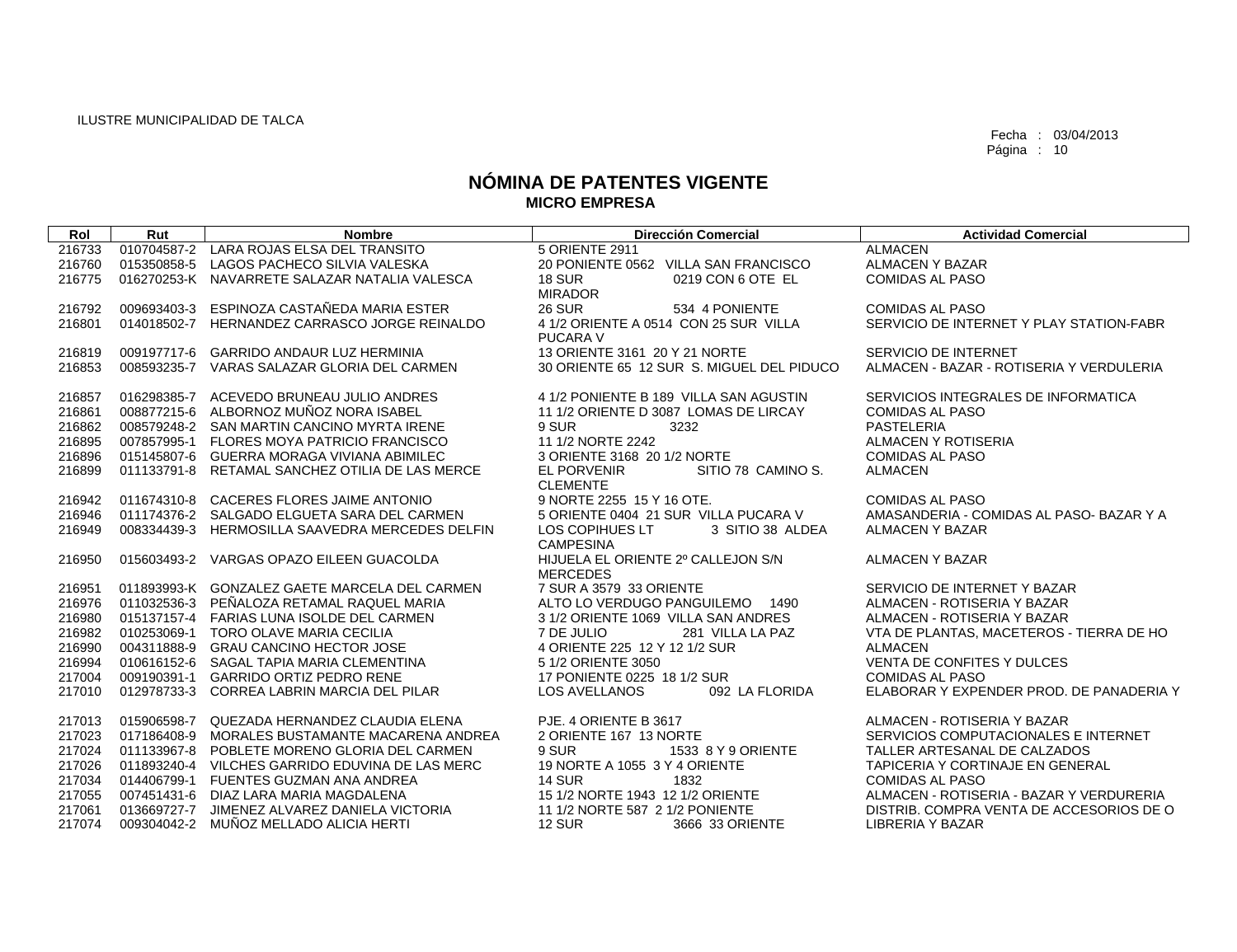| Rol    | Rut         | <b>Nombre</b>                                   | <b>Dirección Comercial</b>                                | <b>Actividad Comercial</b>                         |
|--------|-------------|-------------------------------------------------|-----------------------------------------------------------|----------------------------------------------------|
| 217080 | 008937306-9 | URREA LOPEZ SANDRA INES                         | DOMINGO STA MARIA<br>1480 CANCHA                          | ALMACEN - BAZAR - BEBIDAS - CONFITES Y H           |
|        |             |                                                 | RAYADA                                                    |                                                    |
| 217102 |             | 008099937-2 VARGAS MUNOZ FILOMENA DE LAS MERCED | <b>14 SUR</b><br>2979 CON 30 OTE SAN<br>MIGUEL DEL PIDUCO | ALMACEN - VERDURERIA Y BAZAR                       |
| 217116 |             | 012295860-4 REBOLLEDO BERNAL MARIA ISABEL       | 26 1/2 ORIENTE A 832 4 SUR                                | ALMACEN - ROTISERIA Y BAZAR                        |
| 217123 |             | 014017111-5 OLIVARES GOMEZ MIGUEL ANGEL         | RIBERA PONIENTE RIO CLARO S/N                             | <b>VENTA DE CONFITES</b>                           |
| 217126 |             | 011320418-4 NEIRA OCAMPO INGRID RAMONA          | 20 NORTE C 1257 5 1/2 ORIENTE                             | <b>BAZAR</b>                                       |
| 217161 |             | 012811440-8 POBLETE SALGADO MARIA SOLEDAD       | 19 ORIENTE 613 PJE.5 MANSO DE VELASCO                     | <b>ALMACEN</b>                                     |
| 217187 |             | 008761132-9 GUERRERO NAVARRO EMILIA DE LA CRUZ  | 5 1/2 ORIENTE D 2890 18 NORTE                             | <b>ALMACEN</b>                                     |
| 217203 |             | 012522150-5 GONZALEZ UMAÑA ELIZABETH MARGARITA  | 7 NORTE A 2053 14 ORIENTE                                 | AMASANDERIA                                        |
| 217211 | 012720403-9 | MORAGA CAMPUSANO MARCELA VERONICA               | 9 1/2 NORTE 267 5 1/2 PONIENTE                            | ELABORACION Y VENTA DE PRODUCTOS DE<br><b>REPO</b> |
| 217212 | 009113228-1 | NUÑEZ MUÑOZ AIDA DEL CARMEN                     | POBL. MERCEDES<br>27 EL BAJO                              | ALMACEN Y ROTISERIA                                |
| 217228 | 006259433-0 | SALAS FARIAS ANA LUISA                          | 10 1/2 PONIENTE 176 8 SUR HOTELEROS                       | ALMACEN - BAZAR Y ROTISERIA                        |
| 217230 |             | 017932089-4 ROJAS AMARO JESSICA CAROLA          | 32 ORIENTE 3402 6 1/2 SUR A                               | ALMACEN - ROTISERIA Y LACTEOS                      |
| 217231 |             | 013857998-0 SANDOVAL ROJAS LUIS MARCELO         | 12 NORTE 4 VILLA LA PAZ                                   | <b>VENTA DE FLORES</b>                             |
| 217233 |             | 012813912-5 HERMOSILLA LAGOS SERGIO OSVALDO     | 7 1/2 SUR A<br>2726                                       | SERVICIO DE INTERNET Y BAZAR                       |
| 217242 |             | 006071570-K NUNEZ DOMINGUEZ INES DEL CARMEN     | 17 PONIENTE 0741 27 SUR VILLA MAGISTERO                   | COMIDAS AL PASO Y PANADERIA                        |
| 217260 |             | 010020591-2 RODRIGUEZ SUAREZ ROBERTO ENRIQUE    | 16 NORTE 2312 16 ORIENTE                                  | VENTA DE CONFITES Y BEBIDAS                        |
| 217276 | 014560055-3 | IBARRA GUTIERREZ ROXANA DEL PILAR               | 19 ORIENTE 2622 5 1/2 SUR POB MANSO DE<br><b>VELASCO</b>  | ALMACEN - ROTISERIA - VERDURERIA Y BAZAR           |
| 217279 |             | 013304980-0 GONZALEZ ABARZUA KATTERINNE PATRICI | 7 ORIENTE 3278 22 1/2 Y 23 NT                             | SERVICIO DE INTERNET - LIBRERIA Y SERVIC           |
| 217283 |             | 013857904-2 OLAVE CASTRO CESAR SEBASTIAN        | 2792 25 ORIENTE<br>8 1/2 SUR B                            | ALMACEN Y BAZAR- ROTISERIA                         |
| 217296 |             | 015139408-6 ALARCON MARFUL RODRIGO ANDRES       | <b>29 SUR</b><br>098 VILLA JARDIN DEL<br>VALLE            | <b>COMIDAS AL PASO</b>                             |
| 217297 |             | 014019006-3 TORRES LASTRA JESSICA ALEJANDRA     | PJE, 4 SUR 3496 32 Y 33 OTE, V. JARDIN DEL<br><b>ESTE</b> | ALMACEN - ROTISERIA- VERDULERIA Y BAZAR            |
| 217299 | 006318181-1 | LOYOLA BARRERA MANUEL ANTONIO                   | 9 1/2 ORIENTE 0210 16 SUR LAS COLINES                     | ALMACEN - ROTISERIA - BAZAR - CARNICERIA           |
| 217302 |             | 012093083-4 PALACIOS BURGOS MARIA ANGELICA      | 19 NORTE C 1029 SOR TERESA DE LOS AN                      | <b>ALMACEN</b>                                     |
| 217314 |             | 011134040-4 PACHECO CANCINO SONIA CLEMENCIA     | <b>BAJO PANGUILEMO</b><br>S/N                             | <b>ALMACEN Y ROTISERIA</b>                         |
| 217344 |             | 013857573-K GUTIERREZ GARRIDO PAULA ALEJANDRA   | 1 1/2 PONIENTE 01186 VILLA PUCARA                         | ALMACEN - ROTISERIA Y BAZAR                        |
| 217346 |             | 012295844-2 BUSTAMANTE GARRIDO ROSA VERONICA    | <b>31 SUR</b><br>662 1 1/2 PONIENTE                       | ALMACEN - ROTISERIA Y BAZAR                        |
| 217348 |             | 011898281-9 RUMINOTT GONZALEZ BORIS ANDRES      | 25 ORIENTE 357 8 SUR VILLA DON MARCELO                    | ALMACEN Y VENTA DE LUBRICANTES                     |
| 217367 |             | 012519601-2 ESCOBAR ORTEGA NOEMI RUTH           | 20 1/2 NORTE 1185                                         | ALMACEN - ROTISERIA Y VERDURERIA                   |
| 217368 |             | 005551997-8 GUTIERREZ SALAMANCA MARTA DEL CARME | 2934<br>14 1/2 SUR 29 1/2 OTE                             | <b>BAZAR</b>                                       |
| 217371 |             | 005986888-8 REYES ELGUETA MARIA MAGDALENA       | <b>LOS HUALLES</b><br>015 POBL. TALCA II                  | ALMACEN - ROTISERIA Y BAZAR                        |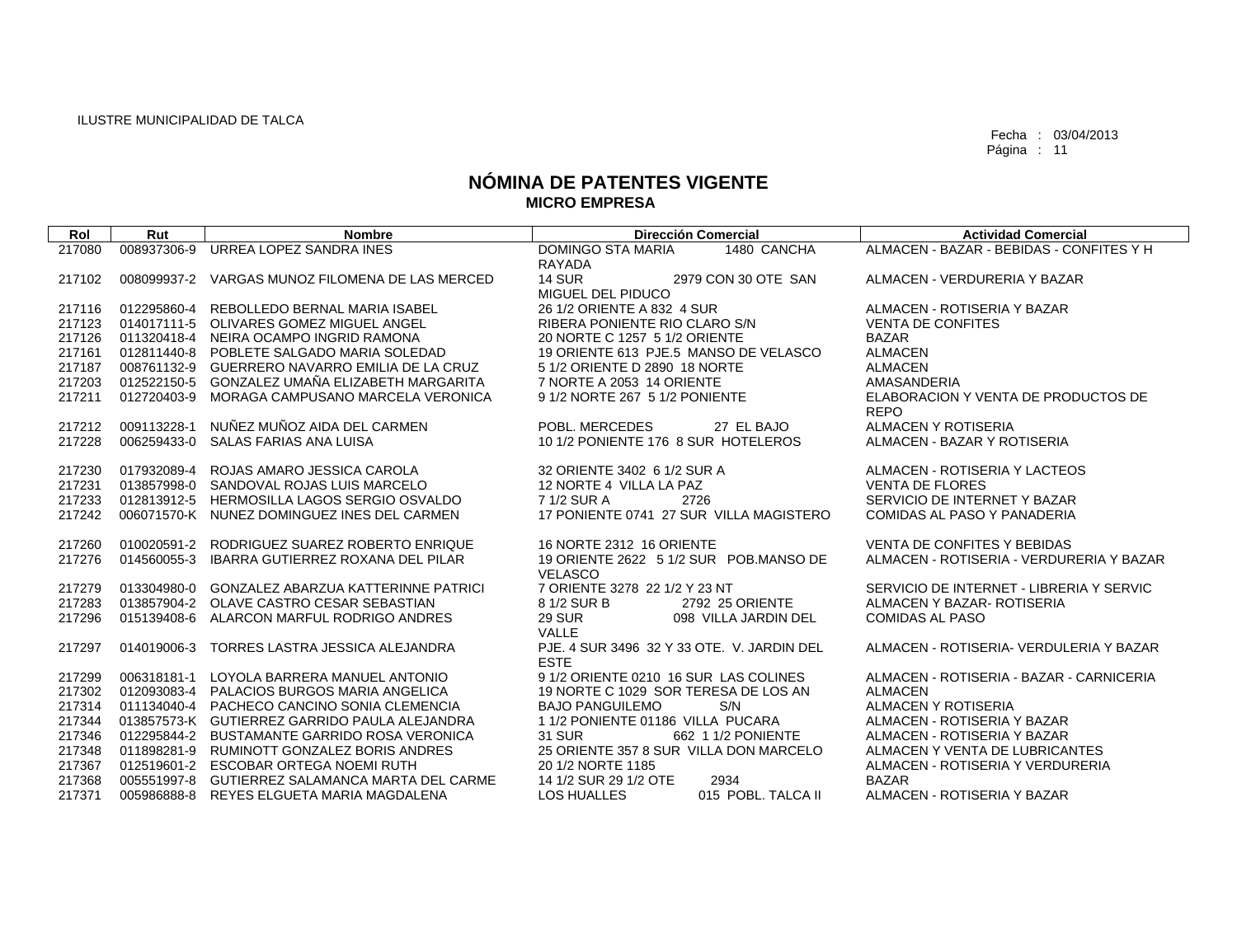| Rol    | Rut         | <b>Nombre</b>                                   | <b>Dirección Comercial</b>                                           | <b>Actividad Comercial</b>               |
|--------|-------------|-------------------------------------------------|----------------------------------------------------------------------|------------------------------------------|
| 217378 | 013146270-0 | ZAMBRANO ALVAREZ ALEJANDRA NOEMI                | PJE. RAMON FREIRE<br>1279 POB, CANCHA<br>RAYADA                      | PELUQUERIA                               |
| 217386 | 008941344-3 | PARRA ROJAS MONICA CECILIA                      | <b>25 SUR</b><br>0803 5 PONIENTE VILLA<br><b>CONAVICOOP</b>          | <b>COMIDAS AL PASO</b>                   |
| 217390 | 003938996-7 | CABRERA LEIVA JORGE ANTONIO                     | 1 ORIENTE 0382 AURORA DE CHILE                                       | <b>COMIDAS AL PASO</b>                   |
| 217426 |             | 014322177-6 SOLIS PONCE ISOLEE MARIBEL          | SITIO 80 CAMINO S.<br><b>EL PORVENIR</b><br><b>CLEMENTE</b>          | VENTA DE ARTESANIA - BAZAR - ALMACEN Y R |
| 217430 | 014462835-7 | <b>GONZALEZ CARRASCO MARCELA GORET</b>          | 21 NORTE A 1980 13 ORIENTE VILLA DON<br><b>RAFAEL</b>                | ALMACEN - ROTISERIA - BAZAR - LIBRERIA Y |
| 217435 | 007057971-5 | <b>BASTIAS CONTARDO JORGE EUGENIO</b>           | 7 ORIENTE 2648                                                       | <b>BAZAR Y PAQUETERIA</b>                |
| 217441 | 008463081-0 | DOMINGUEZ UBAL CARLOS LABRIANO                  | <b>14 ORIENTE 065</b>                                                | OF. ADMINISTRATIVA COMISIONISTA EN VENTA |
| 217452 |             | 009061422-3 DIAZ ARAYA RUBEN PATRICIO           | 5 1/2 ORIENTE B 3072 19 1/2 NTE V.LAS<br><b>AMERICAS</b>             | ALMACEN Y ROTISERIA                      |
| 217468 | 012543487-8 | <b>MORALES LARA ELSA FABIOLA</b>                | <b>LOS ALMENDROS</b><br>137 VILLA ESTACION                           | <b>ALMACEN</b>                           |
| 217495 | 014439993-5 | ARENAS BRAVO JUAN CARLOS                        | 20 NORTE B 1194 VILLA DON GERARDO                                    | ALMACEN - VENTA DE FRUTAS Y VERDURAS.    |
| 217497 |             | 012007389-3 VERGARA CARMONA MARCO ANTONIO       | <b>CAMINO HUILLIBORGOA</b><br>S/N PARCELA 2<br><b>CASERIO LIRCAY</b> | <b>COMIDAS PREPARADAS AL PASO</b>        |
| 217499 | 011912355-0 | <b>HERNANDEZ GARCES JUANA ISABEL</b>            | 4 SUR<br>2880 26 1/2 OTE.                                            | <b>LIBRERIA Y BAZAR</b>                  |
| 217505 |             | 013682564-K TAPIA ESPINOZA MIGUEL ORLANDO       | 19 NORTE 2029 13 OTE. B DON SEBASTIAN                                | SERVICIO DE INTERNET - SALA DE ACONDICIO |
| 217506 |             | 015277546-6 ALDERETE TORRES CAROLINA ODETT      | 2 NORTE 3182 24 Y 25 OTE.                                            | CENTRO DE ACCESO A INTERNET              |
| 217507 |             | 013505312-0 CARVAJAL CERPA HUMBERTO ORLANDO     | 31 SUR<br>064 19 Y 20 PTE. SAN JOSE<br>DE LA FLORIDA                 | CENTRO DE ACCESO A INTERNET              |
| 217510 | 008789088-0 | NEIRA ALVAREZ ROSA AMELIA                       | 21 1/2 NORTE 1511 8 ORIENTE                                          | ALMACEN - ROTISERIA - BAZAR - COMIDAS AL |
| 217518 |             | 008205416-2 LEAL GONZALEZ RUTH MARINA           | 9 NORTE 2358 16 1/2 OTE B                                            | ALMACEN - ROTISERIA - BAZAR-VENTA DE FRU |
| 217519 |             | 014345610-2 ALIAGA REBOLLEDO ROSA CECILIA       | 28 1/2 SUR<br>175 12 1/2 PONIENTE<br>VILLA JARDIN DEL VALLE          | ALMACEN - ROTISERIA Y BAZAR              |
| 217520 |             | 007795507-0 VALENZUELA ALVEAR YOLANDA DE LAS ME | 10 1/2 SUR<br>3575 32 Y 33 OTE                                       | ALMACEN - ROTISERIA Y BAZAR              |
| 217523 |             | 014398466-4 CACERES SANCHEZ PAMELA VALESKA      | 5 NORTE 3374 25 1/2 OTE, B                                           | <b>COMIDAS AL PASO</b>                   |
| 217524 |             | 016090209-4 AGUILAR VALENZUELA PAOLA INES       | 34 ORIENTE 3710 7 SUR                                                | ALMACEN - ROTISERIA Y BAZAR              |
| 217526 | 011134133-8 | LARA DIAZ SANDRA DE LAS MERCEDES                | 10 ORIENTE 0199 15 Y 16 SUR POB, COLIN 1                             | <b>COCINERIA</b>                         |
| 217528 |             | 011561911-K ARAVENA VALDES BERNARDA DE LOS ANGE | <b>LAS ACACIAS</b><br>03 MERCEDES VILLA<br><b>ESTACION</b>           | SALON DE POOL - SERVICIO DE INTERNET- PL |
| 217530 |             | 012589299-K URETA ALMENDRA SUSANA BEATRIZ       | <b>12 SUR</b><br>3629 VILLA SAN ANTONIO                              | ALMACEN - ROTISERIA Y BAZAR              |
| 217534 |             | 014536775-1 FLORES CONCHA PAOLA ALEJANDRA       | 20 NORTE A 1075 4 ORIENTE                                            | ALMACEN - ROTISERIA Y BAZAR              |
| 217535 | 009167370-3 | DOMINGUEZ RAMIREZ CECILIA DEL CARME             | AV. CIRCUNVALACION<br>196 POBL<br><b>INDEPENDENCIA</b>               | ALMACEN - ROTISERIA Y BAZAR              |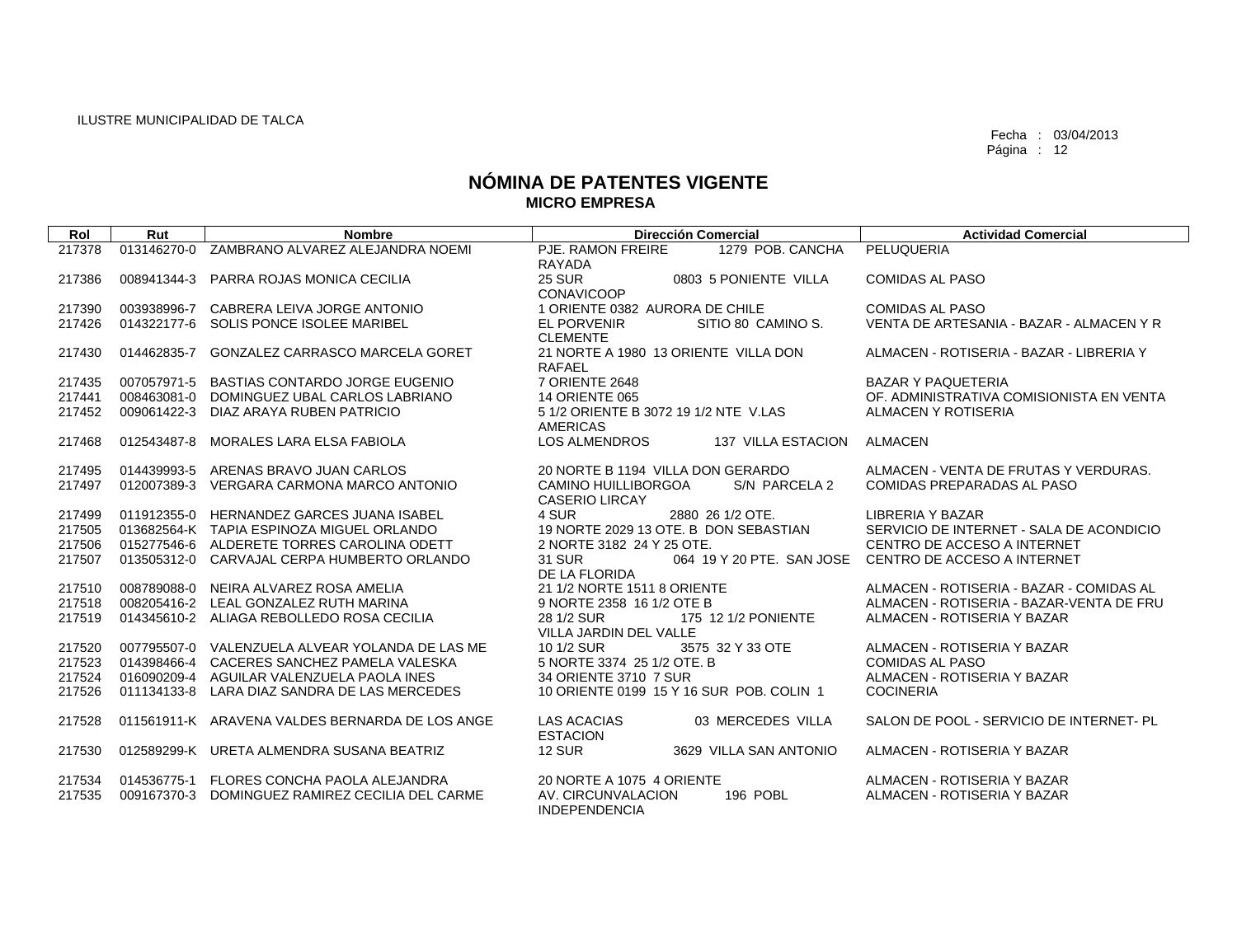| Rol    | Rut         | <b>Nombre</b>                                   | <b>Dirección Comercial</b>                                      | <b>Actividad Comercial</b>                  |
|--------|-------------|-------------------------------------------------|-----------------------------------------------------------------|---------------------------------------------|
| 217539 |             | 007071191-5 MUHLENBROCK ZAMORA SONIA CRISTINA   | PJE, 2 PONIENTE A 01110 26 SUR VILLA PUCARA                     | ALMACEN - ROTISERIA Y BAZAR                 |
|        |             |                                                 | VIII                                                            |                                             |
| 217545 |             | 013101223-3 VELIZ CASTILLO CARMEN ROSA          | 17 NORTE 2260 15 1/2 OTE                                        | ALMACEN - ROTISERIA Y AMASANDERIA           |
| 217546 |             | 005938382-5 ALIAGA MUÑOZ CELESTINA DEL CARMEN   | 8 ORIENTE 380-A 8 SUR                                           | ALMACEN - ROPTISERIA Y BAZAR                |
| 217547 |             | 006165573-5 SANCHEZ MUÑOZ BERNARDITA DEL CARMEN | 12 NORTE 1580 AV. LIRCAY                                        | <b>COMIDA RAPIDA</b>                        |
| 217548 | 008748004-6 | ALCOTA QUINTEROS CARMEN VERONICA                | 13 1/2 ORIENTE 3046 19 Y 20 NORTE VILLA DON<br><b>SEBASTIAN</b> | ALMACEN - ROTISERIA - BAZAR Y RECARGA CE    |
| 217553 |             | 012574673-K MONTEALEGRE UBILLO ALEXIS JUAN      | <b>26 SUR</b><br>67 17 PONIENTE VILLA<br><b>GALILEA</b>         | ALMACEN - ROTISERIA Y BAZAR                 |
| 217555 | 006981903-6 | ROMERO RAMIREZ LINA FLOR                        | <b>CALLE PRAT</b><br>39 VILLA CULENAR                           | ALMACEN - ROTISERIA - BAZAR Y LIBRERIA      |
| 217557 | 012358471-6 | TORRES URRA YINET CRISTINA                      | 5 1/2 ORIENTE 3424 22 Y 23 OTE VILLA DON<br>GONZALO             | ALMACEN - ROTISERIA Y BAZAR                 |
| 217559 | 016453723-4 | MUÑOZ GUERRERO PATRICIO ANDRES                  | <b>12 SUR</b><br>3584 33 ORIENTE CARLOS<br><b>TRUPP</b>         | ALMACEN - ROTISERIA - BAZAR - CRIA DE AN    |
| 217561 |             | 009268774-0 ROCHA CABELLO JEANNETTE DEL CARMEN  | 19 1/2 ORIENTE 240 8 1/2 Y 9 SUR                                | AMASANDERIA - PASTELERIA - ALMACEN Y ROT    |
| 217562 |             | 007759473-6 POBLETE POZO RAQUEL DEL CARMEN      | AV. CANCHA RAYADA<br>1814 7 Y 8 NORTE                           | <b>COCINERIA</b>                            |
| 217563 |             | 011563393-7 CERDA AREVALO MAGDELANA DE LAS MERC | CAM.LAS RASTRAS SAN VALENTIN PARC 2<br>LOTE-B                   | COMPRA Y VENTA AL POR MENOR DE FLORES -     |
| 217566 | 007791618-0 | FIGUEROA ZAPATA GUILLERMO PASCUAL               | <b>MICHIMALONGO</b><br>219 POBL.<br><b>INDEPENDENCIA</b>        | ALMACEN - ROTISERIA Y BAZAR                 |
| 217567 | 012523024-5 | BECERRA GONZALEZ SILVANA DEL CARMEN             | 3 1/2 ORIENTE B 1152 3 SUR VILLA PUCARA                         | AMASANDERIA Y ELABORACION DE PRODUCTOS<br>C |
| 217575 | 007236216-0 | MONDACA RODRIGUEZ NELSON JESUS                  | <b>25 SUR</b><br>0724 4 1/2 PONIENTE VILLA<br><b>CONAVICOOP</b> | VENTA DE LEÑA SECA                          |
| 217584 |             | 015140174-0 CORVALAN MOLINA PAULO ANDRES        | 6 1/2 ORIENTE 2583 14 NORTE                                     | ALMACEN - ROTISERIA Y BAZAR                 |
| 217586 |             | 008836690-5 RUIZ HERRERA MARCO ANTONIO          | 4 SUR B 2859 BRISAS DE SAN MIGUEL                               | <b>COMIDAS AL PASO</b>                      |
| 217590 |             | 015136417-9 CARREÑO ROCO RICARDO ANTONIO        | 14 ORIENTE 1360 2 Y 3 NORTE                                     | ALMACEN - ROTISERIA Y BAZAR                 |
| 217594 |             | 013387003-2 CARDENAS BRAVO LORELEI HUGUETTE     | 22 1/2 PONIENTE 0981 SAN JOSE DE CAIVAN                         | TALLER DE ARTESANIA EN TEXTIL Y MARCOS D    |
| 217595 | 010553599-6 | <b>GARCIA MURILLO SILVIA MARIBEL</b>            | 18 NORTE A 976 3 Y 4 OTE. POB.PADRE<br><b>HURTADO</b>           | ALMACEN - ROTISERIA Y BAZAR                 |
| 217599 |             | 007021702-3 CELEDON ROBLES GUILLERMO EDUARDO    | 12 ORIENTE 465                                                  | <b>COMIDAS AL PASO</b>                      |
| 217603 |             | 015598749-9 VALDEBENITO FERRADA PILAR ALEJANDRA | LOS CASTAÑOS<br>1660<br>PB.ASTABURUAGA                          | EMPRESA DE PUBLICIDAD - DIAGRAMACION PER    |
| 217611 |             | 013950078-4 VALDES VALENZUELA LESLIE VALESKA    | <b>10 SUR A</b><br>3805 36 ORIENTE DOÑA<br><b>CONSUELO</b>      | ALMACEN - ROTISERIA Y BAZAR                 |
| 217613 | 009467275-9 | BAEZA ESPINOZA CARMEN GLORIA                    | 8 SUR<br>3673 34 Y 35 OTE.                                      | ALMACEN - ROTISERIA Y BAZAR                 |
| 217614 |             | 015137120-5 INOSTROZA OLIVARES RICHARD IVAN     | 34 ORIENTE 345 9 SUR DOÑA CONSUELO                              | VENTA DE ALIMENTOS Y ACCES. PARA MASCOTA    |
| 217620 | 006467659-8 | ROJAS SAAVEDRA MARIA INES                       | 7 1/2 SUR<br>1450 7 Y 8 ORIENTE                                 | <b>COMIDAS AL PASO</b>                      |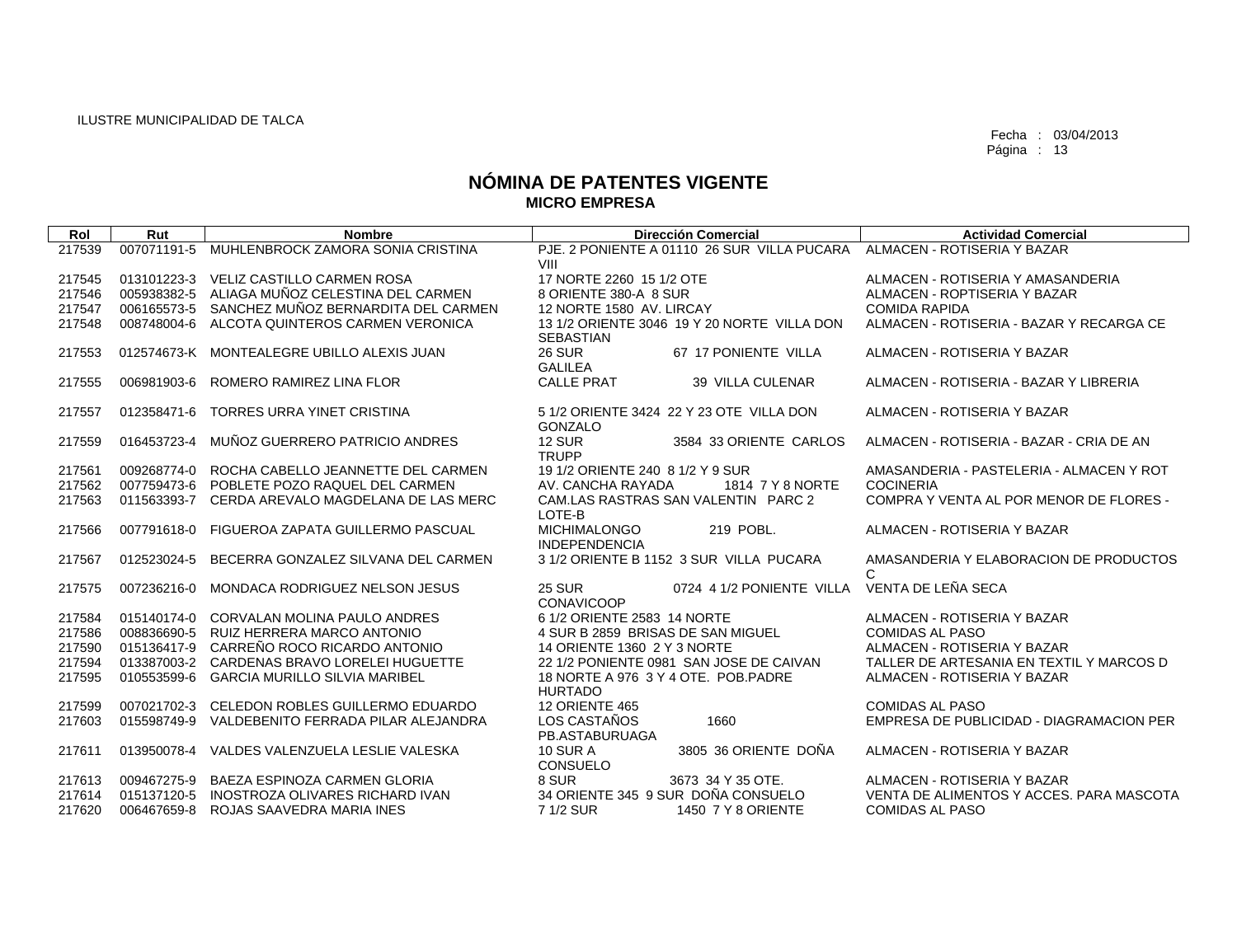| Rol    | Rut         | <b>Nombre</b>                                   | <b>Dirección Comercial</b>                   | <b>Actividad Comercial</b>               |
|--------|-------------|-------------------------------------------------|----------------------------------------------|------------------------------------------|
| 217621 |             | 013172984-7 ROJAS ARACENA MARCIA YAMILET        | 26 1/2 ORIENTE 562 6 SUR, VILLA DON MANUEL   | SERVICIO DE INTERNET Y LIBRERIA          |
|        |             |                                                 |                                              |                                          |
|        |             |                                                 |                                              |                                          |
| 217627 |             | 015135849-7 SANCHEZ VENEGAS JONATHAN ENRIQUE    | 7 ORIENTE B 3257 21 1/2 NORTE                | ALMACEN - ROTISERIA Y BAZAR              |
| 217629 |             | 008278017-3 VALLADARES VENEGAS MARIA FABIOLA    | 11 1/2 ORIENTE B 3160 20 1/2 NORTE LOMAS DE  | BAZAR - LIBRERIA - BEBIDAS Y CONFITES-A  |
|        |             |                                                 | <b>LIRCAY</b>                                |                                          |
| 217630 | 014489234-8 | ESPINOSA GONZALEZ INGRID BETZABEL               | PJE, 25 1/2 NORTE 1332 5 1/2 ORIENTE DON     | ALMACEN - ROTISERIA Y BAZAR              |
|        |             |                                                 | <b>RICARDO</b>                               |                                          |
| 217634 |             | 007593501-3 MUÑOZ MUÑOZ ROSA DE MARIA           | 30 ORIENTE 3020 5 1/2 SUR                    | ALMACEN - ROTISERIA Y BAZAR              |
| 217636 |             | 013101334-5 DIAZ LOPEZ FABIANA ESTER            | 7 NORTE 185                                  | VENTA DE ROPA Y ACCESORIOS               |
| 217638 |             | 009924494-1 CRISTI MANRIQUEZ JOSE RODRIGO       | 4 NORTE 3354 25 1/2 ORIENTE                  | <b>COMIDAS AL PASO</b>                   |
| 217641 |             | 007557744-3 ESPINOZA GUTIERREZ ALMA ROSA        | 4 SUR<br>2872 25 Y 26 ORIENT                 | ALMACEN - ROTISERIA Y BAZAR              |
| 217642 |             | 012589407-0 SOTO ROJAS ELIZABETH DEL CARMEN     | 18 NORTE B 1936 LOMAS DE LIRCAY              | ALMACEN Y BAZAR                          |
| 217648 |             | 004739593-3 BAEZA GONZALEZ ANA DELIA            | 9 ORIENTE 358 12 1/2 SUR DANIEL REBOLLEDO    | ALMACEN - ROTISERIA Y BAZAR              |
|        |             |                                                 |                                              |                                          |
| 217649 |             | 006012835-9 SANCHEZ PALMA JUAN FRANCISCO        | 9 ORIENTE 0139 15 Y 16 SUR                   | ALMACEN - ROTISERIA Y AMASANDERIA        |
| 217650 |             | 013788195-0 LIZAMA ALBORNOZ SERGIO ANDRES       | 33 ORIENTE B 0567 6 1/2 SUR VILLA JARDIN DEL | OFICINA ADMINISTRATIVA EN PRESTACION DE  |
|        |             |                                                 | <b>ESTE</b>                                  |                                          |
| 217655 |             | 011892291-3 VALENZUELA POBLETE NANCY DEL CARMEN | 12 ORIENTE 2869 17 Y 18 NORTE VILLA DOÑA     | COMIDAS AL PASO - ALMACEN - ROTISERIA Y  |
|        |             |                                                 | <b>ADELA</b>                                 |                                          |
|        | 014518926-8 | MUÑOZ RETAMAL XIMENA INES                       | 21 NORTE 2070 13 Y 131/2OTE                  | ALMACEN-ROTISERIA Y BAZAR                |
| 217659 |             |                                                 |                                              |                                          |
| 217666 | 016726356-9 | JARA CASTILLO NILZA VALESKA DEL CAR             | 17 1/2 PONIENTE 0121 18 SUR B VILLA GALILEA  | VENTA DE PRODUCTOS DE DECORACION         |
|        |             |                                                 | B.                                           |                                          |
| 217672 |             | 012542571-2 ESPINOZA FIGUEROA CECILIA ELENA     | 19 NORTE 1071 3 Y 4 ORIENTE POB. PADRE       | ALMACEN - ROTISERIA Y BAZAR              |
|        |             |                                                 | <b>HURTADO</b>                               |                                          |
| 217675 |             | 006572819-2 GUTIERREZ SASSO MARGARITA MAGDALENA | PJE. 7 SUR 3672 33 1/2 ORIENTE               | <b>COMIDAS AL PASO</b>                   |
| 217679 | 009834904-9 | MUÑOZ REBOLLEDO LUIS MAURICIO                   | 19 ORIENTE.2 NORTE 51 COOP.FLOR DE CHILE     | <b>CONFITES - BEBIDAS Y BAZAR</b>        |
|        |             |                                                 |                                              |                                          |
| 217683 |             | 008788236-5 MIRANDA VASQUEZ MARIA EUGENIA       | 18 NORTE B 1249 VILLA LAS AMERICAS           | <b>COMIDAS AL PASO</b>                   |
| 217684 |             | 016729787-0 BRAVO VALDEBENITO YAMIL ALEXIS      | 18 NORTE 1677 VILLA DOÑA ADELA               | SERVICIO DE INTERNET                     |
| 217685 |             | 007267217-8 ORELLANA ROSALES ROSA ALICIA        | 31 1/2 ORIENTE A 193                         | ALMACEN - ROTISERIA Y BAZAR              |
| 217687 |             | 015136520-5 BRAVO FIGUEROA DAVID EMANUEL        | 19 NORTE 2998 13 OTE B. VILLA DON SEBASTIAN  | SERVICIO DE INTERNET Y CONFITERIA        |
|        |             |                                                 |                                              |                                          |
| 217691 |             | 012408921-2 JARA TORRES MARCELA RAQUEL          | 32 ORIENTE 1645 6 1/2 NTE.                   | AMASANDERIA Y MASAS CON RELLENO- OFICINA |
| 217695 |             | 010246707-8 ALBURQUENQUE HERRERA ERIKA DEL CARM | 19 NORTE 1214 5 Y 5 1/2 OTE VILLA LAS        | VENTA DE ALIMENTOS Y ACCESORIOS PARA MAS |
|        |             |                                                 | <b>AMERICAS</b>                              |                                          |
| 217703 | 012916305-4 | GONZALEZ RODRIGUEZ MARGARITA LUCIA              | 18 NORTE 1126 4 Y 5 ORIENTE POB PADRE        | <b>COMIDA AL PASO</b>                    |
|        |             |                                                 | <b>HURTADO</b>                               |                                          |
| 217705 | 013102514-9 | IBAÑEZ ESPINOZA NORMA DEL CARMEN                | S/N<br><b>CASERIO LIRCAY</b>                 | COMPRA VENTA DE PLANTAS, ARBOLES - MACET |
| 217710 |             | 006477821-8 GUIÑEZ SAEZ ENA RUTH                | 10 ORIENTE 06 14 SUR                         | LIBRERIA, BAZAR Y FOTOCOPIAS             |
|        |             |                                                 |                                              |                                          |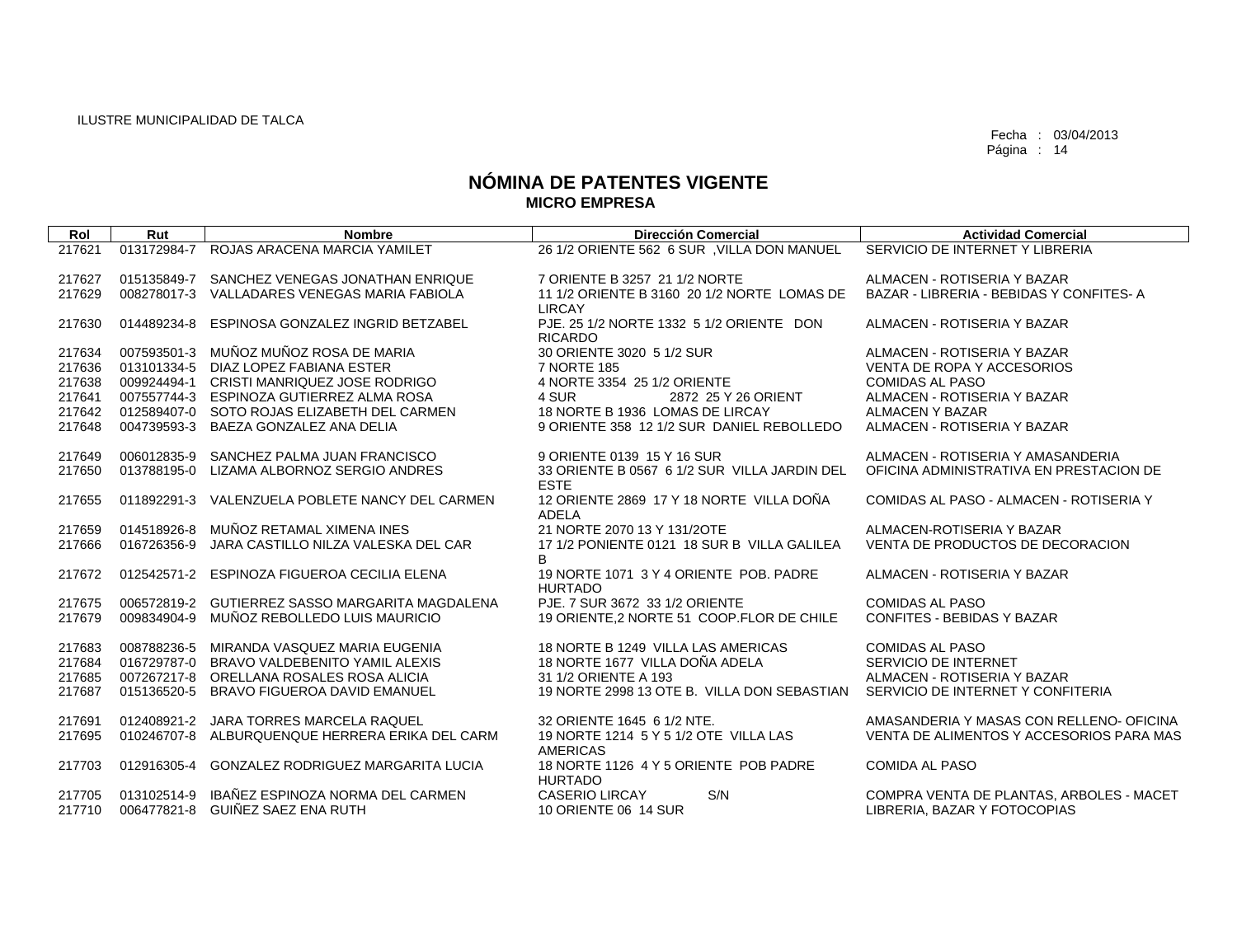| Rol    | Rut         | <b>Nombre</b>                                   | <b>Dirección Comercial</b>                | <b>Actividad Comercial</b>               |
|--------|-------------|-------------------------------------------------|-------------------------------------------|------------------------------------------|
| 217711 | 015135659-1 | URRA OLAVE MACARENA CAROLINA                    | <b>LONGITUDINAL SUR</b><br>3 KM 248 SANTA | <b>ALMACEN Y BAZAR</b>                   |
|        |             |                                                 | <b>CORINA</b>                             |                                          |
| 217717 |             | 010513660-9 ORELLANA ALDANA SANDRA VERONICA     | <b>26 SUR B</b><br>0178                   | VENTA PRENDAS DE VESTIR - DEPORTIVA - TR |
| 217719 |             | 015134355-4 BUSTOS FUENTEALBA MARLEN VIVIANA    | 2 ORIENTE 2921 POB PADRE HURTADO          | ALMACEN - ROTISERIA Y BAZAR              |
| 217720 |             | 013613165-6 BUSTOS FUENTEALBA FRANCISCA ALEJAND | 2 ORIENTE 3016 POB PADRE HURTADO          | ALMACEN - ROTISERIA Y BAZAR              |
| 217721 |             | 015599302-2 MENDOZA VARELA MARIA CAROLINA       | 34 1/2 ORIENTE 396 8 SUR                  | SERVICIO DE INTERNET Y BAZAR             |
| 217723 |             | 015597071-5 CANCINO SEPULVEDA CRISTHOFER MAURIC | 1 ORIENTE 3 14 SUR VILLA LAS CARMENES     | <b>ALMACEN</b>                           |
| 217733 |             | 014018816-6 SANHUEZA RAMOS PABLO ALEJANDRO      | 1 1/2 PONIENTE 0509 25 SUR VILLA PUCARA   | OFICINA DE PUBLICIDAD                    |
|        |             |                                                 |                                           |                                          |
| 217735 |             | 015139357-8 ZUÑIGA RUIZ PAOLA MACARENA          | 32 1/2 ORIENTE 1512 5 NORTE               | ALMACEN - ROTISERIA - AMASANDERIA Y PAST |
| 217738 |             | 016725887-5 MUÑOZ BASOALTO VICTOR ENRIQUE       | 33 ORIENTE C 364 8 Y 8 1/2 SUR DOÑA       | DISTRIBUCION Y VENTA DE GAS LICUADO      |
|        |             |                                                 | <b>CONSUELO</b>                           |                                          |
| 217749 |             | 011174456-4 ASTUDILLO GONZALEZ SYLVIA DEL CARME | 1 ORIENTE 2336 12 1/2 NORTE VILLA LA PAZ  | ALMACEN - ROTISERIA - BAZAR - LIBRERIA - |
|        |             |                                                 |                                           |                                          |
| 217757 |             | 013857285-4 SOTO GARCIA GLORIA ESTER            | 10 NORTE 3240 24 ORIENTE VILLA NUEVA      | PELUQUERIA - DEPILACION                  |
|        |             |                                                 | <b>ORIENTE</b>                            |                                          |
| 217760 |             | 014409496-4 VILLEGA ROA MARIA ELENA             | 9 ORIENTE 0143                            | SERVICIO DE INTERNET                     |
| 217764 |             | 006230542-8 ROJAS DELGADO CARLOS RENE           | <b>11 SUR</b><br>2747 PANAMERICANA SUR    | <b>COMIDAS AL PASO</b>                   |
|        |             |                                                 |                                           |                                          |
| 217771 |             | 008287504-2 MUÑOZ BRAVO HERIBERTO JESUS         | 2 NORTE 2227 16 ORIENTE                   | ALMACEN - ROTISERIA Y BAZAR              |
| 217777 |             | 007629417-8 VASQUEZ ANDANA MAGALY ASCENSION     | 9 ORIENTE 275 9 Y 9 1/2 SUR               | <b>COMIDAS AL PASO Y BAZAR</b>           |
| 217779 |             | 008573091-6 NEIRA CHAVEZ EMMA DE LAS MERCEDES   | 19 ORIENTE 15 8 SUR                       | ALMACEN - ROTISERIA - AMASANDERIA Y BAZA |
| 217788 |             | 016221552-3 BAUTISTA SEPULVEDA MARIA JESUS      | 2 NORTE 3132                              | TEJEDURA Y VENTA DE PRODUCTOS TEXTILES ( |
| 217793 |             | 011071215-4 ACEVEDO AGUILERA MARIA ANTONIETA    | 12 1/2 ORIENTE A 2825 VILLA DON SEBASTIAN | ALMACEN - ROTISERIA Y COMIDAS AL PASO    |
| 217798 |             | 009941471-5 MONSALVE MUÑOZ JUAN CARLOS          | 19 NORTE 1077 4 ORIENTE POB, PADRE        | ALMACEN - ROTISERIA Y BAZAR              |
|        |             |                                                 | <b>HURTADO</b>                            |                                          |
| 217801 |             | 012297733-1 HERRERA MARTINEZ BERNARDITA ELIZABE | 16 ORIENTE 2561 14 Y 15 NTE. PB.FAUSTINO  | VENTA DE BEBIDAS - CONFITES Y BAZAR      |
|        |             |                                                 | <b>GONZALEZ</b>                           |                                          |
| 217813 |             | 007115648-6 GAJARDO CASTRO NURI RUTH DEL CARMEN | 9 ORIENTE 798 4 SUR                       | COMIDAS AL PASO- ALMACEN Y ROTISERIA     |
| 217814 |             | 009811298-7 CRISOSTOMO CONTRERAS PATRICIA DEL C | 17 NORTE 1435 7 ORIENTE                   | OFICINA ADMINISTRATIVA DE RECURSOS HUMAN |
| 217815 |             | 007264373-9 LIZANA OÑATE JUANA MARIA            | <b>14 SUR</b><br>539 9 1/2 ORIENTE        | LIBRERIA, BAZAR - VTA, DE BEBIDAS Y CONF |
| 217824 |             | 009651033-0 VALENZUELA GALLEGOS ANA MARGARITA   | 11 ORIENTE 5 6 Y 7 NORTE                  | <b>BAZAR Y PAQUETERIA</b>                |
| 217831 |             | 016002056-3 MELLADO YAÑEZ DOMINIC NICOL         | 2 SUR 570 2 Y 3 PONIENTE                  | <b>BAZAR</b>                             |
| 217835 |             | 015597952-6 GUTIERREZ ZURITA JOHN ANTONIO       | 21 NORTE 1967 V.LOMAS DE LIRCAY           | ARRIENDO DE JUEGOS TACA-TACA - MESAS PIN |
| 217839 |             | 013713417-9 MARTINEZ NECUÑIR MARGARITA SOFIA    | 6 SUR<br>3136 31 ORIENTE VILLA            | SERVICIO DE INTERNET Y BAZAR             |
|        |             |                                                 | <b>SAN LUIS III</b>                       |                                          |
| 217841 |             | 014503129-K SOTO SILVA PAOLA JACQUELINE         | 9 1/2 SUR<br>3387 32 ORIENTE              | <b>ALMACEN Y BAZAR</b>                   |
| 217845 |             | 014345752-4 SAAVEDRA ROJAS CLAUDIA MARCELA      | 33 1/2 ORIENTE 3666 11 SUR                | ALMACEN - ROTISERIA Y BAZAR              |
| 217846 |             | 011372847-7 AGUILERA ALISTE MARCO ANTONIO       | 5 ORIENTE 470 7 1/2 SUR                   | OFICINA ADMINISTRATIVA DE SERVICIOS PROF |
| 217848 |             | 010127894-8 NAVARRO NAVARRO MARIA ANGELICA      | 32 1/2 ORIENTE 1960                       | ALMACEN - ROTISERIA - BAZAR Y LIBRERIA.  |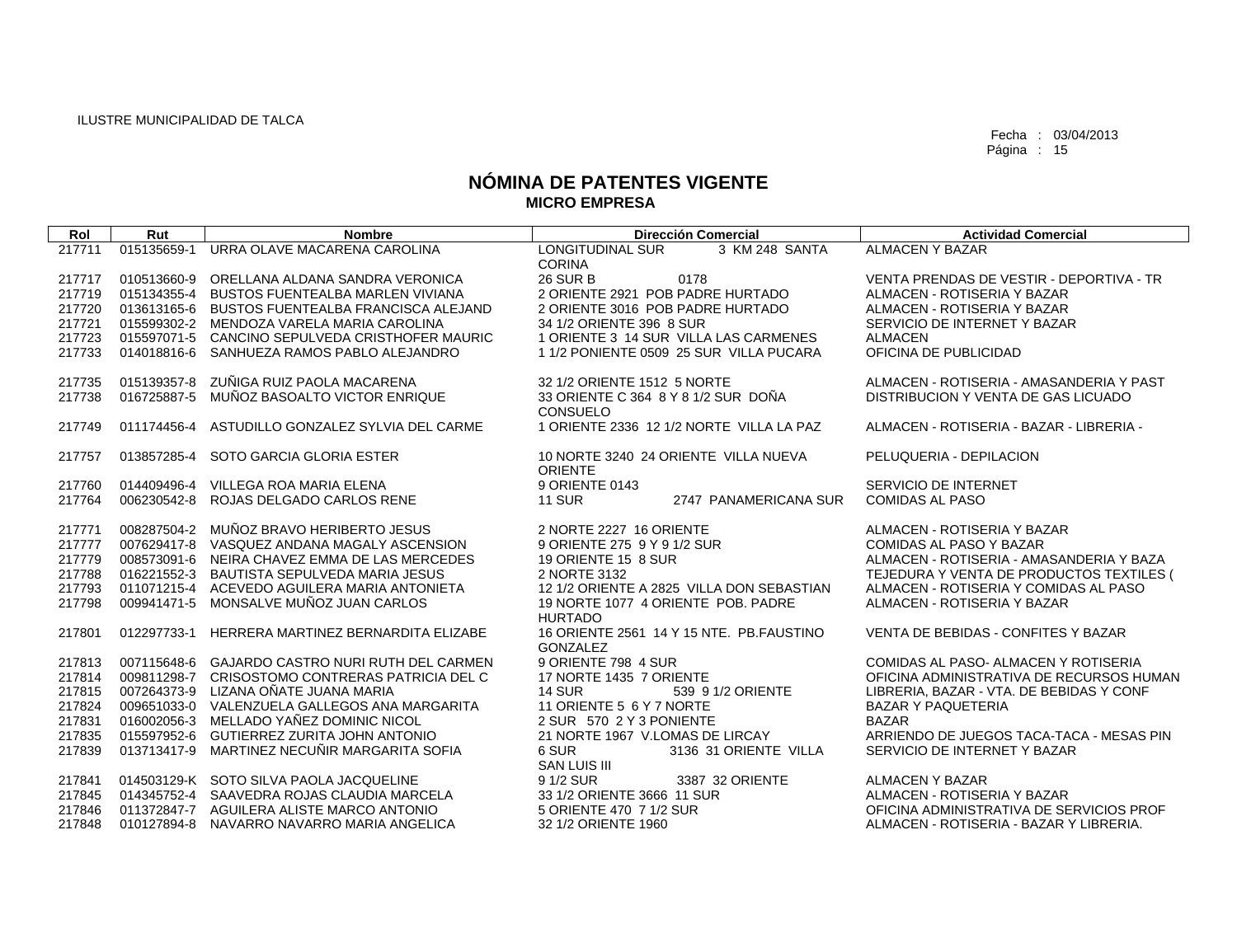| Rol    | Rut         | <b>Nombre</b>                                  | <b>Dirección Comercial</b>                                  |                          | <b>Actividad Comercial</b>                                                             |
|--------|-------------|------------------------------------------------|-------------------------------------------------------------|--------------------------|----------------------------------------------------------------------------------------|
| 217852 | 006855886-7 | OYARCE MALDONADO DELICIA DEL CARMEN            | <b>14 SUR</b><br>1332 6 1/2 OTE                             |                          | <b>ALMACEN</b>                                                                         |
| 217853 | 009637652-9 | GONZALEZ HERNANDEZ ROSA DEL PILAR              | 8 SUR                                                       | 2726 VILLA DON MARCELO   | PANADERIA                                                                              |
| 217855 | 015315671-9 | LOBOS SAN MARTIN ALEJANDRO FELIPE              | 4 PONIENTE 0469 25 SUR VILLA ECUADOR 2                      |                          | ALMACEN - ROTISERIA Y BAZAR                                                            |
| 217858 | 008780929-3 | SEPULVEDA PINO EDITH DEL CARMEN                | PJE. 1 ORIENTE A 0216 VILLA SANTA ELVIRA                    |                          | AMASANDERIA - PASTELERIA Y FCA, PAN DE P                                               |
| 217862 | 013949509-8 | DIAZ OYARZUN CAROLINA ANDREA                   | 9 ORIENTE 0250 17 SUR JOSE I. CIENFUEGOS                    |                          | <b>BAZAR Y LIBRERIA</b>                                                                |
| 217877 | 009052199-3 | ROCHA CARRASCO RUBEN SEGUNDO                   | 13 1/2 NORTE 173 2 ORIENTE VILLA LA PAZ                     |                          | ELABORACION Y VENTA DE MASAS HORNEADAS                                                 |
| 217882 | 010402550-1 | <b>CORREA CANCINO JAIME ENRIQUE</b>            | <b>22 SUR</b><br>I. CIENFUEGOS                              | 1690 10 Y 11 ORIENT JOSE | <b>ALMACEN</b>                                                                         |
| 217887 | 014587924-8 | ARAVENA QUEZADA ROSA DE LAS MERCEDE            | <b>11 SUR</b><br><b>LONCOMILLA</b>                          | 3045 30 Y 31 ORIENT POB. | ALMACEN - ROTISERIA - CARNICERIA Y BAZAR                                               |
| 217890 | 006939315-2 | NEIRA ARENAS MARIA ELISA                       | <b>17 SUR</b><br>1440 8 Y 9 OTE, POB.<br>COLIN <sub>5</sub> |                          | BAZAR - LIBRERIA - SERV. DE FOTOCOPIAS -                                               |
| 217898 | 014533321-0 | SANCHEZ MOLINA MARIELA DEL CARMEN              | 5 1/2 NORTE 2181 14 ORIENTE MAINTENHUAPI                    |                          | <b>BAZAR</b>                                                                           |
| 217899 | 009825325-4 | RETAMAL RAMIREZ GLAFIRA DEL CARMEN             | 7 SUR<br>2872 27 Y 28 OTE, POB.<br><b>SANTA MARTA</b>       |                          | <b>BOUTIQUE Y BAZAR</b>                                                                |
| 217903 |             | 015146079-8 BRAVO BRIONES JESSICA ANDREA       | 23 ORIENTE 3369 POBL, BICENTENARIO                          |                          | ALMACEN - ROTISERIA Y BAZAR                                                            |
| 217906 | 014532477-7 | MORALES MORALES ESTEBAN ARTURO                 | 17 NORTE 1475 8 1/2 ORIENTE                                 |                          | SERVICIO DE INTERNET                                                                   |
| 217911 |             | 017186228-0 ANGOTE FALCON KATHERIN IVONNE      | 28 ORIENTE 9 13 SUR SAN MIGUEL DEL PIDUCO                   |                          | ALMACEN - ROTISERIA Y BAZAR                                                            |
| 217919 | 016271012-5 | ROJAS SANTELICES NATHALY ANDREA                | 13 NORTE 2320 16 ORIENTE V. PARQUE<br><b>INDUSTRIAL</b>     |                          | ALMACEN - ROTISERIA Y BAZAR                                                            |
| 217923 |             | 011674466-K SEPULVEDA CASTRO GLORIA CECILIA    | 25 ORIENTE 421 8 SUR VILLA DON MARCELO                      |                          | <b>BAZAR Y BOUTIQUE</b>                                                                |
| 217950 |             | 007597676-3 BADILLA SEPULVEDA NILDA DEL CARMEN | DR.MATEO MELFI 56 POBLACION NACIONAL                        |                          | BAZAR- LIBRERIA Y FOTOCOPIADORA                                                        |
| 217952 |             | 011674911-4 GONZALEZ GAETE PAOLA ALEJANDRA     | 33 1/2 ORIENTE A 274 10 Y 11 SUR DOÑA<br><b>CONSUELO</b>    |                          | SERVICIO DE INTERNET Y BAZAR                                                           |
| 217954 | 015577310-3 | MORAGA CARRASCO YANINA ELIZABETH               | <b>SEBASTIAN</b>                                            |                          | 12 1/2 ORIENTE A 2970 18 Y 19 NORTE VILLA DON ALMACEN - ROTISERIA - AMASANDERIA Y COMI |
| 217960 | 009471318-8 | PAVEZ TOBAR IRMA ROSA                          | <b>20 SUR</b><br><b>ROBLES</b>                              | 261 6 PONIENTE VILLA LOS | CONFECCION DE PRENDAS Y ACCESORIOS DE<br><b>VE</b>                                     |
| 217961 | 008938926-7 | URRUTIA ACUÑA CECILIA DEL CARMEN               | 15 1/2 PONIENTE 0575 26 1/2 SUR PB.SAN<br><b>FRANCISCO</b>  |                          | ALMACEN - ROTISERIA - BAZAR Y AMASANDERI                                               |
| 217962 | 013101079-6 | CANCINO GUTIERREZ GLORIA DEL CARMEN            | 12 1/2 SUR A<br>620 POBL<br><b>INDEPENDENCIA</b>            |                          | ALMACEN Y ROTISERIA.                                                                   |
| 217964 |             | 012359489-4 BUSTAMANTE MARTINEZ MARIA ELENA    | 32 ORIENTE 3417 5 SUR B                                     |                          | <b>COMIDAS AL PASO</b>                                                                 |
| 217972 |             | 010087313-3 GONZALEZ ENCINA VICENTE ALONSO     | PJE, 3 CASA 778 POB, MANSO DE VELASCO                       |                          | <b>VENTA DE ARREGLOS FLORALES</b>                                                      |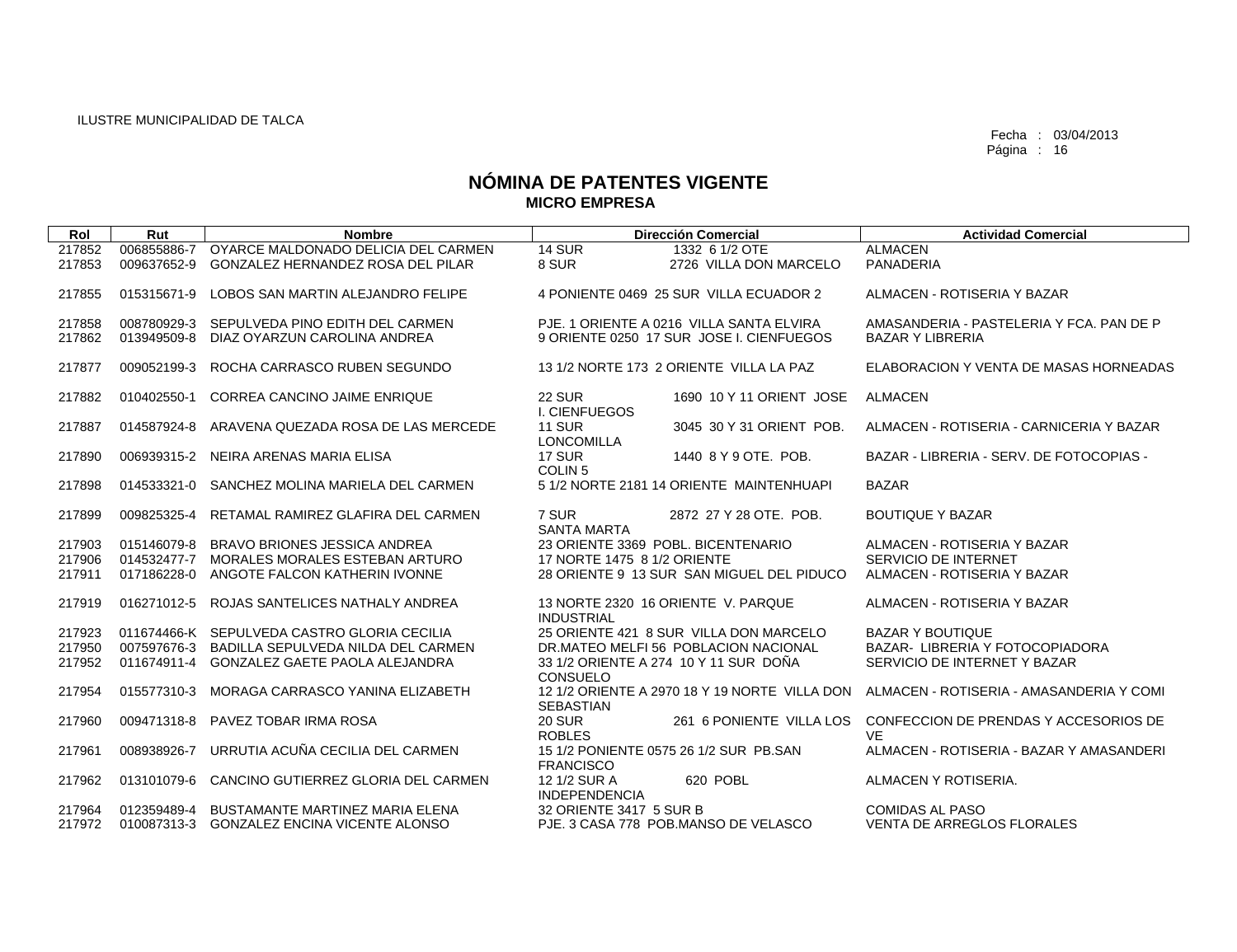| Rol    | Rut         | <b>Nombre</b>                                   | <b>Dirección Comercial</b>                                          | <b>Actividad Comercial</b>                         |
|--------|-------------|-------------------------------------------------|---------------------------------------------------------------------|----------------------------------------------------|
| 217973 | 013102106-2 | ROCO OPAZO GLADYS ELENA                         | 4 NORTE 1067 3 Y 4 ORIENTE                                          | VENTA Y ELABORACION DE CHOCOLATES<br><b>ARTES</b>  |
| 217974 |             | 012111347-3 ROJAS ROJAS CARMEN GLORIA           | 14 PONIENTE 0237 VILLA GALILEA                                      | VENTA DE INSUMOS DE ASEO DOMESTICO Y AUT           |
| 217976 |             | 007045737-7 SUBIABRE FUENTES JAIME MANUEL       | 19 ORIENTE 656 5 Y 6 SUR                                            | LIBRERIA, PAQUETERIA Y BAZAR                       |
| 217980 | 008643842-9 | VERGARA RAMIREZ SYLVIA DE LAS MERCE             | 3149 30 Y 31 OTE. SN<br>12 1/2 SUR B<br>MIGUEL DEL PIDUCO           | ALMACEN - ROTISERIA Y BAZAR                        |
| 217983 | 014398347-1 | SALGADO CESPEDES MARIA JOSE                     | PJE, 4 1/2 SUR 3482 32 Y 33 OTE, V. JARDIN DEL<br><b>ESTE</b>       | <b>LIBRERIA Y BAZAR</b>                            |
| 217985 |             | 017186982-K MENDOZA ALVARADO MAURICIO SEBASTIAN | 6 1/2 PONIENTE A 0917 VILLA PARADERO                                | ALMACEN - ROTISERIA - BAZAR Y LIBRERIA             |
| 217989 |             | 014399829-0 GARRIDO SEPULVEDA VICTOR RAUL       | 25 NORTE A 1329 5 1/2 ORIENTE VILLA DON<br><b>RICARDO</b>           | SERVICIO DE INTERNET - BAZAR - LIBRERIA            |
| 218004 |             | 011977870-0 DIAZ MEZA MARCELA FABIOLA           | 4 1/2 OTE, 0514 A CON 25 SUR VILLA PUCARA                           | COMIDAS AL PASO ALMACEN Y VERDULERIA               |
| 218008 |             | 013353223-4 VALENZUELA VERGARA FRANCISCO ANTONI | <b>17 ORIENTE 1157</b>                                              | TALLER ARTESANAL EN MECANICA AUTOMOTRIZ            |
| 218010 |             | 010139402-6 SAN MARTIN GONZALEZ MANUEL JESUS    | 23 NORTE 1312 5 1/2 OTE, G                                          | <b>COMIDAS AL PASO Y ALMACEN</b>                   |
| 218011 |             | 012636789-9 SAAVEDRA PAEZ ALEJANDRA CAROLINA    | AVDA CIRCUNVALACION OTE<br>1689 6 NORTE<br><b>VILLA DON ALFONSO</b> | BOUTIQUE BAZAR Y CONFECCIÓN DE ROPA                |
| 218014 |             | 008902284-3 SAAVEDRA REYES CONCEPCION DEL CARME | PJE, 7 1/2 ORIENTE 2676 17 NORTE POB.<br><b>CANCHA RAYADA</b>       | ALMACEN - ROTISERIA - BAZAR Y LIBRERIA             |
| 218019 |             | 012502044-5 PEREZ PEREZ GALIA DEL CARMEN        | PJE, 29 SUR A 0312 24 PONIENTE SAN JOSE DE<br><b>LA FLORIDA</b>     | ALMACEN - ROTISERIA Y BAZAR                        |
| 218021 |             | 014018640-6 SANDOVAL ARAVENA ANDRES EDUARDO     | 21 NORTE B - 3351 DPTO.101                                          | ALMACEN - ROTISERIA Y BAZAR                        |
| 218023 |             | 009847138-3 ROJAS ROZAS LUIS ALBERTO            | 8 1/2 SUR<br>1353 6 Y 7 ORIENTE                                     | ALMACEN - ROTISERIA Y BAZAR                        |
| 218028 |             | 009185259-4 RODRIGUEZ GUTIERREZ ROSA ESTER      | 3 1/2 PONIENTE 2217 11 1/2 Y 12 N                                   | ALMACEN - ROTISERIA Y BAZAR                        |
| 218037 |             | 005416387-8 VELANZUELA GALLEGOS JUAN SEGUNDO    | PJE 1 ORIENTE A 0105 HERNAN DE JONGH                                | ALMACEN Y VERDURERIA                               |
| 218048 | 013371141-4 | BRAVO ESPINA SANDRA DE LAS MERCEDES             | 5 1/2 ORIENTE 3563 PJE. H VILLA DON GONZALO<br>Ш                    | ALMACEN - ROTISERIA Y BAZAR                        |
| 218055 | 017824750-6 | CASTRO ROJAS FANNY ALEJANDRA                    | 5 SUR<br>998 3 ORIENTE                                              | ALMACEN Y ROTISERIA                                |
| 218061 | 010165452-4 | <b>HERRERA RUBIO ANA CECILIA</b>                | 12 1/2 SUR<br>44 31 1/2 ORIENTE                                     | ALMACEN - ROTISERIA Y BAZAR                        |
| 218063 |             | 014055497-9 VALDES ELGUETA MARISEL CAROLINA     | 5 ORIENTE 0507 25 SUR                                               | ALMACEN - ROTISERIA - PANADERIA - PASTEL           |
| 218064 |             | 005364335-3 MOLINA YEVENES JORGE ALIRO          | 12 ORIENTE 1045 1 Y 2 SUR                                           | <b>BOUTIQUE Y BAZAR</b>                            |
| 218071 |             | 014428711-8 ESPINA BARRIOS MARISOL DE LAS MERCE | 16 ORIENTE 2245 11 1/2 NORTE                                        | ALMACEN - BAZAR Y ROTISERIA                        |
| 218085 |             | 016456233-6 ESPINOZA BOBADILLA CLAUDIA ANDREA   | EL PORVENIR PARCELA 108                                             | ALMACEN - ROTISERIA Y BAZAR                        |
| 218087 | 011894445-3 | <b>GONZALEZ MORAGA ERIKA CRISTINA</b>           | 114 14 PONIENTE<br><b>26 SUR</b><br>V.SAMUEL LILLO II               | <b>ALMACEN Y BAZAR</b>                             |
| 218089 | 014505316-1 | LARA ZURITA CAROLINA ALEJANDRA                  | 28 ORIENTE 507 6 Y 7 SUR POB, SANTA MARTA                           | CONFECCION ARTESANAL DE PRENDAS DE<br><b>VESTI</b> |
| 218094 | 012588926-3 | YEVENES FUENTES JACQUELINE EUGENIA              | 6 NORTE 1924 12 Y 13 ORIENT V. LOS<br><b>CONQUISTADORES</b>         | ALMACEN - FRUTAS - VERDURAS - BAZAR Y LI           |
| 218097 |             | 013505073-3 GOMEZ ROJAS SUSANA DE LAS ROSAS     | 21 NORTE 1308 LAS AMERICAS IV                                       | ALMACEN - VENTA DE FRUTAS Y VERDURAS               |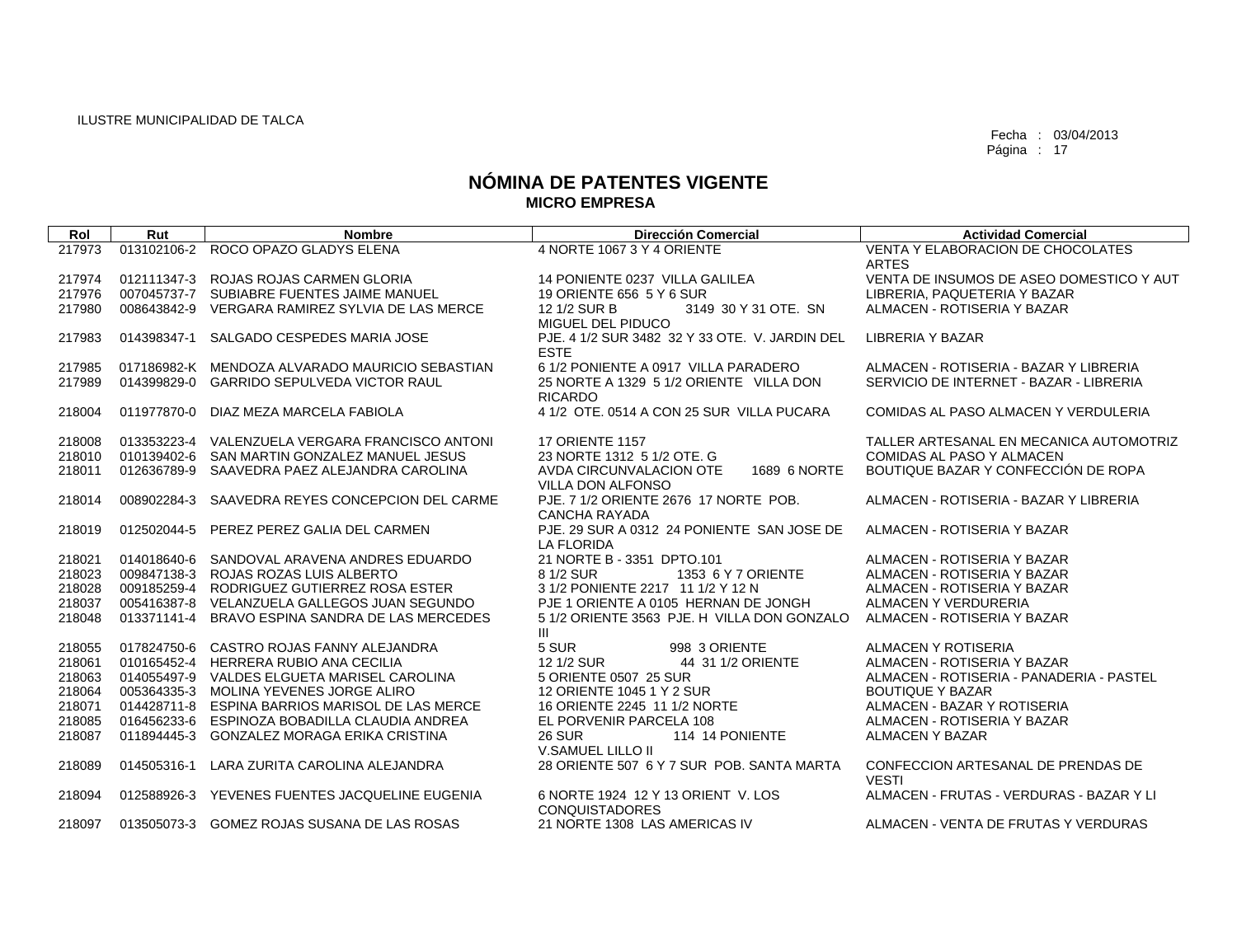|        |             |                                                 | <b>Dirección Comercial</b>                   | <b>Actividad Comercial</b>               |
|--------|-------------|-------------------------------------------------|----------------------------------------------|------------------------------------------|
| Rol    | Rut         | <b>Nombre</b>                                   |                                              |                                          |
| 218100 | 011004364-3 | BRAVO CAMPOS JACQUELINE LEONTINA                | PJE, 7 SUR 3390 31 1/2 ORIENTE POB, SAN LUIS | CONFECCION ROPA DE COLEGIO Y BAZAR       |
|        |             |                                                 | Ш                                            |                                          |
| 218112 | 012916864-1 | <b>GATICA LIZANA YANINA ANDREA</b>              | <b>10 SUR A</b><br>3740 34 1/2 ORIENTE       | ALMACEN Y ROTISERIA                      |
| 218114 | 015597895-3 | MENDEZ MENDEZ PATRICIA ALEJANDRA                | PJE 8 ORIENTE C 2883 19 NORTE                | ALMACEN - ROTISERIA Y BAZAR              |
| 218115 |             | 010061812-5 CACERES CACERES MARIA DEL CARMEN    | 24 1/2 SUR<br>383 4 1/2 PONIENTE             | ALMACEN - ROTISERIA Y BAZAR              |
| 218124 | 012587503-3 | CORREA AGUILERA PAOLA ALEJANDRA                 | 33 1/2 ORIENTE 367 8 SUR                     | <b>COMIDAS AL PASO</b>                   |
| 218126 | 010646529-0 | CARRASCO HORMAZABAL MAGALY DE LAS M             | 32 ORIENTE 3409 4 SUR C V. JARDIN DEL ESTE   | <b>COMIDAS AL PASO</b>                   |
|        |             |                                                 |                                              |                                          |
| 218129 | 017039717-7 | <b>GARCIA HUERTA CARLA VICTORIA</b>             | 18 NORTE 1583 VILLA DON ENRIQUE              | ALMACEN - LIBRERIA Y BAZAR               |
| 218130 |             | 005826876-3 FIGUEROA ZAPATA ALICIA DEL CARMEN   | 19 1/2 PONIENTE 023 14 1/2 SUR               | TALLER ARTESANAL DE TEJIDOS (DE PUNTO)   |
| 218149 |             | 008608679-4 CAMPOS LEIVA MARIA UBALDINA         | 22 SUR<br>1536 9 1/2 ORIENTE                 | <b>COMIDAS AL PASO</b>                   |
| 218152 | 011373439-6 | CACERES MOLINA TANIA ANTONIETA                  | 17 PONIENTE 0562, 26 Y 26 1/2 SU V.SAN       | BAZAR - PAQUETERIA - LIBRERIA- ALMACEN-R |
|        |             |                                                 | <b>FRANCISCO II</b>                          |                                          |
| 218159 |             | 014398372-2 HORMAZABAL YANEZ RUSLAY ALEJANDRA   | EL PORVENIR<br>SITIO 96-A CAMINO S.          | ALMACEN - ROTISERIA - PAQUETERIA - BAZAR |
|        |             |                                                 | <b>CLEMENTE</b>                              |                                          |
| 218160 | 011373474-4 | MUÑOZ RAMIREZ JACQUELINE DE LAS MER             | PJE. 5 1/2 ORIENTE D 3047 19 NORTE           | <b>COMIDAS AL PASO</b>                   |
| 218167 | 011321374-4 | ROMAN ULLOA PAMELA FABIOLA                      | 7 ORIENTE 6 SUR 603                          | COMIDAS AL PASO Y VENTA DE MOTE CON HUES |
| 218188 |             | 014574735-K CASTRO CAMPOS FABIAN ALEJANDRO      | 14 PONIENTE 0833 29 SUR VILLA MANQUEHUA      | OFICNA ADMINISTRATIVA DE ASESORIAS A EMP |
|        |             |                                                 |                                              |                                          |
| 218189 | 013949896-8 | PEREIRA PEREIRA ANGELICA MARIA                  | AVDA, CARLOS SCHORR<br>69                    | VENTA DE ARTEASANIA EN MIMBRE Y ARTICULO |
| 218191 | 014417018-0 | <b>GAETE CARRERA PAULINA DEL CARMEN</b>         | 2845 25 OTE. BRISAS DE<br>4 SUR              | ALMACEN - ROTISERIA Y BAZAR              |
|        |             |                                                 | <b>SAN MIGUEL</b>                            |                                          |
| 218198 |             | 010890315-5 CAMPOS PALMA DOMINGA DE LA CRUZ     | 23 NORTE 1073 3 Y 4 OTE. VILLA DOÑA JACINTA  | COMIDAS AL PASO- ALMACEN- ROTISERIA- VEN |
|        |             |                                                 |                                              |                                          |
| 218201 | 008563140-3 | HERNANDEZ BRAVO MARIA ELENA                     | PASAJE 4 1/2 PONIENTE C 0836 25 Y 26 SUR     | COMIDAS AL PASO - VENTA DE MOTE CON HUES |
| 218202 | 016294154-2 | MORALES MORALES MARTA ELENA                     | 9 SUR<br>3796 35 ORIENTE                     | <b>COMIDAS AL PASO</b>                   |
|        |             |                                                 |                                              |                                          |
| 218203 | 013612020-4 | PEREZ REYES JACQUELINE ESTER                    | PJE. 16 1/2 NORTE A 1744 10 Y 11 OTE. VILLA  | SERVICIO DE INTERNET - BAZAR Y LIBRERIA  |
|        |             |                                                 | DON ARTURO                                   |                                          |
| 218207 | 006181655-0 | CERVELA CERVELA MANUEL GERARDO                  | 11 1/2 SUR<br>3713 33 Y 34 SUR VILLA         | BAZAR - PAQUETERIA - LIBRERIA Y FOTOCOPI |
|        |             |                                                 | <b>SAN ANTONIO</b>                           |                                          |
| 218212 |             | 010759313-6 LARA VILLALOBOS CHRISTIAN ANTONIO   | 1 ORIENTE 211 EL ARENAL                      | BAZAR - LIBRERIA - SERV. DE INTERNET - R |
| 218220 |             | 011895000-3 LOPEZ SANCHEZ CARMEN KARINA         | <b>PANGUILEMO</b><br>15                      | ARTESANIA Y MANUALIDADES                 |
| 218222 | 014017704-0 | DIAZ PACHECO JONATHAN FELIX                     | 6 1/2 ORIENTE 2484 14 NORTE                  | COMIDAS AL PASO Y SERV. DE BANQUETERIA   |
| 218227 | 010227834-8 | MONTECINO GOMEZ BEATRIZ MARCELA                 | EL ORIENTE S/N MERCEDES                      | ALMACEN - ROTISERIA Y BAZAR              |
| 218232 | 008248949-5 | MUNOZ BELLO CARLOS MANUEL                       | 6 ORIENTE 2071 9 Y 10 NTE.                   | TALLER ARTESANAL DE MUEBLERIA            |
| 218235 | 010985012-8 | CASTRO MEZA JACQUELINE DEL ROSARIO              | 16 NORTE 2086 13 Y 14 ORIENT P. FAUSTINO     | ALMACEN - ROTISERIA Y BAZAR              |
|        |             |                                                 | <b>GONZALEZ</b>                              |                                          |
| 218238 | 006215218-4 | ROCCO MARABOLI ELIANA DEL CARMEN                | <b>26 SUR B</b><br>0115 VILLA FLORENCIA      | <b>COMIDAS AL PASO</b>                   |
|        |             |                                                 |                                              |                                          |
| 218241 |             | 012520521-6 URRUTIA VALENZUELA SANDRA DEL PILAR | 14 1/2 ORIENTE 1425 2 Y 3 NORTE              | VENTA DE CONFITES - BEBIDAS - ALMACEN Y  |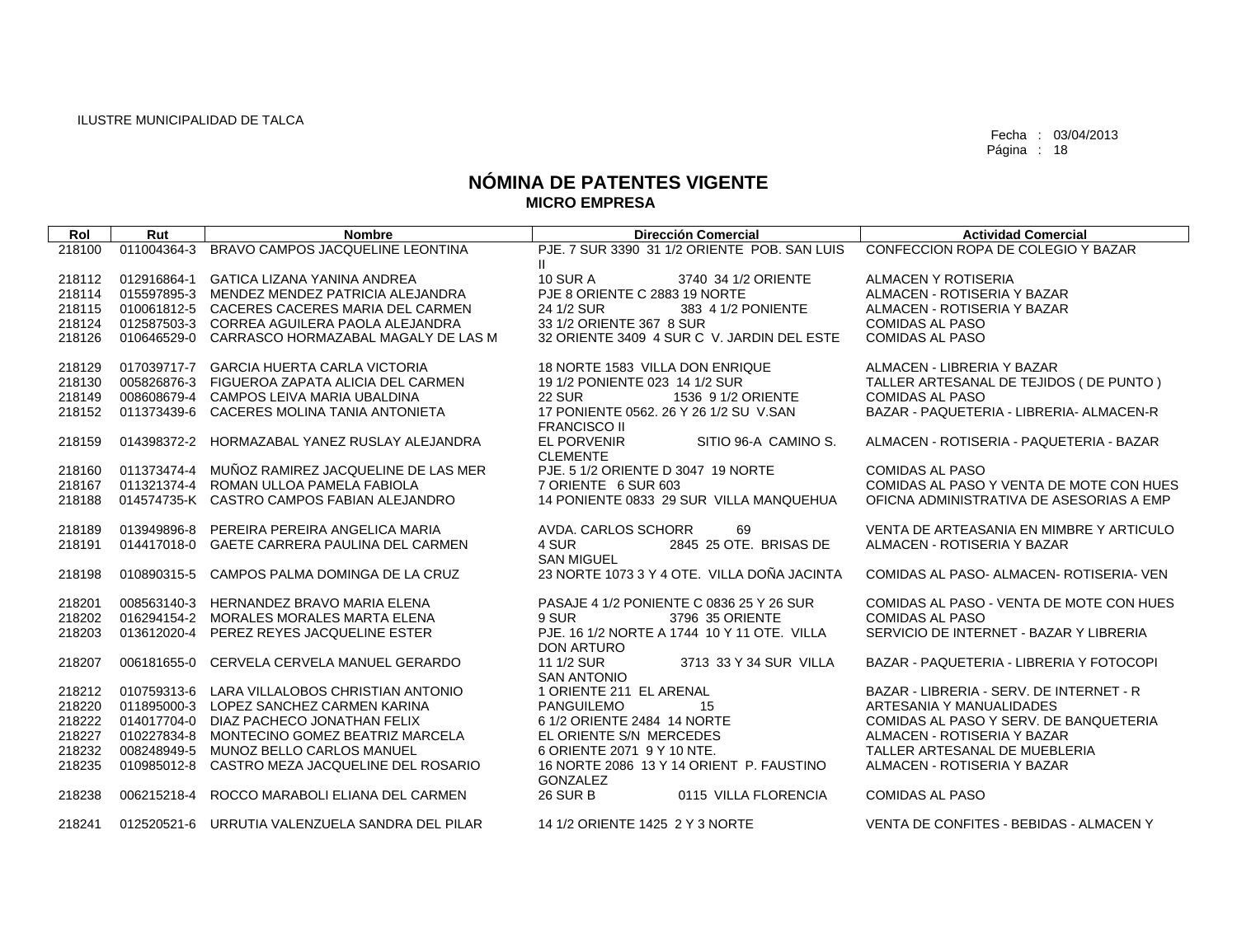| Rol              | Rut                        | <b>Nombre</b>                                                                    | <b>Dirección Comercial</b>                                                       | <b>Actividad Comercial</b>                                                         |
|------------------|----------------------------|----------------------------------------------------------------------------------|----------------------------------------------------------------------------------|------------------------------------------------------------------------------------|
| 218244           | 009328055-5                | SANCHEZ GARRIDO LAURA DEL CARMEN                                                 | 16 NORTE 1005 3 ORIENTE JOSE MIGUEL<br>CARRERA                                   | ALMACEN - ROTISERIA - BAZAR - FRUTAS Y V                                           |
| 218254           | 005597836-0                | VARGAS NUÑEZ HECTOR ENRIQUE                                                      | 3 PONIENTE 298 13 SUR POBL, INDEPENDENCIA                                        | CONFECCION DE PRENDAS DE VESTIR                                                    |
| 218264           | 013818371-8                | FLORES ARAYA JUAN RODRIGO EDUARDO                                                | 0215 5 PTE. E<br><b>20 SUR</b>                                                   | COMIDAS AL PASO Y SERVICIOS DE BANQUETER                                           |
| 218273<br>218278 | 010215354-5                | 013786845-8 ROJAS HENRIQUEZ PAMELA ALEJANDRA<br>RAMIREZ IBARRA PAULINA DEL PILAR | 33 ORIENTE C 475<br>27 ORIENTE 289 8 Y 9 SUR VILLA DON MARCELO                   | ALMACEN - ROTISERIA - BAZAR Y LIBRERIA<br>LIBRERIA - BAZAR - CONFITES - BEBIDAS- F |
| 218280           | 008915690-4                | VERGARA TRONCOSO MARIA SOLEDAD DE L                                              | 13 ORIENTE 1746 6 1/2 NTE. VILLA LOS<br><b>CONQUISTADORES</b>                    | ALMACEN - ROTISERIA - BAZAR - FRUTAS Y V                                           |
| 218287           | 008976492-0                | ALEGRIA MANRIQUEZ GRACIELA DEL CARM                                              | PJE 15 ORIENTE 1948 8 Y 9 NTE. VILLA LOS<br><b>CRISTALES</b>                     | PELUQUERIA                                                                         |
| 218292           | 015135447-5                | JARA VALDES ROXANA DEL CARMEN                                                    | 15 NORTE 742 ESQ. 1 PTE. JOSE MIGUEL<br><b>CARRERA</b>                           | ALMACEN - ROTISERIA Y BAZAR                                                        |
| 218293           |                            | 015772745-1 AVILA VALENZUELA MARIA GRACIELA                                      | PJE 8 ORIENTE B 3442 23 NORTE CONDOMINIO<br><b>DE LIRCAY</b>                     | ALMACEN - ROTISERIA Y BAZAR                                                        |
| 218294           | 009348117-8                | ARENAS VALDES MARISOL DEL CARMEN                                                 | 7 ORIENTE D 3249 21 1/2 NORTE CONDOMINIO<br><b>DE LIRCAY</b>                     | PASTELERIA - VENTA DE BEBIDAS - CONFITES                                           |
| 218300           | 011439170-0                | ORELLANA VALDIVIA JULIETA DEL CARME                                              | <b>17 SUR</b><br>1427 8 ORIENTE COLIN V                                          | ALMACEN - ROTISERIA - LIBRERIA Y BAZAR                                             |
| 218303           | 009677230-0                | COFRE LOPEZ ISOLINA DE LOS ANGELES                                               | PJE, 18 PONIENTE 0577 26 1/2 SUR SAN<br><b>FRANCISCO II</b>                      | COMPRA VENTA DE ALIMENTO Y ACCESORIOS<br><b>PA</b>                                 |
| 218304           | 016456166-6                | MUÑOZ DIAZ FABIAN ESTEBAN                                                        | 290 5 Y 6 OTE, POB, BRILLA<br><b>14 SUR</b><br>EL SOL                            | <b>AMASANDERIA</b>                                                                 |
| 218306           | 010676617-7                | MENDOZA CEPEDA PATRICIO RENE                                                     | 9 SUR<br>2790 PANAMERICANA SUR                                                   | ALMACEN Y VERDURERIA                                                               |
| 218310<br>218322 | 017495575-1                | PEREDO HENRIQUEZ PATRICIO MIGUEL<br>007350309-4 FUENTES LEON MARIA EUGENIA       | 10 ORIENTE 65 12 SUR POB, O. CRISTI GALLO<br>PAS. 15 NORTE 2055 14 OTE           | ALMACEN - ROTISERIA- BAZAR- VERDULERIA Y<br>ALMACEN - ROTISERIA Y BAZAR            |
| 218327           |                            | 015138426-9 SOTO GONZALEZ RODRIGO ANTONIO                                        | 17 1/2 PONIENTE 0985 20 SUR                                                      | OFICINA ADMINISTRATIVA DE SERVICIOS DE B                                           |
| 218329<br>218331 | 012193154-0<br>011877123-0 | RUDLOFF MUÑOZ XIMENA ANDREA<br>SANDOVAL ROSALES JAIME ANTONIO                    | 11 ORIENTE 2585 VILLA DON SEBASTIAN<br>21 1/2 PONIENTE 0726 27 SUR DOÑA CLARA II | ELABORACION Y VENTA DE CONFITES - CONSER<br><b>VENTA DE PRODUCTOS CONGELADOS</b>   |
| 218336           |                            | 006837580-0 CASTRO CASTRO MAMERTO SEGUNDO                                        | PJE, 18 NORTE C 1712 V.LOMAS DE LIRCAY                                           | ALMACEN - ROTISERIA Y BAZAR                                                        |
| 218352           |                            | 014398084-7 RETAMAL CONCHA LUIS ORLANDO                                          | QUILLAHUE<br>PARC, 19 LT, 1 PURISIMA                                             | ALMACEN - ROTISERIA Y BAZAR                                                        |
| 218357           |                            | 012264989-K ROJAS LLANOS RODRIGO ESTEBAN                                         | 21 1/2 NORTE 3034                                                                | ALMACEN - ROTISERIA - AMASANDERIA - BAZA                                           |
| 218358           | 020682051-9                | GONZALEZ MOYA PAOLA SILVANA                                                      | 3403 ESQ. 32 OTE. VILLA<br>6 1/2 SUR A<br><b>JARDIN DEL ESTE</b>                 | ALMACEN - ROTISERIA Y BAZAR                                                        |
| 218359           |                            | 014553491-7 SANCHEZ RAMIREZ DOMITILA DE LAS ROS                                  | 27 SUR<br>551 3 Y 4 PTE.                                                         | PASTELERIA - PANADERIA Y SERVICIOS DE BA                                           |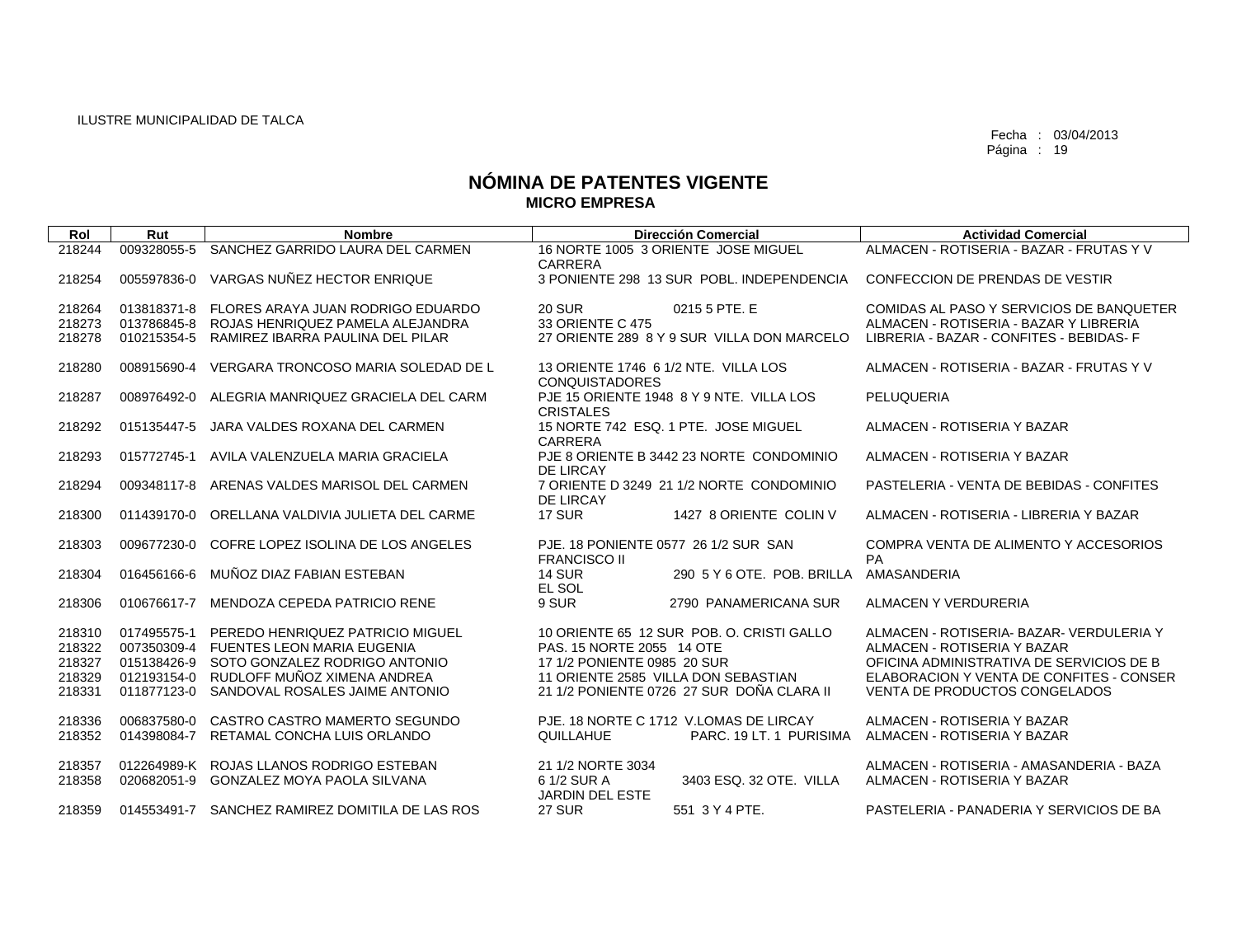| Rol              | Rut         | <b>Nombre</b>                                                                    | <b>Dirección Comercial</b>                                                                                | <b>Actividad Comercial</b>                                              |
|------------------|-------------|----------------------------------------------------------------------------------|-----------------------------------------------------------------------------------------------------------|-------------------------------------------------------------------------|
| 218369           | 010773037-0 | MELLADO BRAVO ISABEL DEL CARMEN                                                  | PJE, 18 PONIENTE 0541 26 SUR C V, SAN<br><b>FRANCISCO II</b>                                              | ALMACEN - VERDURERIA Y BAZAR                                            |
| 218380           |             | 018225613-7 MOLINA ARIAS YEIKO LEANDRO                                           | 33 ORIENTE 3577 4 1/2 SUR                                                                                 | ALMACEN - ROTISERIA Y BAZAR                                             |
| 218385           |             | 012180167-1 RODRIGUEZ VALDIVIA AURISTELA DE LAS                                  | 4 1/2 NORTE B 1953 12 Y 13 ORIENT                                                                         | ALMACEN - ROTISERIA - BAZAR Y LIBRERIA                                  |
| 218390           |             | 007267216-K INZULZA ESCALONA BENITA DE LA CRUZ                                   | PJE. 2<br>702 MANSO DE VELASCO                                                                            | <b>COMIDAS AL PASO</b>                                                  |
| 218395           | 010910316-0 | CAMPOS SANDOVAL VIVIAN ISABEL DEL C                                              | 19 NORTE 2029 13 OTE B.                                                                                   | SERVICIO DE INTERNET - CONFITERIA - BEBI                                |
| 218396           |             | 008142748-8 MORENO SALGADO JULIA VIVIANA                                         | 18 NORTE 1576 8 ORIENTE VILLA DON ENRIQUE ALMACEN - ROTISERIA - LIBRERIA Y BAZAR                          |                                                                         |
| 218402           |             | 011373074-9 VALENZUELA BASTIAS GABRIELA EMELIND                                  | 6 1/2 NORTE 2077 13 Y 14 OTE. VILLA LOS<br><b>CONQUISTADORES</b>                                          | COMIDAS AL PASO Y MOTE CON HUESILLO                                     |
| 218408           | 009369540-2 | NORAMBUENA HIDALGO ANA LUISA                                                     | 4 ORIENTE 892 3 Y 4 SUR                                                                                   | ALMACEN - ROTISERIA - VENTA DE FRUTAS Y                                 |
| 218410           | 009739824-0 | RAMOS LETELIER MONICA DEL CARMEN                                                 | 19 NORTE 872 2 1/2 OTE. POB. PADRE HURTADO                                                                | ALMACEN - ROTISERIA - BAZAR - VENTA DE F                                |
| 218414           | 015711536-7 | MANSILLA GALLARDO RUTH ELIANA                                                    | 17 1/2 PONIENTE 0977 CON 29 SUR V. JARDIN<br><b>DEL VALLE</b>                                             | ALMACEN - ROTISERIA Y BAZAR                                             |
| 218415           |             | 016003188-3 SAN MARTIN PEREZ LAURA MELISSA                                       | 26 1/2 SUR D<br>126 VILLA SAMUEL LILLO                                                                    | ALMACEN - ROTISERIA - LIBRERIA - FRUTAS                                 |
| 218416           |             | 017824033-1 VILLALOBOS BUSTAMANTE FRANCISCO JAV                                  | 20 NORTE B 1109 4 Y 5 ORIENTE                                                                             | ALMACEN - ROTISERIA Y BAZAR                                             |
| 218417           |             | 012590733-4 POBLETE AZOCAR ANGELICA MARIA                                        | CAMINO SAN CLEMENTE PASAJE D 83 VILLA LOS ALMACEN - ROTISERIA - LIBRERIA Y BAZAR<br><b>CONQUISTADORES</b> |                                                                         |
| 218426           | 013101398-1 | <b>BUSTOS SOTO PAULA ANDREA</b>                                                  | <b>26 SUR</b><br>611 2 PTE. VILLA PUCARA                                                                  | COMIDAS AL PASO - VENTA DE HELADOS Y ELA                                |
| 218430           |             | 014398265-3 BRAVO JARA SANDRA ISABEL                                             | 5 ORIENTE 3437 PJE. F VILLA DON GONZALO                                                                   | LIBRERIA- BAZAR - BOUTIQUE Y PELUQUERIA                                 |
| 218443           |             | 015906464-6 AROCA PACHECO CAROLINA ANDREA                                        | 1 ORIENTE 240 12 SUR                                                                                      | LIBRERIA, BAZAR - ARRIENDO DE DISFRACES                                 |
| 218455           |             | 015597218-1 CACERES REBOLLEDO FAVIOLA ALEJANDRA                                  | CAMINO SAN CLEMENTE CALLE 1 08 SECT. EL<br>SAUCE VILLA LOS CONQUISTADORES                                 | ALMACEN - ROTISERIA Y BAZAR                                             |
| 218461           |             | 015135051-8 ARAYA SAEZ ADRIANA PATRICIA                                          | 12 ORIENTE 299 9 SUR                                                                                      | <b>VULCANIZACION</b>                                                    |
| 218463           |             | 015907027-1 REBOLLEDO ARAVENA SOFIA ALEJANDRA                                    | 100 SITIO 7 LAS<br><b>SAN VALENTIN</b><br><b>RASTRAS</b>                                                  | COMIDA RAPIDA - ALMACEN - ABARROTES Y RO                                |
| 218465           |             | 009013759-K PINO CABAL LUIS HERNAN                                               | <b>21 SUR</b><br>020 ESQ, 18 PTE, VILLA<br>GALILEA                                                        | ALMACEN - ROTISERIA Y BAZAR                                             |
| 218473           |             | 015906644-4 ROCO CASANOVA MARIA ANGELICA                                         | PJE, 16 PONIENTE Nº 0990 30 SUR V. JARDIN<br>DEL VALLE                                                    | ALMACEN - ROTISERIA Y BAZAR                                             |
| 218476           |             | 007141791-3 MOYA SALAZAR MODESTA DEL CARMEN                                      | POBL. LIBERTAD<br><b>15 HUILQUILEMU</b>                                                                   | <b>ALMACEN</b>                                                          |
| 218481           |             | 015774216-7 MUÑOZ IBAÑEZ IVO ALEXI                                               | <b>20 SUR</b><br>332 VILLA ECUADOR                                                                        | COMIDAS AL PASO                                                         |
| 218485<br>218500 |             | 012589598-0 CASTRO MEZA DANIEL ENRIQUE<br>015773966-2 MARIN AGUILAR MARIA ISABEL | 3 ORIENTE 2679 14 1/2 NORTE<br>22 1/2 NORTE A 1051 3 1/2 OTE, A VILLA DOÑA                                | ALMACEN - ROTISERIA Y BAZAR<br>ALMACEN - ROTISERIA - BAZAR Y LIBRERIA.- |
|                  |             |                                                                                  | <b>JACINTA</b>                                                                                            |                                                                         |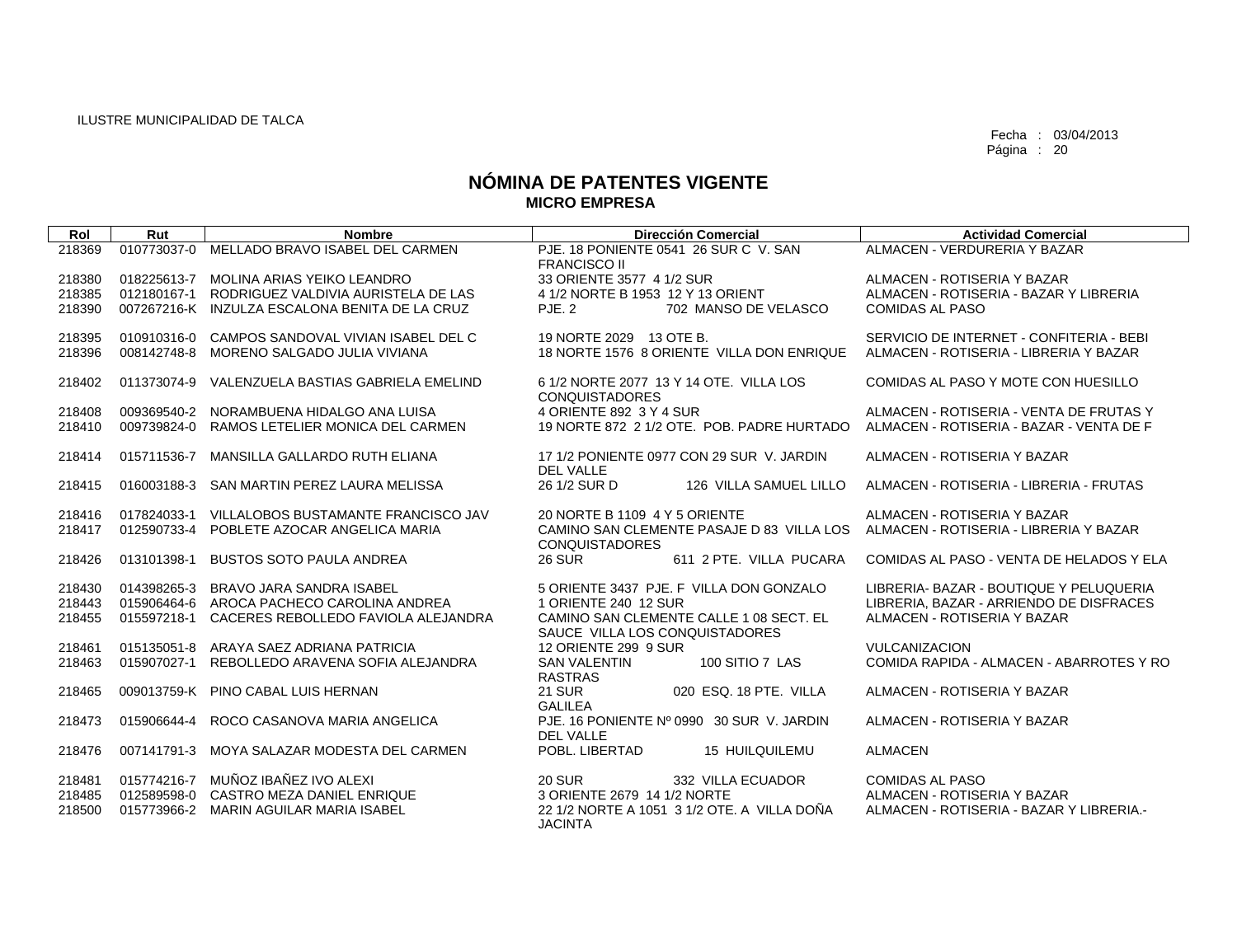| Rol    | Rut         | <b>Nombre</b>                              | <b>Dirección Comercial</b>                                            | <b>Actividad Comercial</b>                                               |
|--------|-------------|--------------------------------------------|-----------------------------------------------------------------------|--------------------------------------------------------------------------|
| 218507 | 008844574-0 | FUENTES HERNANDEZ JOSE AGUSTIN             | 20 1/2 NORTE A 1088                                                   | ALMACEN - ROTISERIA - BAZAR - VENTA DE F                                 |
| 218516 | 006176736-3 | APABLAZA TORRES DORIS DEL CARMEN           | 5 SUR<br>2585 POB.MANSO DE                                            | SERVICIO DE INTERNET                                                     |
|        |             |                                            | VELASCO                                                               |                                                                          |
| 218540 | 006402542-2 | MOLINA RIVEROS SERGIO ALEJANDRO            | POBLACION 18 DE ABRIL- EL ALTO Nº 30-B                                | ALMACEN - FRUTAS Y VERDURAS                                              |
|        |             |                                            | <b>MERCEDES NORTE</b>                                                 |                                                                          |
| 218551 | 017185030-4 | SALINAS PEREZ PAULA NATALIA                | 15 PONIENTE 0956 29 Y 30 SUR                                          | ALMACEN - ROTISERIA - BAZAR Y LIBRERIA.                                  |
| 218553 | 011174957-4 | RETAMAL VERGARA LUIS ALBERTO               | RIO CALLE CALLE<br>16 POBL. EL<br><b>ESFUERZO</b>                     | ALMACEN - ROTISERIA Y BAZAR                                              |
| 218554 | 011895071-2 | TREJOS SALDAÑA CARMEN GLORIA               | <b>27 SUR</b><br>166 QUINTO CENTENARIO                                | SERVICIO DE ESTETICA CORPORAL                                            |
|        |             |                                            |                                                                       |                                                                          |
| 218556 | 011875623-1 | SAAVEDRA SANCHEZ JESSICA ANDREA            | 5 1/2 ORIENTE C 3059 VILLA LAS AMERICAS                               | ALMACEN - ROTISERIA Y BAZAR                                              |
| 218561 | 009596786-8 | ABRIGA CASTRO ANA ESTER                    | 22 1/2 NORTE A 1130                                                   | ALMACEN Y VERDURERIA                                                     |
| 218564 |             | 011580072-8 ZAPATA SAEZ MARGARITA CECILIA  | 21 1/2 NORTE 1443                                                     | ALMACEN - ROTISERIA - VERDURERIA Y BAZAR                                 |
| 218572 |             | 007555470-2 OLAVE SALGADO GERMAN NABOR     | 10 1/2 ORIENTE A 1756 21 SUR COLIN 3                                  | ALMACEN - FRUTAS Y VERDURAS                                              |
| 218573 |             | 008615351-3 ROJAS ROJAS AUDILIO ALEJANDRO  | 20 NORTE D 1264 5 1/2 OTE, C                                          | ALMACEN - ROTISERIA Y BAZAR                                              |
| 218574 | 011993683-7 | GONZALEZ WILLIAMS ANA MARIA                | PJE, 5 ORIENTE G 3447 22 NORTE                                        | ALMACEN - ROTISERIA Y VERDURERIA                                         |
| 218581 | 006017429-6 | ORMEÑO MONSALVE MIREYA                     | <b>14 SUR</b><br>672 VILLA LAS CARMENES                               | REFLEXOLOGIA PODAL                                                       |
|        |             |                                            |                                                                       |                                                                          |
| 218587 | 016001531-4 | VALDES ROJAS MARIA JOSE                    | 20 ORIENTE 661 PB.MANSO DE VELASCO                                    | <b>COMIDAS AL PASO</b>                                                   |
| 218596 |             | 015135724-5 LARA RODRIGUEZ SYLVIA ANDREA   | <b>29 SUR</b><br>0934 24 PONIENTE SAN<br><b>JOSE DE LA FLORIDA</b>    | ALMACEN - ROTISERIA - BAZAR Y VERDURERIA                                 |
| 218597 |             | 014554403-3 NUÑEZ SOTO MARIA ISABEL        | 23 NORTE 1317 5 1/2 OTE, H VILLA DON                                  | ALMACEN - ROTISERIA Y BAZAR                                              |
|        |             |                                            | <b>GONZALO III</b>                                                    |                                                                          |
| 218598 | 005369460-8 | ROJAS FLORES RAUL ANTONIO                  | <b>22 SUR</b><br>1587                                                 | VENTA AL POR MENOR DE ARTICULOS DE FERRE                                 |
| 218604 | 010823679-5 | MONSALVE RAMIREZ ROBERTO EDUARDO           | 1 1/2 PONIENTE 0800 VILLA PUCARA                                      | LIBRERIA, BAZAR Y ARTICULOS ELECTRONICOS                                 |
| 218605 | 007515580-8 | MOLINA ROSAS HILDA DEL CARMEN              | 11 ORIENTE 2771 LOTEO DON ARTURO                                      | <b>COMIDA AL PASO</b>                                                    |
| 218610 | 014020176-6 | ARANCIBIA ESPINOZA ALEJANDRA DEL CA        | 14 1/2 PONIENTE B 0578 26 1/2 SUR VILLA                               | VTA. DE ARTESANIA, ARRIENDO Y VTA. DE DI                                 |
|        |             |                                            | <b>SAMUEL LILLO</b>                                                   |                                                                          |
| 218612 |             | 010570921-8 DIAZ MOLINA MILSA DEL CARMEN   | <b>22 SUR</b><br>1704 10 1/2 OTE. JOSE I.                             | <b>COMIDAS AL PASO</b>                                                   |
|        |             |                                            | <b>CIENFUEGOS</b>                                                     |                                                                          |
| 218616 |             | 006199041-0 ZUÑIGA JARAMILLO OSCAR NOLASCO | 23 NORTE 1245 VILLA DON GONZALO                                       | ALMACEN - ROTISERIA - FRUTAS - VERDURAS                                  |
| 218620 | 018225625-0 | VASQUEZ MORENO MATIAS FERNANDO             | 5 SUR<br>2298 16 ORIENTE                                              | ALMACEN - ROTISERIA - BAZAR - VERDURERIA                                 |
| 218624 | 010995260-5 | ARAVENA TAPIA PAULA ANDREA                 | 26 SUR 18 PTE<br>23 VILLA GALILEA<br>2 NORTE 3190 FCO, ANTONIO ENCINA | AMASANDERIA- PASTELERIA - VENTA DE BEBID<br>REENVASADORA DE PRODUCTOS DE |
| 218625 | 014346048-7 | MOYA MUÑOZ JOVINA DEL CARMEN               |                                                                       | <b>CONFITERIA</b>                                                        |
| 218628 | 014344839-8 | TAPIA ARAVENA INGRID ANDREA                | JOSE JOAQUIN PRIETO 2697 POBL.CANCHA                                  | ALMACEN - ROTISERIA Y BAZAR                                              |
|        |             |                                            | RAYADA                                                                |                                                                          |
| 218633 | 010580703-1 | RUIZ CACERES MARIA FABIOLA                 | 15 NORTE 965 2 1/2 Y 3 OTE. JOSE MIGUEL                               | ALMACEN - ROTISERIA - BAZAR - LIBRERIA -                                 |
|        |             |                                            | <b>CARRERA</b>                                                        |                                                                          |
| 218634 |             | 007860809-9 MEZA URIBE MARIA ELISA         | 2 PONIENTE 01161 VILLA PUCARA VIII                                    | TALLER ARTESANAL DE CONFECCIONES                                         |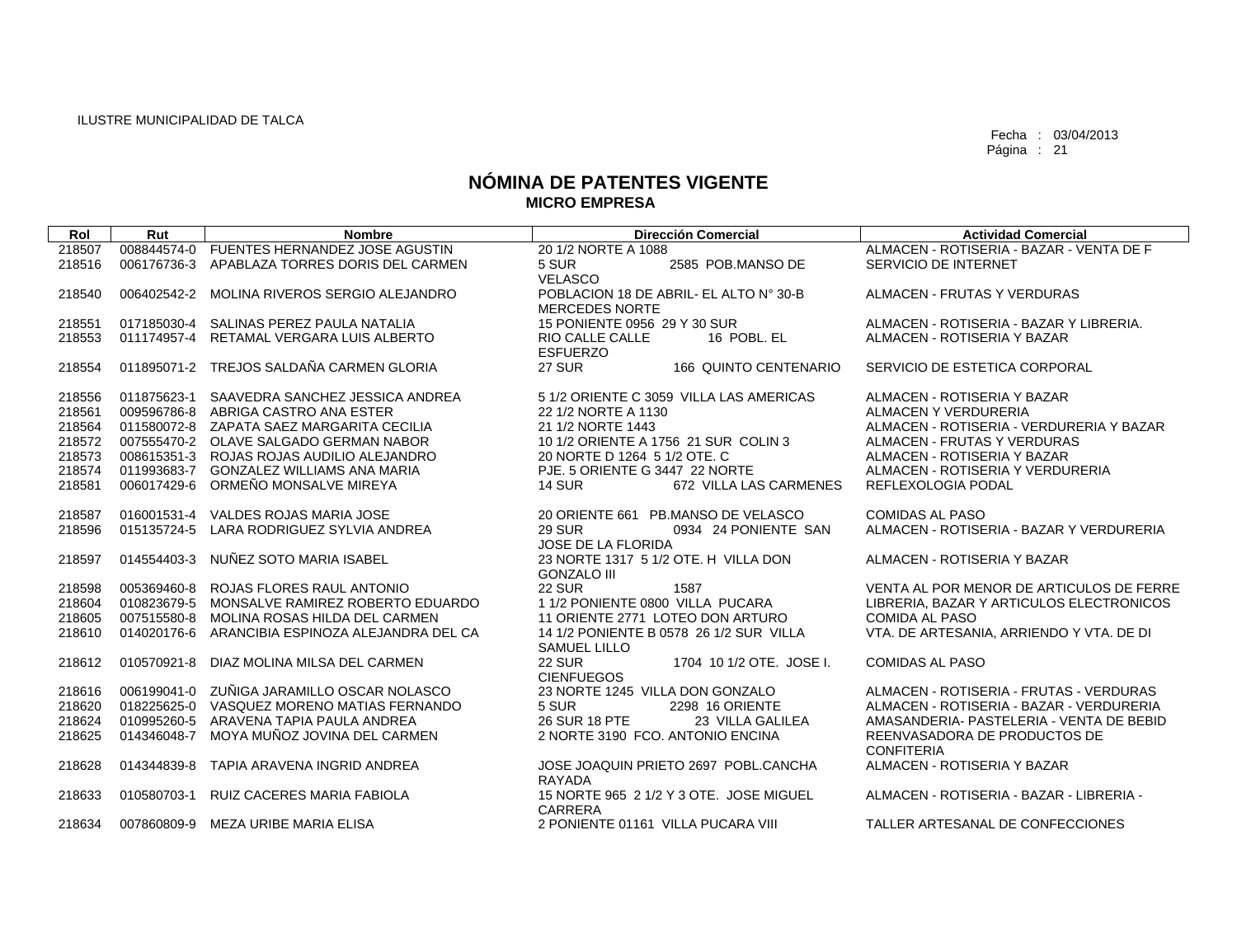| Rol              | Rut         | <b>Nombre</b>                                                                                     | <b>Dirección Comercial</b>                                             | <b>Actividad Comercial</b>                               |
|------------------|-------------|---------------------------------------------------------------------------------------------------|------------------------------------------------------------------------|----------------------------------------------------------|
| 218635           | 015596743-9 | OYARCE VERDUGO CAROLINA ANDREA                                                                    | 25 ORIENTE 2032 CON 10 NTE                                             | VENTA DE INSUMOS COMPUTACIONALES POR<br><b>INT</b>       |
| 218649           | 009594851-0 | MUÑOZ RAMIREZ EVANGELINA DEL CARMEN                                                               | 13 1/2 NORTE 1331 6Y 6 1/2 OTE                                         | ALMACEN - ROTISERIA - BAZAR - VERDULERIA                 |
| 218664           | 006623855-5 | ELIZALDE GUTIERREZ MARIA DE LUJAN                                                                 | <b>12 SUR</b><br>840 1 Y 2 OTE.                                        | COMIDAS AL PASO - PASTELERIA Y SERVICIOS                 |
| 218674           | 016269892-3 | CALDERON ACEVEDO MARIA FERNANDA                                                                   | 11 1/2 ORIENTE B 3027 19 1/2 NORTE LOMAS DE<br><b>LIRCAY</b>           | ALMACEN - ROTISERIA Y BAZAR                              |
| 218676           | 013722313-9 | <b>VERGARA FUENTES MARCELO ANTONIO</b>                                                            | CAMINO LAS RASTRAS. PARCELA 2 CALLEJON<br><b>SAN ANTONIO</b>           | ALMACEN - ROTISERIA - BAZAR - VENTA DE FR                |
| 218682           | 016270949-6 | BRAVO ROMAN JORGE JAVIER                                                                          | 4 PONIENTE A 0757 VILLA RIO CLARO                                      | SERVICIO DE INTERNET - VENTA DE ARTICULO                 |
| 218688           |             | 011605492-2 LEON OYARZUN CARMEN LUZMILA                                                           | 5 1/2 ORIENTE 0403 21 SUR                                              | CENTRO DE DEPILACION                                     |
| 218692           |             | 006637086-0 LEIVA VEGA MONICA ANGELICA                                                            | 2 ORIENTE 580 6 Y 7 SUR                                                | ABARROTES Y VERDURERIA                                   |
| 218696           |             | 009623665-4 HENRIQUEZ NORAMBUENA MARIA ANGELICA                                                   | <b>22 SUR</b><br>514 VILLA PUCARA                                      | SERVICIO TECNICO DE ELECTRODOMESTICOS                    |
| 218697           | 017823281-9 | ESPINOSA ESCALONA NICOLAS ANTONIO                                                                 | <b>PRAT</b><br>26 VILLA CULENAR                                        | ALMACEN Y ROTISERIA.                                     |
| 218700           | 009277167-9 | CONCHA CAMPANO MARIA LORETO                                                                       | 23 1/2 ORIENTE 1145 FCO. ANTONIO ENCINA                                | BAZAR - LIBRERIA - BOUTIQUE - CONFECCION                 |
| 218704           | 013612263-0 | REYES SANCHEZ CLAUDIO ESTEBAN                                                                     | 27 NORTE 1329 5 1/2 OTE, G VILLA DON<br><b>RICARDO III</b>             | ALMACEN - ROTISERIA - VERDURERIA Y BAZAR                 |
| 218708           | 015577423-1 | SANCHEZ ORELLANA CLAUDIA ANDREA                                                                   | 4 ORIENTE 3028 19 NORTE POB, PADRE<br><b>HURTADO</b>                   | AMASANDERIA - ROTISERIA Y ALMACEN                        |
| 218711           | 013451777-8 | NORAMBUENA GASCON ROBERTO ANTONIO                                                                 | <b>10 SUR</b><br>198 POBL, EDEN                                        | TALLER ARTESANAL DE MUEBLERIA                            |
| 218714           | 006187281-7 | SOTO ALARCON SILVIA                                                                               | 14 NORTE 654 ESQ, 2 PTE.                                               | ALMACEN - ROTISERIA Y BAZAR                              |
| 218728           | 016882820-9 | <b>GOMEZ VERGARA NICOHOLE BEATRIZ</b>                                                             | 30 SUR<br>0102. 21 1/2 PTE. VILLA<br>SAN JOSE                          | ALMACEN - VERDURERIA - ROTISERIA - CARNI                 |
| 218737           | 014726012-1 | <b>DURAN EDGAR ELIAS</b>                                                                          | PJE 2 PONIENTE 293 POBL INDEPENDENCIA                                  | ENVASADO DE CONFITES - CEREALES Y FRUTOS                 |
| 218738           |             | 005349610-5 SOTO SOTO HECTOR RENE                                                                 | <b>13 ORIENTE 261</b>                                                  | TALLER ARTESANAL TORNO MECANICO -<br>SOLDAD              |
| 218741           |             | 009556521-2 FLORES MOYA VERONICA DEL CARMEN                                                       | 29 1/2 ORIENTE 39 12 Y 13 SUR                                          | PELUQUERIA.                                              |
| 218742           |             | 017184143-7 GAETE YENTZEN SANDRA IVONNE                                                           | 30 ORIENTE 523                                                         | ALMACEN - ROTISRIA - VERDURERIA Y BAZAR                  |
| 218750           |             | 009221298-K ACEVEDO VASQUEZ JESSIKA IVON DEL CA                                                   | 23 NORTE 1271 5 1/2 OTE. A VILLA DON<br>GONZALO                        | <b>COMIDAS AL PASO</b>                                   |
| 218763           | 012163937-8 | BRAVO RAMOS MYRIAM SOLEDAD                                                                        | 8 SUR<br>2891 POB, SANTA MARTA                                         | <b>COMIDAS AL PASO</b>                                   |
| 218764           | 009648392-9 | JARA ORTEGA MERCEDES DEL CARMEN                                                                   | <b>14 SUR</b><br>3036 30 Y 31 OTE, SAN<br>MIGUEL DEL PIDUCO            | ALMACEN - ROTISERIA - BAZAR - FRUTAS Y V                 |
| 218770           |             | 015598794-4 VALENZUELA LASTRA JACQUELINE ANGELI                                                   | 33 ORIENTE 350 8 1/2 SUR DOÑA CONSUELO                                 | ALMACEN - ROTISERIA - BAZAR Y VERDURERIA                 |
| 218771           |             | 009410405-K VALENZUELA QUINTEROS DINA DEL CARME                                                   | 5 1/2 ORIENTE G 3775 DON RICARDO II                                    | AMASANDERIA Y PASTELERIA                                 |
| 218773           | 012916761-0 | MORAGA ROJAS LUIS ALEJANDRO                                                                       | PJE. LOS ESPINOS<br>152 LA FLORIDA                                     | ALMACEN - ROTISERIA Y BAZAR                              |
| 218792<br>218799 |             | 004409872-5 CALDERON SARABIA SILVIA DEL CARMEN<br>018476353-2 SANTANDER BARRIENTOS CLAUDIO RODRIG | <b>26 SUR</b><br>124 VILLA MAGISTERIO<br>19 NORTE 1368 LAS AMERICAS XI | VENTA DE ROPA USADA Y BOUTIQUE<br><b>COMIDAS AL PASO</b> |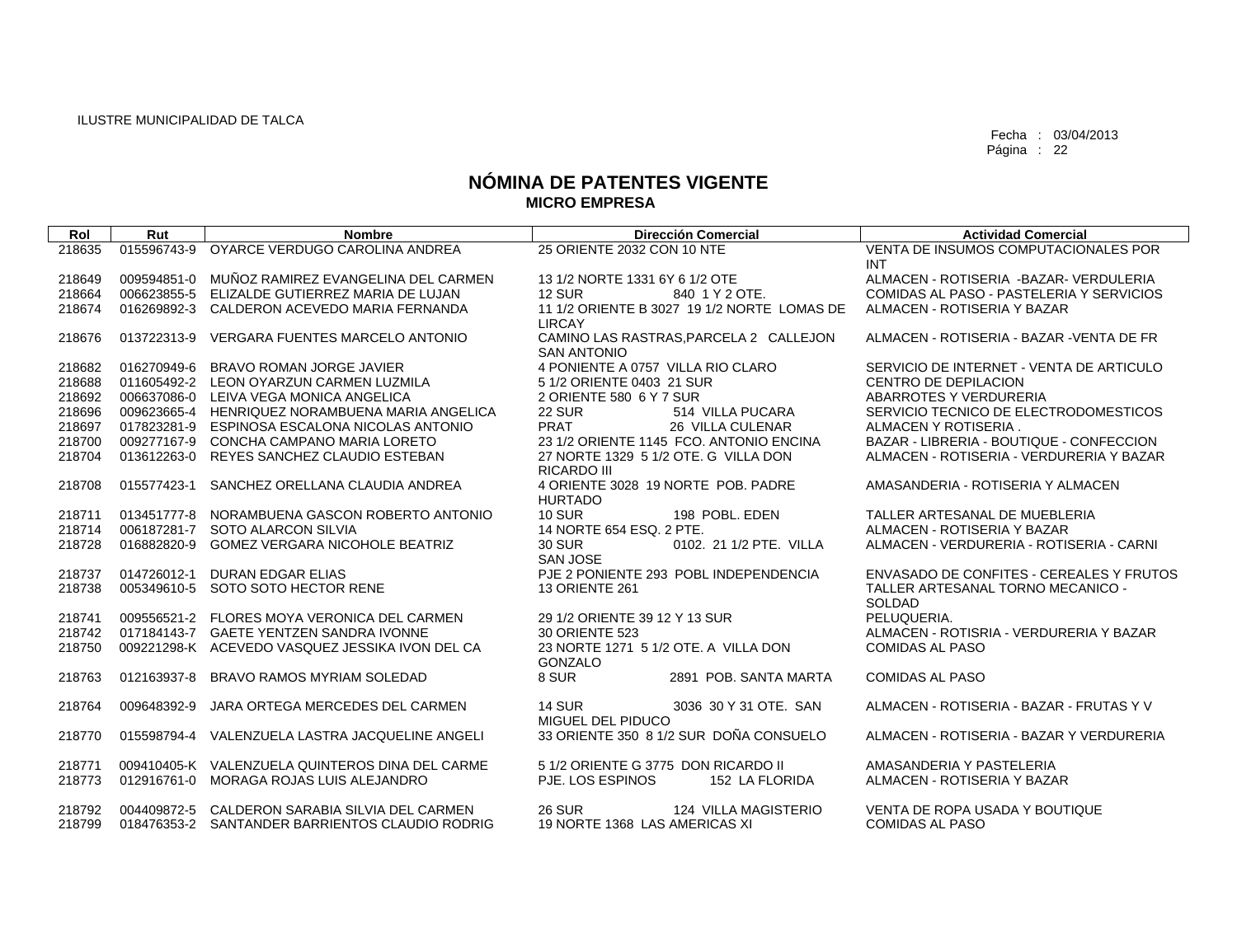| Rol    | Rut         | <b>Nombre</b>                                   | <b>Dirección Comercial</b>                                                           | <b>Actividad Comercial</b>               |
|--------|-------------|-------------------------------------------------|--------------------------------------------------------------------------------------|------------------------------------------|
| 218800 | 014537778-1 | VERGARA GARCIA MARIELA DEL PILAR                | PJE. 18 PONIENTE 0539 26 SUR C VILLA SAMUEL ALMACEN - ROTISERIA - VENTA DE FRUTAS Y  |                                          |
|        |             |                                                 | <b>LILLO</b>                                                                         |                                          |
| 218802 | 011893714-7 | CONTRERAS MUÑOZ ALICIA DE LAS MERCE             | <b>22 SUR</b><br>1595 10 OTE COLIN IV                                                | ALMACEN - ROTISERIA Y BAZAR              |
|        |             |                                                 |                                                                                      |                                          |
| 218806 | 011674944-0 | CANCINO VASQUEZ ERNESTO RICARDO                 | 30 ORIENTE 230 8 1/2 Y 9 SUR POBL.CARLOS                                             | ELABORACION DE MASAS HORNEADAS           |
|        |             |                                                 | <b>TRUPP</b>                                                                         | ARTESANAL                                |
| 218810 | 015570285-0 | CASTRO GARRIDO MARCELO ANTONIO                  | 15 PONIENTE 0936 V.JARDIN DEL VALLE                                                  | BAZAR - VENTA DE CONFITES Y BEBIDAS-ARR  |
| 218812 | 010539153-6 | MARTINEZ FUENTES LUZ PATRICIA                   | <b>29 SUR</b><br>0932 23 1/2 PTE, A VILLA                                            | <b>ESTETICISTA</b>                       |
|        |             |                                                 | SAN JOSE LA FLORIDA                                                                  |                                          |
| 218815 |             | 015148761-0 VALDES GARRIDO VIVIANA MACARENA     | 31 ORIENTE 444 7 Y 8 SUR POBL, SAN LUIS                                              | ALMACEN - ROTISERIA - BAZAR Y VERDURERIA |
| 218821 |             | 009536484-5 AMIGO MUÑOZ IRIS DEL CARMEN         | 5 1/2 ORIENTE 3505 23 Y 24 NTE.                                                      | COMIDAS AL PASO - DISTRIBUIDORA Y COMERC |
| 218827 | 007905267-1 | VENEGAS CASTRO PEDRO FERNANDO                   | <b>22 SUR</b><br>1687 10 1/2 OTE, JOSE<br><b>IGNACIO CIENFUEGOS</b>                  | ALMACEN - ROTISERIA - BAZAR Y VERDURERIA |
| 218830 | 015599250-6 | <b>GUTIERREZ JARA MIKEL ANDY</b>                | <b>LOS MAITENES</b><br>175                                                           | BAZAR - LIBRERIA - RECARGA DE CELULARES  |
| 218835 |             | 008913623-7 PEREZ MASCAREÑO ERIKA LETICIA       | AVDA.CIRCUNVALACION PTE<br>1080 VILLA                                                | OFICINA ADMINISTRATIVA CORRETAJE DE PROP |
|        |             |                                                 | <b>BUEN PASTOR</b>                                                                   |                                          |
| 218843 |             | 013722478-K SEPULVEDA OPAZO ESTEBAN JESUS       | 8 SUR<br>2932 29 Y 30 ORIENT                                                         | <b>COMIDAS AL PASO</b>                   |
| 218846 | 013949994-8 | OSORIO DIAZ ALVARO MIGUEL                       | 11 ORIENTE 1 CON 7 NORTE COOP FOSFOROS                                               | <b>COCINERIA</b>                         |
|        |             |                                                 |                                                                                      |                                          |
| 218853 | 014343729-9 | JARA GUTIERREZ ANGELICA PATRICIA                | 4 PONIENTE 336 12 SUR                                                                | <b>COMIDAS AL PASO</b>                   |
| 218854 |             | 009203984-6 TORO LEIVA MARISOL DEL CARMEN       | <b>12 SUR</b><br>3314 31 Y 32 OTE.                                                   | ALMACEN - ROTISERIA - BAZAR - VERDURERIA |
| 218855 |             | 012587739-7 VEGA HERNANDEZ SOLEDAD DEL CARMEN   | 9 ORIENTE 2644 17 NORTE POBL.CANCHA                                                  | <b>COMIDAS AL PASO</b>                   |
|        |             |                                                 | RAYADA                                                                               |                                          |
| 218867 | 012590371-1 | <b>CACERES FLORES ANA JULIA</b>                 | 10 ORIENTE 85 10 1/2 SUR                                                             | <b>COMIDAS AL PASO</b>                   |
| 218869 |             | 010261024-5 VILCHES BRAVO SONIA DEL CARMEN      | 7 NORTE A 2030 13 Y 14 OTE. V. LOS                                                   | BAZAR - VENTA DE CONFITES Y BEBIDAS      |
|        |             |                                                 | <b>CONQUISTADORES</b>                                                                |                                          |
| 218870 | 016456463-0 | <b>CAMPOS ROMAN ALEX ENRIQUE</b>                | 16 NORTE 2095                                                                        | ALMACEN - BAZAR - VENTA DE FRUTAS Y VERD |
| 218881 |             | 076154926-K SERV, GASTRONOMICOS JAIME A, BERENG | 5 PONIENTE 15 7 1/2 NORTE VILLA MARIA ELENA VENTA DE PRODUCTOS DE PANADERIA - PASTEL |                                          |
| 218882 |             | 005233862-K ARELLANO CORRAL ALEJANDRO ROBERTO   | 6 1/2 SUR C<br>3588 V. JARDIN DEL ESTE                                               | AMASANDERIA Y PASTELERIA                 |
|        |             |                                                 |                                                                                      |                                          |
| 218883 | 008389906-9 | <b>COFRE CISTERNA LEONIDAS</b>                  | 2 ORIENTE 1836 7 Y 8 NORTE                                                           | <b>MUEBLERIA</b>                         |
| 218890 |             | 017823872-8 ROJAS TRONCOSO NATALIA VALENTINA    | PASAJE 1<br>6 EL PORVENIR VILLA                                                      | ALMACEN - ROTISERIA - BAZAR - LIBRERIA - |
|        |             |                                                 | <b>LOS CONQUISTADORES</b>                                                            |                                          |
| 218922 |             | 010376135-2 VARELA CACERES JESSICA DE LAS MERCE | 9 1/2 SUR<br>3646 33 Y 34 OTE.                                                       | <b>COMIDAS AL PASO</b>                   |
| 218924 |             | 010754615-4 URIBE SANTANA ANGELICA PATRICIA DEL | 26 1/2 SUR<br>139 14 1/2 PONIENTE                                                    | TALLER ARTESANAL DE MUEBLERIA            |
| 218929 |             | 016728734-4 AYALA GONZALEZ GLADYS CONSUELO      | 15 1/2 SUR<br>0167 8 Y 9 ORIENTE                                                     | ALMACEN Y ROTISERIA                      |
| 218933 |             | 009045197-9 ANDRADE ROMERO MARTA DE LAS MERCEDE | 19 1/2 NORTE 3065 VILLAS LAS AMERICAS                                                | VENTA DE FRUTAS Y VERDURAS- ALMACEN Y RO |
| 218934 |             | 016731721-9 VALENZUELA POBLETE YARELA MARIA     | 4 PONIENTE 0493 25 SUR VILLA ECUADOR II                                              | VERDULERIA - BEBIDAS ANALCOHOLICAS Y JUG |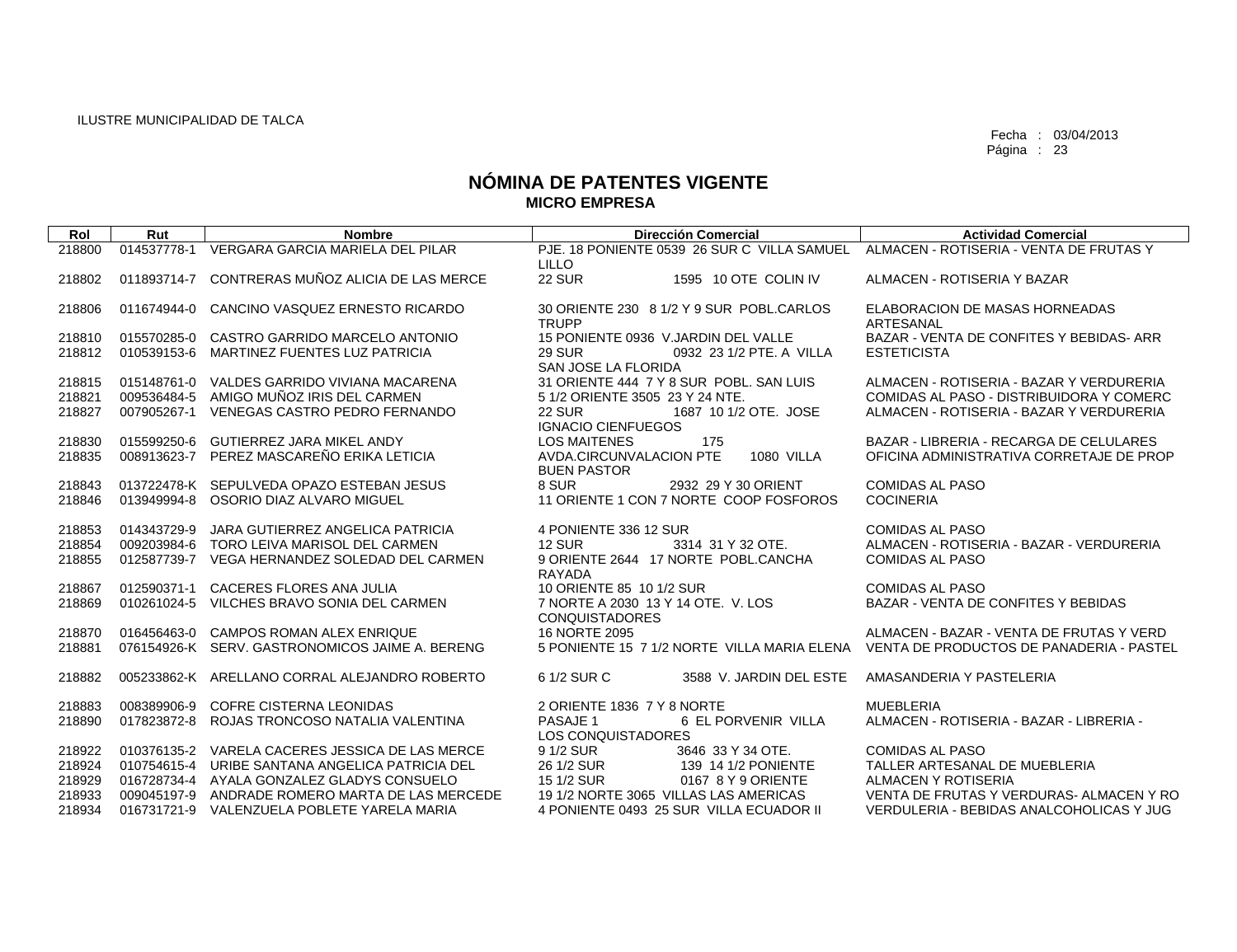| Rol              | Rut         | <b>Nombre</b>                                                                            | <b>Dirección Comercial</b>                                         | <b>Actividad Comercial</b>                                                   |
|------------------|-------------|------------------------------------------------------------------------------------------|--------------------------------------------------------------------|------------------------------------------------------------------------------|
| 218935           | 016728459-0 | VASQUEZ RAMIREZ JOHANA ELENA                                                             | <b>18 SUR</b><br>1225 5 Y 6 ORIENTE                                | ALMACEN - ROTISERIA - BAZAR Y VERDURERIA                                     |
|                  |             |                                                                                          | <b>AURORA DE CHILE</b>                                             |                                                                              |
| 218937           | 011561448-7 | MORALES ARAYA MARIA ESMERENCIANA                                                         | 13 ORIENTE A 3038 19 Y 20 NORTE VILLA DON                          | ALMACEN - ROTISERIA Y BAZAR                                                  |
|                  |             |                                                                                          | <b>SEBASTIAN</b>                                                   |                                                                              |
| 218949           |             | 016454615-2 SOTO CONTRERAS ISABEL MACKARENA                                              | CALLE <sub>1</sub><br>CASA 29 SECT. EL SAU                         | ALMACEN - ROTISERIA - BAZAR - VENTA DE F                                     |
|                  |             | 011561729-K YAÑEZ SANCHEZ ANA ROSA                                                       | <b>VILLA LOS CONQUISTADORES</b><br>13 ORIENTE C 3017 18 Y 19 NORTE | PELUQUERIA                                                                   |
| 218951<br>218953 |             | 011744630-1 PALMA VILLAR LUCILA YOLANDA                                                  | 21 NORTE B 3351 6 1/2 ORIENTE                                      | ALMACEN - ROTISERIA - BAZAR - LIBRERIA -                                     |
| 218961           | 004895036-1 | MARTINEZ GALLEGUILLOS MANUEL ADAN                                                        | QUINTA EL ROSARIO, HIJUELA 7                                       | TALLER ARTESANAL EN ESTRUCTURAS                                              |
|                  |             |                                                                                          |                                                                    | <b>METALICA</b>                                                              |
| 218963           |             | 010137692-3 HUAQUER MUÑOZ PEDRO SEGUNDO                                                  | <b>SAN ANTONIO ST</b><br>9 LT 2 RAMADILLA                          | ALMACEN - ROTISERIA Y BAZAR                                                  |
| 218964           |             | 015599273-5 BERRIOS MORALES RODRIGO ANDRES                                               | <b>21 SUR</b><br>0765 1 PTE, B VILLA                               | <b>COMIDAS AL PASO</b>                                                       |
|                  |             |                                                                                          | <b>PUCARA</b>                                                      |                                                                              |
| 218974           |             | 012523040-7 OYARCE TORRES SARA ALEJANDRA                                                 | 23 NORTE 1222 5 ORIENTE C                                          | ALMACEN - ROTISERIA - VERDURERIA Y BAZAR                                     |
| 218981           |             | 014578260-0 MENDOZA MENDOZA MARTA ISABEL                                                 | 20 NORTE B 1114 4 Y 5 OTE.                                         | ALMACEN - VERDURERIA - LIBRERIA - BAZAR                                      |
| 218989           |             | 007328948-3 BERRIOS BASOALTO CARLOS GUILLERMO                                            | 4 PONIENTE 0250 V. LAS PALMAS                                      | CHOCOLATERIA Y REPOSTERIA                                                    |
| 218991           |             | 013949153-K GUIMAY MUÑOZ MIGUEL ENRIQUE                                                  | 8 SUR<br>3387. 31 Y 32 OTE.                                        | ALMACEN - ROTISERIA - VERDURERIA Y AMASA                                     |
| 218992           |             | 017496837-3 ALBORNOZ FONSECA KATERIN ESTRELLA                                            | 2 ORIENTE 2906 18 NORTE                                            | ALMACEN - ROTISERIA Y BAZAR                                                  |
| 218994           |             | 015139322-5 QUILODRAN DIAZ SEBASTIAN ALEXIS                                              | 1 1/2 ORIENTE 0124 16 1/2 SUR                                      | PASTELERIA Y AMASANDERIA                                                     |
| 218996           |             | 015136383-0 URBINA URBINA YASNA PAOLA                                                    | 5 1/2 ORIENTE 579 6 SUR                                            | ALMACEN - ROTISERIA - BAZAR - LIBRERIA -                                     |
| 219000           |             | 006029688-K VALLEJOS SAAVEDRA JORGE ANTONIO                                              | 32 ORIENTE 109 12 SUR                                              | ALMACEN Y VERDURERIA                                                         |
| 219001<br>219005 |             | 012297067-1 ZAMBRANO MENDEZ EVELYN DEL CARMEN<br>014115143-6 CERDA COLLAO YILDA ESTRELLA | 2 ORIENTE 885 18 NORTE A<br>15 PONIENTE 01006, 30 SUR              | ALMACEN - ROTISERIA Y VERDURERIA<br>VENTA DE ALIMENTOS PARA MASCOTAS - VENTA |
| 219012           |             | 008877855-3 GONZALEZ SALGADO ALBERTINA DEL CARM                                          | 11 1/2 SUR<br>3687 33 ORIENTE VILLA                                | ALMACEN - ROTISERIA - FRUTAS - VERDURAS                                      |
|                  |             |                                                                                          | <b>SAN ANTONIO</b>                                                 |                                                                              |
| 219013           |             | 012590059-3 RETAMAL SANDOVAL LIDIA ANDREA                                                | <b>17 ORIENTE 1838</b>                                             | <b>ALMACEN Y BAZAR</b>                                                       |
| 219027           |             | 015135254-5 LEON PACHECO PAULA MIRTHA                                                    | 2 NORTE 3237 24 Y 25 OTE.                                          | VENTA DE ROPA - ACCESORIOS Y BAZAR                                           |
| 219031           |             | 008481184-K GONZALEZ GALAZ JUAN CARLOS                                                   | 19 NORTE 1586 DON ENRIQUE                                          | ALMACEN - ROTISERIA - BAZAR - FRUTAS Y V                                     |
| 219033           |             | 013949420-2 VENEGAS MENDOZA PATRICIA DE LAS MER                                          | 14 PONIENTE A 0565 26 SUR                                          | ALMACEN - ROTISERIA - SENCILLITO Y RECAR                                     |
| 219041           |             | 008901746-7 VARELA CACERES EUGENIA DEL PILAR                                             | 1961 12 Y 13 OTE.<br>5 SUR                                         | ALMACEN - ROTISERIA - BAZAR Y VERDURERIA                                     |
| 219046           |             | 009531865-7 FARIAS POBLETE SOLEDAD DEL CARMEN                                            | 6 1/2 SUR<br>2808 26 TE. , VILLA DON<br><b>MANUEL</b>              | ALMACEN - BAZAR - LIBRERIA - VENTA DE FR                                     |
| 219047           | 009713169-4 | VELIZ CANCINO GLADYS ELENA                                                               | 9 SUR<br>3164 31 OTE.                                              | TEJIDOS ARTESANALES Y ACCESORIOS A                                           |
|                  |             |                                                                                          |                                                                    | <b>CROCH</b>                                                                 |
| 219054           |             | 008414228-K ELIZONDO RAMIREZ CARMEN ROSA                                                 | 17 ORIENTE 2951 VILLA PARQUE LAS RASTRAS II                        | ELABORACION Y VENTA DE PASTELES- ALMACEN                                     |
| 219073           |             | 008732465-6 CANDIA BRAVO DAISSY PATRICIA                                                 | <b>16 SUR</b><br>138 VILLA ACUARIO                                 | ALQUILER DE MOBILIARIO PARA EVENTOS - VE                                     |
| 219089           |             | 011133745-4 CACERES MUÑOZ VIVIANA LORETO                                                 | 5 1/2 ORIENTE G 3466                                               | ALMACEN Y VERDURERIA                                                         |
| 219091           |             | 008971811-2 ACUÑA SUMANTE FRESIA ROSA                                                    | 5 PONIENTE A 01123, 28 SUR A VILLA DOÑA                            | ALMACEN - ROTISERIA Y BAZAR                                                  |
| 219098           |             | 010085389-2 DUPA NORAMBUENA LUZMILA JACQUELINE                                           | <b>IGNACIA</b><br>19 NORTE B 1038 POB, PADRE HURTADO               | ALMACEN - ROTISERIA - BAZAR Y LIBRERIA                                       |
|                  |             |                                                                                          |                                                                    |                                                                              |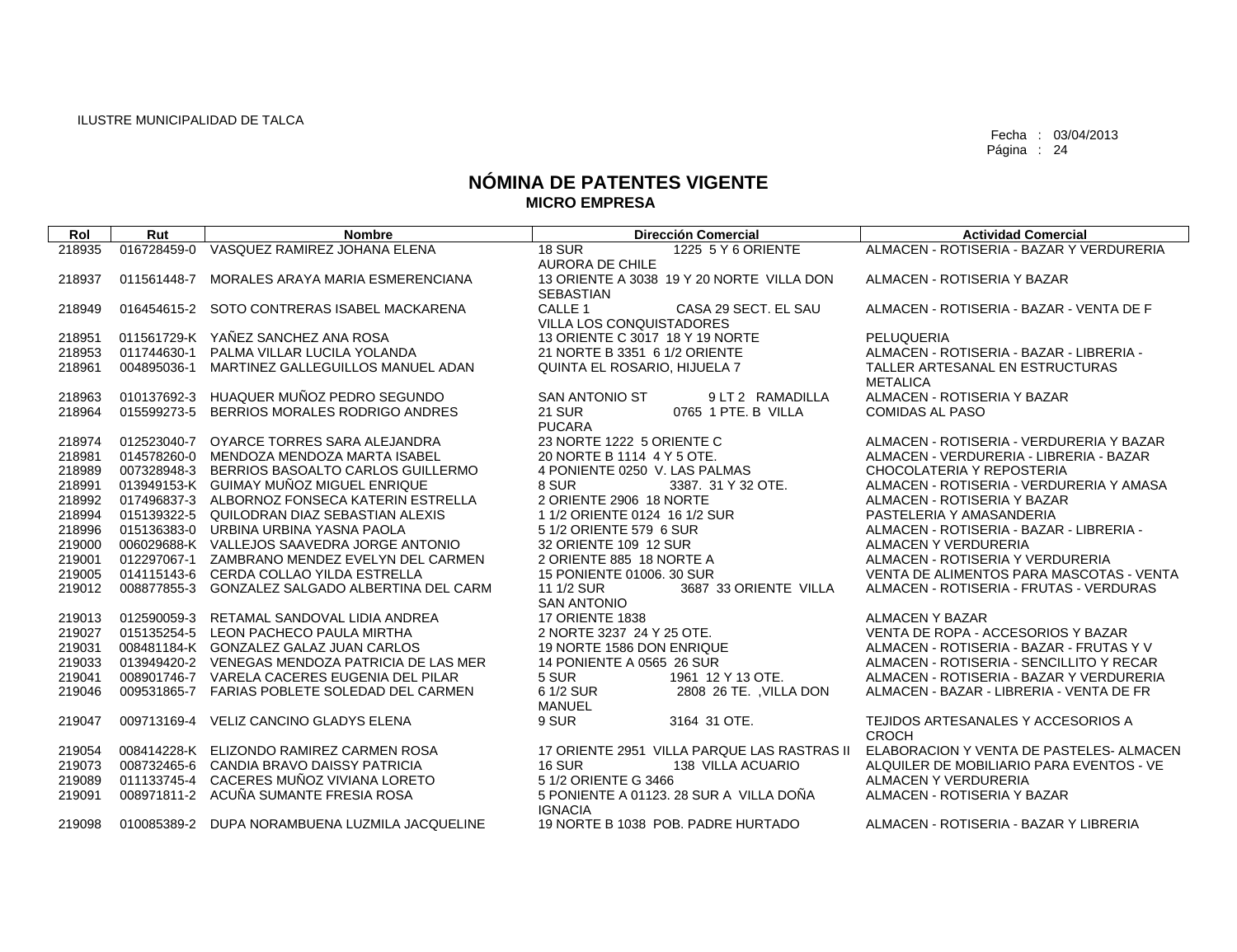| Rol              | Rut         | <b>Nombre</b>                                                                                | <b>Dirección Comercial</b>                                             | <b>Actividad Comercial</b>                                                          |
|------------------|-------------|----------------------------------------------------------------------------------------------|------------------------------------------------------------------------|-------------------------------------------------------------------------------------|
| 219111           | 011893720-1 | MOLINA MONSALVE JUAN FERNANDO                                                                | 6 1/2 PONIENTE 202 7 Y 8 SUR                                           | SERVICIO DE INTERNET - FOTOCOPIADO Y ART                                            |
| 219118           | 006273999-1 | SILVA FUENTES CLAUDIO HUMBERTO                                                               | 340 POBL, ABATE<br>AV. COSTANERA                                       | TALLER DE IMPRENTA                                                                  |
|                  |             |                                                                                              | <b>MOLINA</b>                                                          |                                                                                     |
| 219125           | 014345026-0 | MORAN DIAZ RODRIGO FIDEL                                                                     | CAM A SAN CLEMENTE<br>KM 6 LA OBRA                                     | ALMACEN - ROTISERIA Y VENTA DE PLANTAS.                                             |
| 219135           | 016822445-1 | HERNANDEZ PLAZA DANIELA GISSEL                                                               | <b>14 PONIENTE 0340</b>                                                | <b>VENTA DE FRUTAS Y VERDURAS</b>                                                   |
| 219142           | 016728655-0 | <b>MATUS RIOS JOSELIN VERONICA</b>                                                           | 5 1/2 SUR<br>3569 33 OTE, VILLA                                        | SERVICIO DE INTERNET Y BAZAR                                                        |
|                  |             |                                                                                              | <b>JARDIN DEL ESTE</b>                                                 |                                                                                     |
| 219144           | 007630223-5 | CACERES MUNOZ MONICA CECILIA                                                                 | 1624 9 Y 10 OTE.<br><b>11 SUR</b>                                      | ALMACEN - ROTISERIA Y BAZAR                                                         |
| 219148           |             | 015599182-8 AYALA CONTRERAS MARLENE MARGOT                                                   | 3 1/2 ORIENTE 3462 22 1/2 NORTE DOÑA                                   | ALMACEN - FRUTAS Y VERDURAS                                                         |
|                  |             |                                                                                              | <b>JACINTA</b>                                                         |                                                                                     |
| 219162           | 014019551-0 | ROJAS NAVARRO FRANCISCO SEBASTIAN                                                            | 9 1/2 SUR<br>3702 34 OTE, DOÑA                                         | ALMACEN - ROTISERIA - BAZAR Y LIBRERIA.                                             |
|                  |             |                                                                                              | CONSUELO                                                               |                                                                                     |
| 219167           |             | 014525087-0 SALGADO RODRIGUEZ MARLEN DEL CARMEN<br>007394676-K LARA FLORES TERESA DEL CARMEN | 26 1/2 NORTE A 1331 5 1/2 OTE, G<br>16 NORTE 995 3 ORIENTE JOSE MIGUEL | ALMACEN - BAZAR - VENTA DE PRODUCTOS CON<br>VENTA DE ABARROTES - VERDURERIA Y BAZAR |
| 219170           |             |                                                                                              | CARRERA                                                                |                                                                                     |
| 219172           |             | 016003106-9 JARA ARAVENA ANA CAROLINA                                                        | 5 PONIENTE 1329 2 Y 3 NORTE                                            | ALMACEN - ROTISERIA Y VERDURERIA                                                    |
| 219174           |             | 014482848-8 CAMPOS ALBORNOZ FRESIA ISABEL                                                    | 11 ORIENTE 2572 15 NORTE VILLA DON ARTURO                              | ALMACEN - ROTISERIA - BAZAR - VERDURERIA                                            |
|                  |             |                                                                                              |                                                                        |                                                                                     |
| 219175           | 015137464-6 | JAUREGUI LOYOLA NILDA IVONNE                                                                 | 5 1/2 ORIENTE G 3733 25 NTE. B                                         | <b>COMIDAS AL PASO</b>                                                              |
| 219176           | 014398208-4 | ROJAS ROSSI CLAUDIA ALEJANDRA                                                                | 13 ORIENTE C 3238                                                      | TALLER DE ARTESANIA A TELAR                                                         |
| 219185           | 013611999-0 | <b>BARRIOS ESPINOZA MIGUEL ANGEL</b>                                                         | 9 SUR<br>3461 32 Y 33 ORIENT                                           | SERVICIO DE INTERNET - BAZAR Y ARRIENDO                                             |
|                  |             |                                                                                              | <b>CARLOS TRUPP</b>                                                    |                                                                                     |
| 219187           |             | 015855982-K HERNANDEZ MARQUEZ MARCO RAMON                                                    | 24 ORIENTE 1065 DON ANDRES II                                          | ALMACEN - ROTISERIA Y VERDURERIA                                                    |
| 219195           |             | 004692314-6 CANDIA ENCINA CELIN DEL CARMEN                                                   | 14 ORIENTE 39<br>27 1/2 SUR                                            | ALMACEN - ROTISERIA Y BAZAR                                                         |
| 219206<br>219208 | 007425438-1 | 015774359-7 VEILLON COVARRUBIAS MANUEL MARCELO<br>MATAMALA SALAS MARIA CRISTINA              | 274 6 1/2 PONIENTE<br>16 NORTE 1845 11 Y 12 OTE.                       | <b>LIBRERIA Y BAZAR</b><br>VENTA DE LEÑA                                            |
| 219217           | 011698432-6 | ARAYA MENDOZA MARISOL DEL CARMEN                                                             | 21 PONIENTE 0991 30 SUR                                                | <b>BAZAR Y PAQUETERIA</b>                                                           |
| 219218           | 011675273-5 | RODRIGUEZ MEZA MARIA ELIANA                                                                  | 27 ORIENTE 214 COOP, LIRCAY                                            | ALMACEN - ROTISERIA - BAZAR Y VERDURERIA                                            |
| 219219           |             | 006640621-0 ACEVEDO ROJAS ELIZABETH DEL CARMEN                                               | <b>21 SUR</b>                                                          | 494 4 PTE. VILLA ECUADOR TALLER DE CONFECCION - BAZAR Y LIBRERIA                    |
|                  |             |                                                                                              |                                                                        |                                                                                     |
| 219229           |             | 017899138-8 MORALES SALAS JUAN PABLO                                                         | 24 PONIENTE 0668 26 1/2 SUR                                            | PELUQUERIA                                                                          |
| 219230           |             | 018228730-K NUÑEZ PEREZ KARLA FRANCISCA                                                      | 4 ORIENTE 107 14 Y 15 SUR                                              | ALMACEN - ROTISERIA - VENTA DE FRUTAS -                                             |
| 219233           |             | 012066156-6 ALBORNOZ BUSTAMANTE GEMA ESTER                                                   | 6 NORTE 1993 12 Y 13 OTE.                                              | ELABORACION ARTESANAL DE MERMELADAS Y                                               |
|                  |             |                                                                                              |                                                                        | <b>CH</b>                                                                           |
| 219245           | 016453952-0 | BRAVO GAJARDO ANGELINA FRANCISCA                                                             | 23 NORTE 3553 5 OTE, G VILLA DON GONZALO                               | ALMACEN - ROTISERIA Y VERDURERIA.                                                   |
| 219247           | 009451061-9 | SALINAS ESPINOZA VERONICA DEL CARME                                                          | 8 SUR<br>248 6 1/2 Y 7 PTE.                                            | ALMACEN - ROTISERIA - VERDURERIA Y BAZAR                                            |
| 219249           |             | 011902748-9 CHANDIA BURGOS PATRICIA CARMEN                                                   | 16 1/2 ORIENTE A 2948 VILLA EL PARQUE                                  | ALMACEN - ROTISERIA Y VERDURERIA.                                                   |
|                  |             |                                                                                              |                                                                        |                                                                                     |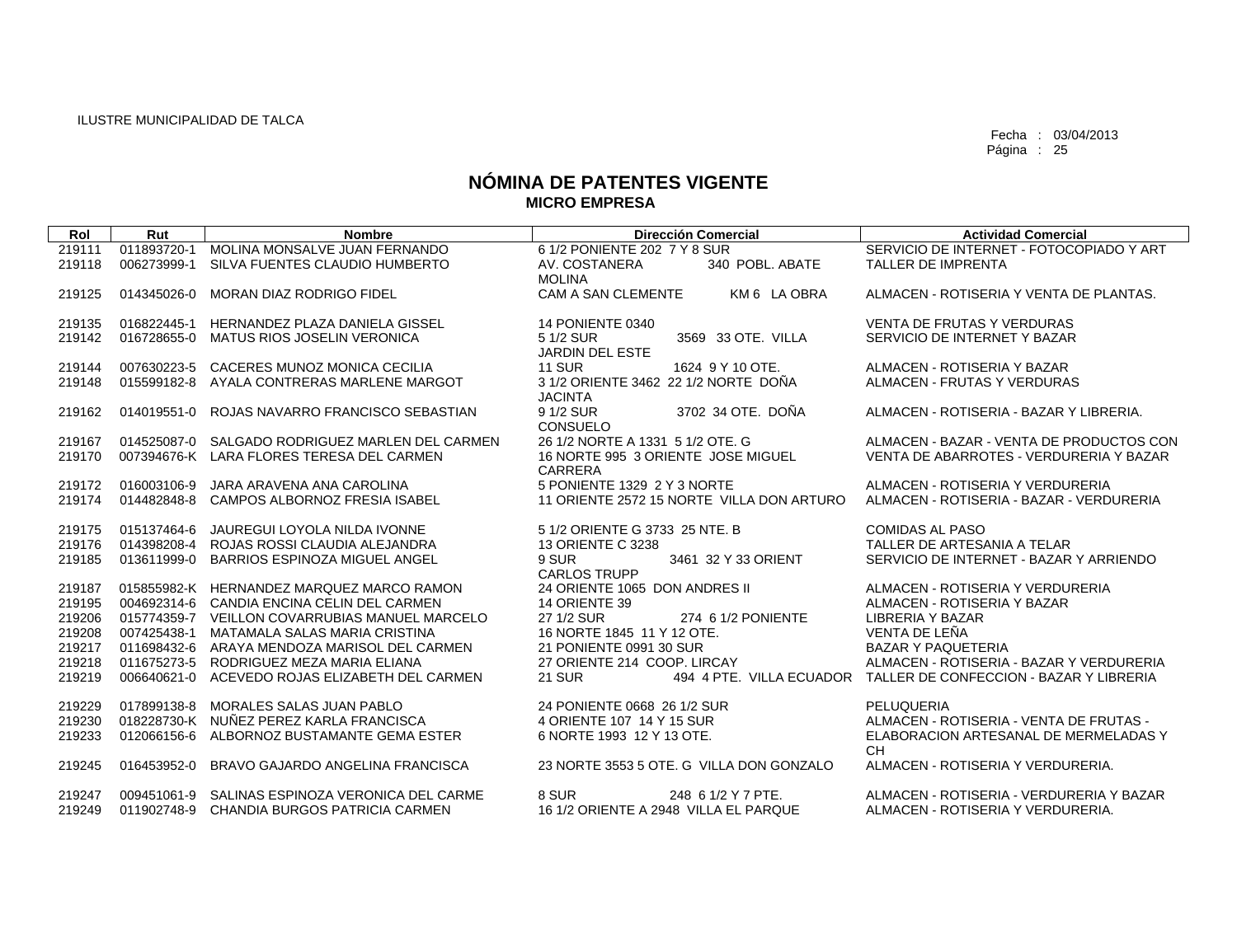| Rol              | Rut                        | <b>Nombre</b>                                               | <b>Dirección Comercial</b>                                   | <b>Actividad Comercial</b>                    |
|------------------|----------------------------|-------------------------------------------------------------|--------------------------------------------------------------|-----------------------------------------------|
| 219250           | 012551289-5                | SALAZAR MELLA MIRIAM VICTORIA                               | <b>10 SUR</b><br>3713 34 ORIENTE DOÑA                        | COMIDAS AL PASO Y SERVICIOS INTEGRALES D      |
|                  |                            |                                                             | <b>CONSUELO</b>                                              |                                               |
| 219254           |                            | 005297197-7 DIAZ RUIZ GUILLERMO IGNACIO                     | PSJE, 2 SUR 150 VILLA ARANJUEZ                               | <b>BAZAR Y PAQUETERIA</b>                     |
| 219255           |                            | 013723137-9 VASQUEZ DIAZ CRISTIAN PATRICIO                  | PJE, 31 1/2 ORIENTE A 102 12 SUR                             | <b>COMIDAS AL PASO</b>                        |
| 219260           | 014483009-1                | CONTRERAS TOLOZA FLOR IRENE                                 | 19 NORTE B 1205 5 ORIENTE                                    | ALMACEN - ROTISERIA - BAZAR Y VERDURERIA      |
| 219262<br>219266 | 015136110-2<br>014515509-6 | GUTIERREZ GONZALEZ DEYSY ALEJANDRA<br>MUÑOZ MUÑOZ ALBA ROSA | 27 ORIENTE 311 8 SUR<br>4 NORTE 3482                         | <b>COMIDAS AL PASO</b><br>ARTESANIA EN MADERA |
| 219274           | 019204534-7                | ESPINOZA ALAVA MARIA GABRIELA                               | 12 1/2 ORIENTE A 3212                                        | ALMACEN - ROTISERIA - BAZAR - FRUTAS Y V      |
| 219281           | 017684575-9                | OLIVOS ZENTENO LETICIA DEL PILAR                            | 4 ORIENTE A 3472 22 1/2 NTE. DOÑA JACINTA                    | ALMACEN - AMASANDERIA- ROTISERIA- ELABOR      |
|                  |                            |                                                             |                                                              |                                               |
| 219282           |                            | 012590472-6 PALMA SALAS SANDRA EDUVIGIS                     | 3 ORIENTE 3049 19 NTE. POB. PADRE HURTADO                    | <b>COMIDAS AL PASO</b>                        |
| 219285           | 006070396-5                | MOLINA LOPEZ JUANA ROSA                                     | 2 NORTE 385 4 PONIENTE                                       | ALMACEN - ROTISERIA - BAZAR Y VERDURERIA      |
| 219290           | 017040432-7                | <b>GONZALEZ GUERRERO MARIO ANTONIO</b>                      | 2 1/2 ORIENTE 106 13 1/2 SUR POB. EL PRADO                   | ALMACEN - ROTISERIA Y BAZAR                   |
|                  |                            |                                                             |                                                              |                                               |
| 219292           | 012563454-0                | <b>RIVEROS FIERRO MARTA INES</b>                            | PJE 7 ORIENTE B 200 ESQ, 10 SUR ABATE<br><b>MOLINA</b>       | <b>BAZAR Y LIBRERIA</b>                       |
| 219307           | 008422196-1                | SALDAÑA MUÑOZ ELADIA DE LAS NIEVES                          | POETA CRUCHAGA 26 VILLA SANTA ELIANA                         | ALMACEN - ROTISERIA - BAZAR Y VERDURERIA      |
| 219309           |                            | 009273773-K GAJARDO MORALES ANDRES WILIBALDO                | 13 1/2 SUR<br>152 3 1/2 PONIENTE                             | VENTA DE REPUESTOS - ACCESORIOS DE BICIC      |
|                  |                            |                                                             | POBL. INDEPENDENCIA                                          |                                               |
| 219311           |                            | 008231997-2 CABRERA ARRIAGADA MARIA LEONOR                  | 23 NORTE 1309 VILLA DON GONZALO III                          | BAZAR - SERVICIOS COMPUTACIONALES (DIGIT      |
| 219312           |                            | 012053465-3 FUENTES CONTARDO ADRIAN ULISES                  | 2 ORIENTE 0271 POB. AURORA DE CHILE                          | COMPRA Y VENTA DE MUEBLES USADOS              |
| 219315           |                            | 012082519-4 CAMPOS RAMIREZ MONICA REGINA                    | 8 SUR<br>3046 30 Y 31 OTE                                    | <b>BAZAR Y PAQUETERIA</b>                     |
| 219319           |                            | 008807825-K CANALES GATICA ERIKA ELENA                      | 1 SUR A<br>3183                                              | <b>ALOJAMIENTO</b>                            |
| 219332           | 013371893-1                | TAPIA LEAL SOLANGE ELENA                                    | 34 ORIENTE A 375 8 SUR                                       | <b>COMIDAS AL PASO</b>                        |
| 219333           | 008650685-8                | ULLOA CANALES JOSE GUILLERMO                                | PJE, 23 1/2 PONIENTE A 0933 ESQ, 29 SUR                      | PELUQUERIA                                    |
| 219344           | 014545196-5                | QUIJON REYES RODRIGO ANTONIO                                | 11 ORIENTE 39 POB. CRISTI GALLO                              | SERVICIOS DE RECURSOS HUMANOS EN              |
|                  |                            |                                                             |                                                              | <b>SEGURID</b>                                |
| 219347           | 015596859-1                | VASQUEZ OPAZO OSCAR JUAN PABLO                              | PJE. 12 1/2 NORTE C 888 VILLA LA PAZ                         | ALMACEN - ROTISERIA Y BAZAR                   |
| 219348           | 009197619-6                | CONTRERAS DIAZ JUAN ENRIQUE                                 | <b>26 SUR</b><br>453 ESQ, 4 PTE, A VILLA<br><b>RIO CLARO</b> | COMIDAS AL PASO - VENTA DE DULCES Y HELA      |
| 219350           | 014344989-0                | RIQUELME GAVILAN KATHERINE IVONNE                           | 6 1/2 SUR C<br>3544 32 Y 33 ORIENT                           | ALMACEN Y BAZAR                               |
|                  |                            |                                                             | <b>VILLA JARDIN DEL ESTE</b>                                 |                                               |
| 219354           | 008786039-6                | MARTINEZ ARAVENA MARGARITA DEL CARM                         | 15 PONIENTE 0949 29 SUR V. JARDIN DEL VALLE                  | ALMACEN - ROTISERIA - BAZAR Y VERDURERIA      |
|                  |                            |                                                             |                                                              |                                               |
| 219355           |                            | 015134759-2 MANCILLA ROJAS URSULA ROMINA                    | POBL. ALDEA CAMPESINA<br>PARCELA 4                           | <b>COMIDAS AL PASO</b>                        |
| 219356           |                            | 012521569-6 ALVEAR FUENTES LUIS ANTONIO                     | 19 NORTE A 3032 VILLA LAS AMERICAS                           | ALMACEN - VERDULERIA Y BAZAR.                 |
| 219361           | 007167730-3                | ROJAS GONZALEZ SYLVIA ANGELICA                              | <b>12 SUR</b><br>1823 14 ORIENTE VILLA<br><b>BEMMEL</b>      | ALMACEN - ROTISERIA - BAZAR Y VERDURERIA      |
| 219362           |                            | 015135938-8 VALDES CONCHA PILAR FRANCISCA                   | 3 PONIENTE 1262 1 Y 2 NORTE                                  | CONSULTA DE KINESIOLOGIA                      |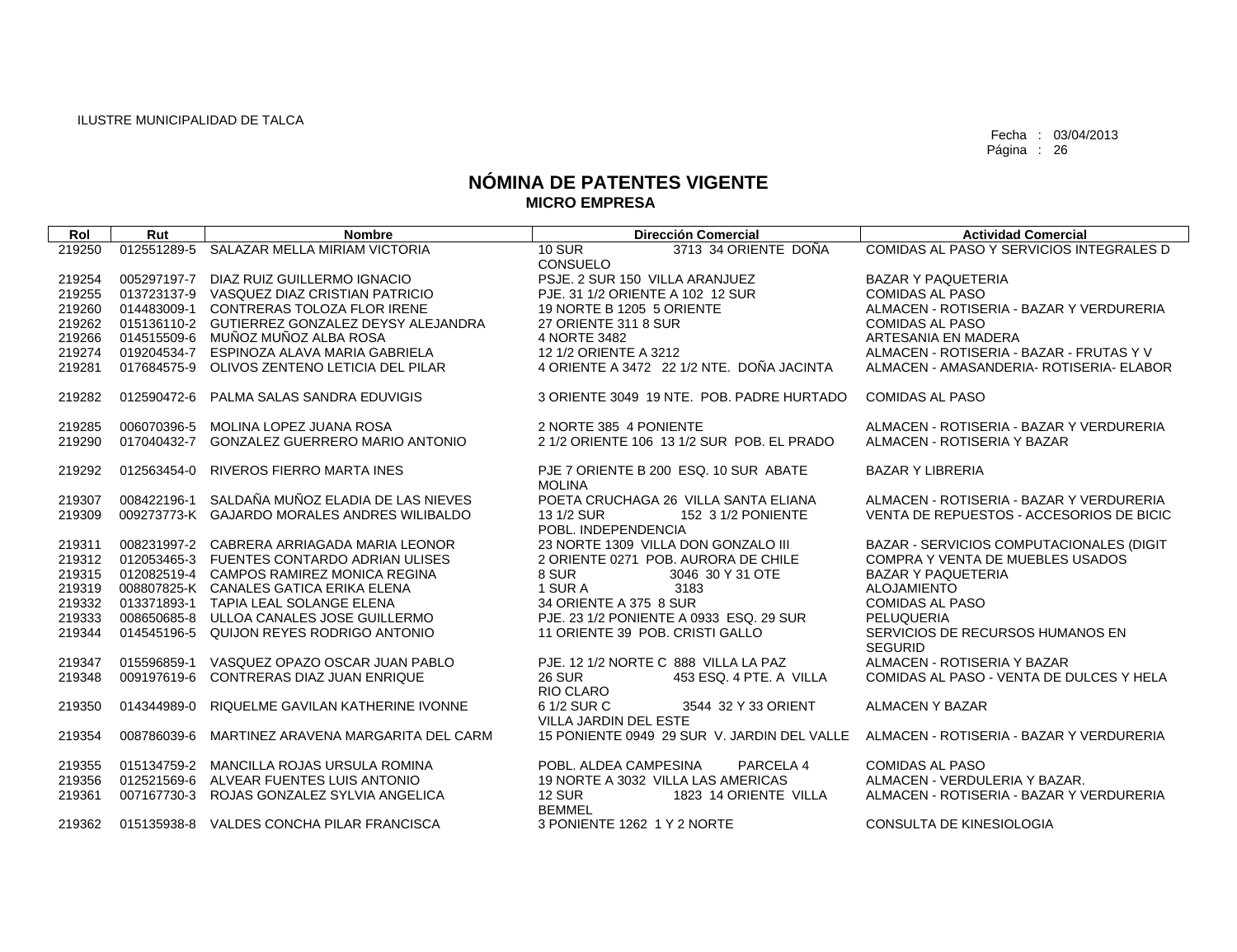| Rol    | Rut         | <b>Nombre</b>                                   | <b>Dirección Comercial</b>                                     | <b>Actividad Comercial</b>               |
|--------|-------------|-------------------------------------------------|----------------------------------------------------------------|------------------------------------------|
| 219363 | 009963739-0 | SOTO ROJAS REGINA FELISA                        | 22 PONIENTE 0493 VILLA DOÑA FLORENCIA                          | <b>COMIDAS AL PASO</b>                   |
| 219365 | 014345685-4 | IBARRA SALDIA KARLA ANDREA                      | 27 ORIENTE 292 LOTEO DON MANUEL                                | ALMACEN - LIBRERIA Y BAZAR               |
| 219371 | 014498022-0 | MONTECINOS SEPULVEDA FABIOLA MAGDAL             | <b>LOS ROBLES</b><br>60 VILLA ESTACION                         | ALMACEN Y VERDURERIA                     |
| 219376 | 015135175-1 | ARAVENA FUENZALIDA ALEX ANDRES                  | 29 SUR<br>55 18 1/2 PONIENTE VILLA<br><b>LAS CASAS</b>         | ALMACEN - ROTISERIA Y BAZAR              |
| 219383 | 017186906-4 | RUIZ MUÑOZ MARTA ROCIO                          | <b>10 SUR</b><br>666. 4 PTE. VILLA EDEN                        | <b>COMIDAS AL PASO</b>                   |
| 219385 |             | 011765172-K GONZALEZ MARTINEZ XIMENA SOLEDAD    | <b>17 NORTE 1888</b>                                           | ALMACEN - ROTISERIA - VERDURERIA - CARNE |
| 219388 | 014546637-7 | <b>IBARRA GUTIERREZ CAROLINA ISABEL</b>         | 28 1/2 ORIENTE 769 4 SUR                                       | ALMACEN - ROTISERIA - VENTA DE FRUTAS Y  |
| 219390 | 013722610-3 | OYARCE ROMERO BERNARDITA DEL CARMEN             | POBL. SANTA MARTA<br><b>15 EL SAUCE</b><br>CAMINO S. CLEMENTE  | ALMACEN - ROTISERIA - AMASANDERIA - BAZA |
| 219391 | 017187299-5 | NUÑEZ SANTELICES ALEXANDRA CAROLINA             | <b>25 SUR</b><br>0560 1 1/2 ORIENTE VILLA<br><b>PUCARA V</b>   | ALMACEN - ROTISERIA - BAZAR Y VERDULERIA |
| 219393 | 013100943-7 | CARRASCO BERNALES MARIA GISELLE                 | <b>25 SUR</b><br>580 VILLA PUCARA                              | ALMACEN - ROTISERIA Y BAZAR              |
| 219399 | 008931828-9 | NUÑEZ SEPULVEDA ELIANA DE LAS MERCE             | 31 1/2 ORIENTE B BLOCK 596 DPTO. 104 SAN<br><b>LUIS</b>        | ALMACEN - ROTISERIA - BAZAR - LIBRERIA - |
| 219400 | 009007593-4 | ELGUETA LINEBRINK WILLIAMS ALEXANDE             | 30 1/2 ORIENTE 406 8 SUR SAN LUIS                              | ALMACEN - ROTISERIA - VERDURERIA Y BAZAR |
| 219401 |             | 014525441-8 ALDAI NUÑEZ ALEJANDRA ANDREA        | 6 ORIENTE 2928 18 Y 18 1/2 NTE LAS AMERICAS                    | COMIDAS AL PASO.                         |
| 219402 | 016454899-6 | VALDIVIA BUSTOS RICARDO RUBEN                   | X<br>33 ORIENTE C 435 JARDIN DEL ESTE                          | ALMACEN - ROTISERIA Y BAZAR.             |
| 219412 |             | 015144353-2 VIDAL BARAHONA SEBASTIAN AGUSTO     | <b>AVDA EL ARENAL</b><br>771                                   | VENTA DE REPUESTOS Y SERV. INTEGRALES DE |
| 219414 |             | 007033156-K CONCHA CALDERON VERONICA DEL CARMEN | PJE. 26 1/2 SUR E 0163 VILLA DOÑA FLORENCIA                    | ALMACEN Y VERDURERIA                     |
|        |             |                                                 |                                                                |                                          |
| 219415 | 008471858-0 | PARRA ALDANA ROSA ESTER                         | AVDA, CANCHA RAYADA<br>1938 8 Y 9 NORTE                        | <b>COMIDAS AL PASO</b>                   |
| 219416 | 016730570-9 | ABARZA MARCHANT OMAR ALEJANDRO                  | 8 SUR (CALLE DE SERVICIO) 3850 VILLA DOÑA                      | ALMACEN - ROTISERIA - BAZAR Y VERDURERIA |
| 219419 | 014256963-9 | MENESES RIVERA PAULA ANDREA                     | <b>CONSUELO IV</b><br>12 1/2 PONIENTE (EX-TEPAS) 076 TALCA DOS | ALMACEN - ROTISERIA - VENTA DE FRUTAS -  |
|        |             |                                                 |                                                                |                                          |
| 219420 |             | 009465520-K ESQUIVEL ALEGRIA MARIA VICTORIA     | PJE. 16 NORTE 1056 3 1/2 ORIENTE JOSE                          | ALMACEN - ROTISERIA - VERDURERIA Y BAZAR |
|        |             |                                                 | <b>MIGUEL CARRERA</b>                                          |                                          |
| 219424 | 011894684-7 | ALFARO ALVARADO PATRICIA CARMINA                | 12 1/2 ORIENTE B 3148 21 NORTE VILLA DON<br><b>SEBASTIAN</b>   | SERVICIO DE INTERNET - BAZAR Y VENTA DE  |
| 219428 | 017823454-4 | VERA NAVARRO IMARA ANDREA                       | AVDA, COLIN<br>003 17 Y 18 SUR                                 | <b>COMIDAS AL PASO</b>                   |
| 219439 | 014019332-1 | VALENZUELA VALENZUELA ROBERTO ALEJA             | 5 PONIENTE 01123 28 SUR V. DOÑA IGNACIA                        | ALMACEN - ROTISERIA - VENTA DE FRUTAS Y  |
|        |             |                                                 |                                                                |                                          |
| 219441 | 015012702-5 | OSSES NUÑEZ JENISET PAOLA                       | 4 SUR<br>3512. 32 OTE V. JARDIN DEL                            | VERDULERIA                               |
| 219443 |             | 014398055-3 ROJAS NAVARRO JOSE ANTONIO          | <b>ESTE</b><br>17 NORTE 1858 V.DON SEBASTIAN                   | ALMACEN - VERDULERIA- BAZAR Y ROTISERIA. |
|        |             |                                                 |                                                                |                                          |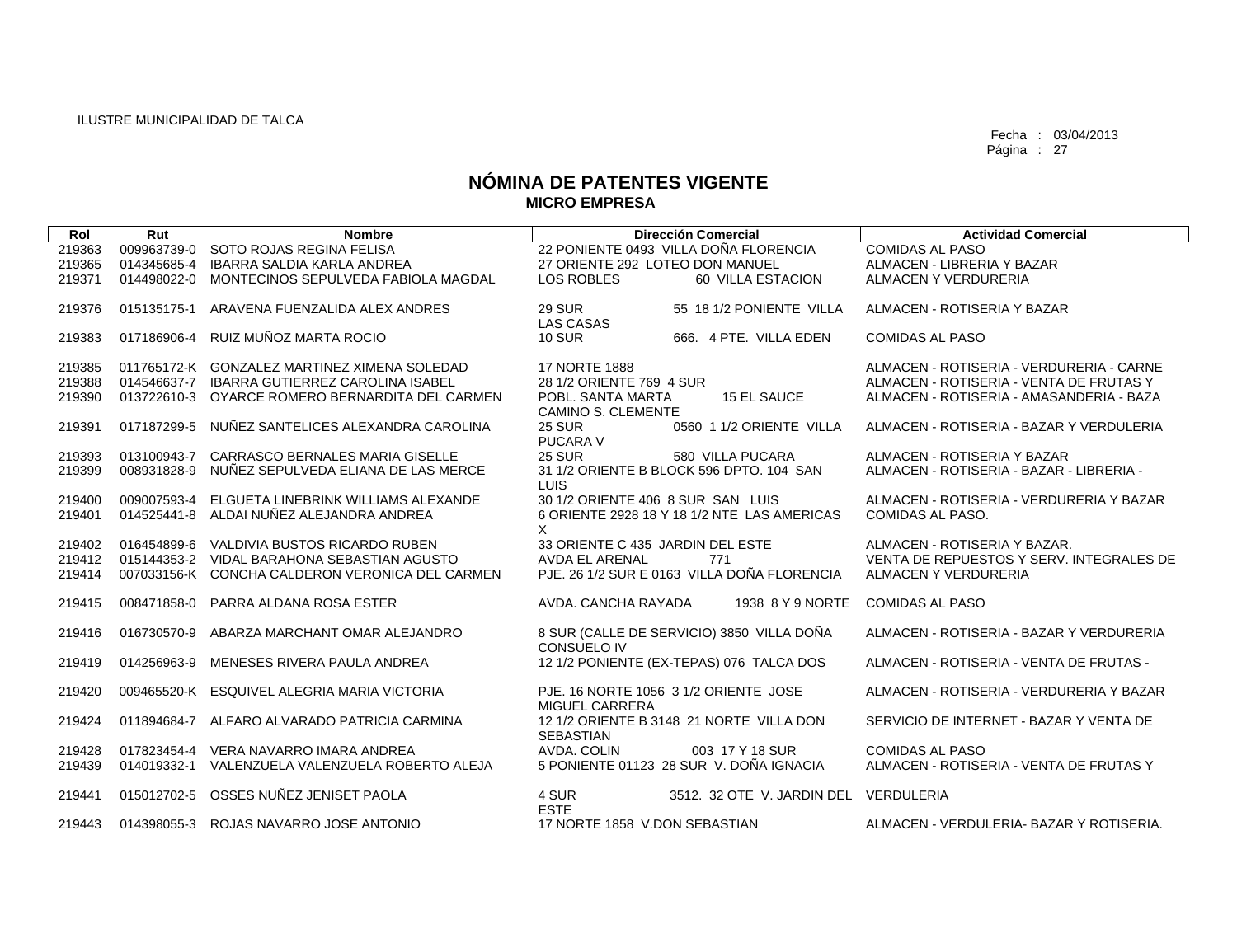| Rol    | Rut         | <b>Nombre</b>                                   | <b>Dirección Comercial</b>                                | <b>Actividad Comercial</b>               |
|--------|-------------|-------------------------------------------------|-----------------------------------------------------------|------------------------------------------|
| 219456 | 015139756-5 | SOZA QUINTEROS BLANCA DEL ROSARIO               | 11 PONIENTE 0858 29 SUR VILLA CRISTINA                    | ALMACEN - ROTISERIA Y VERDURERIA         |
| 219460 | 013722649-9 | VERDUGO URRA FANY MARIA                         | 31 ORIENTE 176 CARLOS TRUPP                               | COMIDAS AL PASO - ALMACEN - VERDURERIA Y |
| 219461 |             | 015502055-5 CANCINO ROJAS CECILIA PAOLA         | PJE. 11 1/2 NTE. 450 VILLA PORTAL DEL MAULE II            | ALMACEN - ROTISERIA - VERDURERIA Y BAZAR |
| 219464 |             | 014415090-2 FUENTES LAGOS YUDI CARMEN           | 21 PONIENTE 0679 27 SUR VILLA DOÑA CLARA                  | <b>COMIDAS AL PASO</b>                   |
|        |             |                                                 |                                                           |                                          |
| 219468 |             | 010342030-K JARA FALCON MARGOT ELIZABETH        | <b>26 SUR</b><br>0952 1 1/2 PTE, B VILLA<br><b>PUCARA</b> | AMASANDERIA - PASTELERIA Y ROTISERIA.    |
| 219483 |             | 017183971-8 GARRIDO FIGUEROA MARCO ANTONIO ERAS | 28 1/2 SUR<br>66 18 1/2 PONIENTE                          | BOUTIQUE Y VENTA DE BISUTERIA POR INTERN |
| 219495 |             | 010053381-2 MORALES GONZALEZ MONICA DEL CARMEN  | AV. CANAL DE LA LUZ, BLOCK 3121 DPTO.102                  | ALMACEN - ROTISERIA Y VERDURERIA         |
|        |             |                                                 | VILLA LAS AMERICAS 8                                      |                                          |
| 219497 |             | 011497347-5 SAAVEDRA ALVAREZ JOSE ROLANDO       | 3 1/2 ORIENTE B 0527 VILLA PUCARA V                       | VENTA DE ARTICULOS FERRETERIA.           |
| 219499 |             | 008471349-K JARA TORRES MARIANELA ELIANA        | 21 ORIENTE 193 9 SUR PANAMERICANA SUR                     | <b>ROTISERIA</b>                         |
|        |             |                                                 |                                                           |                                          |
| 219502 |             | 010814278-2 MEJIAS ROBLES MYRIAM JACQUELINE DE  | <b>10 SUR</b><br>2957 30 OTE, COOP                        | ALMACEN - ROTISERIA - BAZAR Y VERDULERIA |
|        |             |                                                 | MANUEL FERNANDEZ                                          |                                          |
| 219503 |             | 008813494-K ROMERO TEJOS DIEGO MANUEL           | <b>26 SUR B</b><br>036 PJE, 19 PTE, VILLA                 | ALMACEN - ROTISERIA - BAZAR - VERDURERIA |
|        |             |                                                 | <b>SAN FRANCISCO</b>                                      |                                          |
| 219507 |             | 013505766-5 DIAZ CASTRO JUAN MANUEL             | 11 1/2 NORTE 452 PORTAL DEL MAULE II                      | ALMACEN - ROTISERIA Y VERDURERIA         |
| 219510 |             | 011568223-7 BUSTOS FLORES MARCELA DEL CARMEN    | 3 NORTE 41, 9 Y 10 OTE                                    | <b>COCINERIA</b>                         |
| 219514 |             | 006351731-3 INZUNZA BRITO DAVID HERNAN          | 20 1/2 NORTE B 1966 LOMAS DE LIRCAY                       | ALMACEN - ROTISERIA - BAZAR Y VERDULERIA |
| 219518 | 006458845-1 | PACHECO ACUÑA MARIA TRINIDAD                    | 247 V. DOÑA IGNACIA<br><b>27 SUR</b>                      | <b>COMIDAS AL PASO</b>                   |
| 219533 | 014019081-0 | QUIROGA RIOS SILVANA MARIBEL                    | 10 SUR Nº 3626 30 OTE.A DOÑA CONSUELO                     | VENTA DE ALIMENTOS PARA MASCOTAS Y       |
|        |             |                                                 |                                                           | <b>ACCES</b>                             |
| 219536 | 015597493-1 | GONZALEZ AHUMADA SYLVANA ANDREA                 | 9 1/2 SUR<br>3139 30 Y 31 OTE, CARLOS                     | ALMACEN - ROTISERIA - BAZAR - LIBRERIA - |
|        |             |                                                 | <b>TRUPP</b>                                              |                                          |
| 219539 | 007897266-1 | FAUNDEZ MORALES EMILIA DEL CARMEN               | <b>21 SUR</b><br>1142 4 Y 5 OTE VILLA                     | ALMACEN- ROTISERIA- BAZAR Y VERDULERIA   |
|        |             |                                                 | <b>PUCARA V</b>                                           |                                          |
| 219540 | 011895381-9 | BRAVO ROJAS LUZ ELENA                           | 1 1/2 PONIENTE 2593 14 NORTE JOSE MIGUEL                  | ALMACEN- ROTISERIA- BAZAR- VERDULERIA Y  |
|        |             |                                                 | <b>CARRERA</b>                                            |                                          |
| 219541 |             | 014016175-6 GONZALEZ COFRE ANITA ANDREA         | 5 1/2 ORIENTE G 3725 DON RICARDO                          | ALMACEN- ROTISERIA- VENTA DE BEBIDAS DE  |
| 219543 | 012588905-0 | CONTRERAS VERDUGO BERNARDA ESTER                | CALLE <sub>2</sub><br>41 VILLA LOS                        | ALMACEN - ROTISERIA - BAZAR - VENTA DE F |
|        |             |                                                 | <b>CONQUISTADORES</b>                                     |                                          |
| 219544 | 011032686-6 | JAQUE GONZALEZ MARIA ANGELA                     | 5 SUR<br>1401 7 OTE.                                      | ALMACEN - ROTISERIA Y VERDURERIA.        |
| 219546 | 007122381-7 | RODRIGUEZ CARRASCO HECTOR RENE                  | 12 1/2 SUR A<br>661 POBL.                                 | ALMACEN Y ROTISERIA                      |
|        |             |                                                 | <b>INDEPENDENCIA</b>                                      |                                          |
| 219549 | 006280283-9 | <b>MYRIAM ANTONIA CONTADOR BERRIOS</b>          | 36 ORIENTE 1952 9 1/2 NORTE A PARQUE LAS                  | ALMACEN- ROTISERIA- VERDULERIA Y BAZAR   |
|        |             |                                                 | <b>RASTRAS</b>                                            |                                          |
| 219555 |             | 009249433-0 MENDEZ SAN MARTIN GERARDO HUMBERTO  | AVDA, COLIN<br>025 CON LOS BOLDOS                         | ALMACEN - FRUTAS - VERDURAS Y BAZAR      |
| 219565 |             | 008056484-8 PAVEZ MORALES MARIA SALOME          | 32 ORIENTE 3410 5 SUR B V. JARDIN DEL ESTE                | VENTA DE CONFITES - FRUTAS Y VERDURAS    |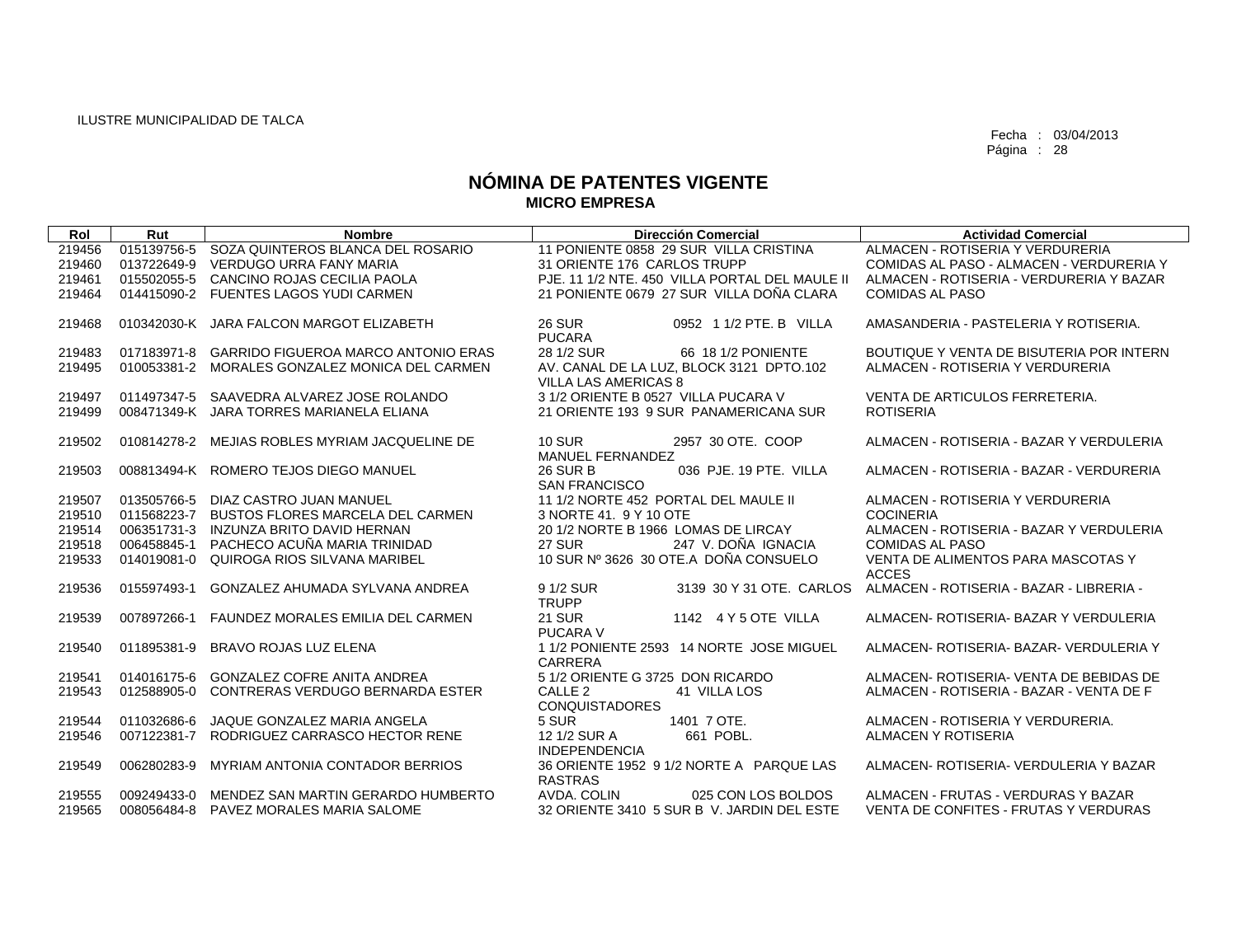| Rol    | Rut         | <b>Nombre</b>                                   | <b>Dirección Comercial</b>                                  | <b>Actividad Comercial</b>                         |
|--------|-------------|-------------------------------------------------|-------------------------------------------------------------|----------------------------------------------------|
| 219567 | 005679157-4 | ROJAS NUNEZ ALFREDO RUFINO                      | 14 ORIENTE 87 12 1/2 SUR B                                  | <b>VULCANIZACION</b>                               |
| 219568 | 018228507-2 | <b>GUTIERREZ CASTRO BRYAN ALEJANDRO</b>         | 2 ORIENTE 2962 18 NORTE B POB, PADRE<br><b>HURTADO</b>      | ALMACEN - CARNICERIA - ROTISERIA - VENTA           |
| 219573 | 014290059-9 | DIAZ ZURITA, MARINO ANTONIO                     | 20 NORTE 1016 3 ORIENTE SOR TERESA DE LOS<br>AN             | ALMACEN- ROTISERIA- VERDULERIA Y BAZAR             |
| 219577 |             | 009374278-8 GOMEZ CACERES NANCY ANGELICA        | 5 ORIENTE 0428 21 SUR V.PUCARA                              | VENTA DE FRUTAS Y VERDURAS- ENSALADAS CR           |
| 219579 |             | 022618011-7 SERGIO ESTEVES CASTRO               | 19 NORTE 1211 5 OTE. LAS AMERICAS I                         | <b>COMIDAS AL PASO</b>                             |
| 219588 |             | 014462003-8 CERDA JARA PAMELA C                 | 6 1/2 PONIENTE B 01114 V. DOÑA IGNACIA                      | <b>COMIDAS AL PASO</b>                             |
| 219592 |             | 005219750-3 CAMPOS DIAZ HERIBERTO MANUEL        | <b>22 SUR</b><br>1565 COLIN 3                               | TALLER ARTESANAL DE CALZADO                        |
| 219605 |             | 007711820-9 VALENZUELA TRONCOSO CELSO ENRIQUE   | 87 PSJE 17 PTE VILLA<br><b>29 SUR</b><br><b>MANQUEHUE</b>   | ALMACEN- ROTISERIA- VERDULERIA Y BAZAR             |
| 219607 |             | 010057660-0 VALENZUELA OYARZUN MARIA SOLEDAD    | 30 ORIENTE 614. 6 SUR SAN LUIS                              | VENTA DE ALIMENTOS PARA MASCOTAS Y<br><b>ACCES</b> |
| 219611 |             | 012590206-5 CERDA JARA JEANNETTE IVONNE         | 5 1/2 PONIENTE 1104. 27 Y 28 SUR                            | SASTRERIA - VENTA Y ARRIENDO DE DISFRACE           |
| 219612 |             | 015135005-4 JARA SANCHEZ KARIN ELENA            | 20 1/2 NORTE B 975 3 OTE.-                                  | ALMACEN - ROTISERIA - VERDURERIA Y BAZAR           |
| 219619 |             | 017183695-6 SARABIA DIAZ EVELYN CONSUELO        | 13 NORTE 2483 9 ORIENTE                                     | <b>COMIDAS AL PASO</b>                             |
| 219621 | 011372289-4 | TOLEDO FARIAS RAQUEL DEL CARMEN                 | 21 NORTE 3090 22 Y 23 ORIENT PARQUE<br><b>BICENTENARIO</b>  | ALMACEN - ROTISERIA - BAZAR Y VERDURERIA           |
| 219623 |             | 008962859-8 MORALES GONZALEZ REGINA OLIVIA      | 15 PONIENTE 0533 26 SUR                                     | COMIDAS AL PASO.                                   |
| 219624 |             | 011285116-K QUEZADA PEDRAZA LUZ HERMINIA        | 16 1/2 ORIENTE 2895 18 Y 19 NTE.                            | AMASANDERIA                                        |
| 219626 |             | 012588744-9 NEIRA RETAMAL HECTOR RODRIGO        | 14 NORTE 1964 12 1/2 ORIENTE V. EL TRUENO                   | ELABORACION Y VENTA DE HIELO                       |
| 219628 |             | 007511715-9 ROJAS VILLABLANCA ELSA DEL CARMEN   | 26 1/2 ORIENTE A 282 VILLA DON MARCELO                      | ALMACEN Y VERDURERIA                               |
| 219629 |             | 009579436-K MONSALVES PADILLA ANA LUZ           | 5 1/2 ORIENTE A 3063 19 NTE. C                              | TALER ARTESANAL DE MUEBLES                         |
| 219632 |             | 007927555-7 ARAVENA JARAMILLO EDILIA DEL CARMEN | 7 NORTE 926                                                 | <b>COMIDAS AL PASO.</b>                            |
| 219636 |             | 010179389-3 CASTILLO MUÑOZ ERIKA SOFIA          | PJE. INDEPENDENCIA 268 VILLA LA PAZ                         | ALMACEN - ROTISERIA - BAZAR Y VERDURERIA           |
| 219638 |             | 010808871-0 ARAVENA REBOLLEDO VIVIANA ALICIA    | <b>MADRID</b><br>448 POBL.<br><b>INDEPENDENCIA</b>          | DISTRIBUIDORA DE HUEVOS                            |
| 219639 |             | 005849476-3 PEREIRA PEREZ MARIA TERESA          | 1 ORIENTE 455 7 Y 8 SUR                                     | VENTA DE ARTICULOS ELECTRICOS - PRENDAS            |
| 219640 |             | 014019166-3 FLORES JARA RAQUEL HORTENSIA        | 5 1/2 NORTE 2162                                            | ALMACEN - ROTISERIA - BAZAR Y VERDULERIA           |
| 219641 |             | 015136137-4 TAPIA HERNANDEZ CLAUDINA ADRIANA    | 23 NORTE 1177 5 OTE. VILLA DOÑA JACINTA                     | ALMACEN Y BAZAR.-                                  |
| 219646 |             | 011561592-0 VIELMA MONDACA MARGARITA ANGELICA   | 19 NORTE 2366 16 1/2 OTE, A                                 | ALMACEN - ROTISERIA BAZAR Y VERDULERIA.-           |
| 219647 |             | 009379534-2 GARRIDO SAN MARTIN ANA DEL CARMEN   | 4 PONIENTE 0218 20 Y 21 SUR COOP SANTA<br><b>CAROLINA</b>   | BAZAR Y ARRIENDO DE DISFRACES                      |
| 219649 |             | 024014185-K KHAN SOHAIL                         | 6 SUR<br>118 VILLA LOS MAQUIS                               | BAZAR - BISUTERIA - JUGUETES DE REGALO -           |
| 219650 |             | 012589732-0 CALDERON MARABOLI ANDRES ANTONIO    | 4 ORIENTE 2918 18 NTE POB PADRE HURTADO                     | ALMACEN - ROTISERIA-VERDULERIA Y BAZAR             |
| 219653 |             | 012359729-K ORTEGA VALDES SANDRA ELENA          | 5 1/2 PONIENTE A 01118 27 SUR                               | AMASANDERIA - PASTELERIA Y ROTISERIA.-             |
| 219658 | 014397744-7 | COFRE NUÑEZ PABLO ANDRES                        | <b>29 SUR</b><br>0322 24 1/2 PTE. SAN JOSE<br>DE LA FLORIDA | ALMACEN - ROTISERIA - BAZAR Y VERDURERIA           |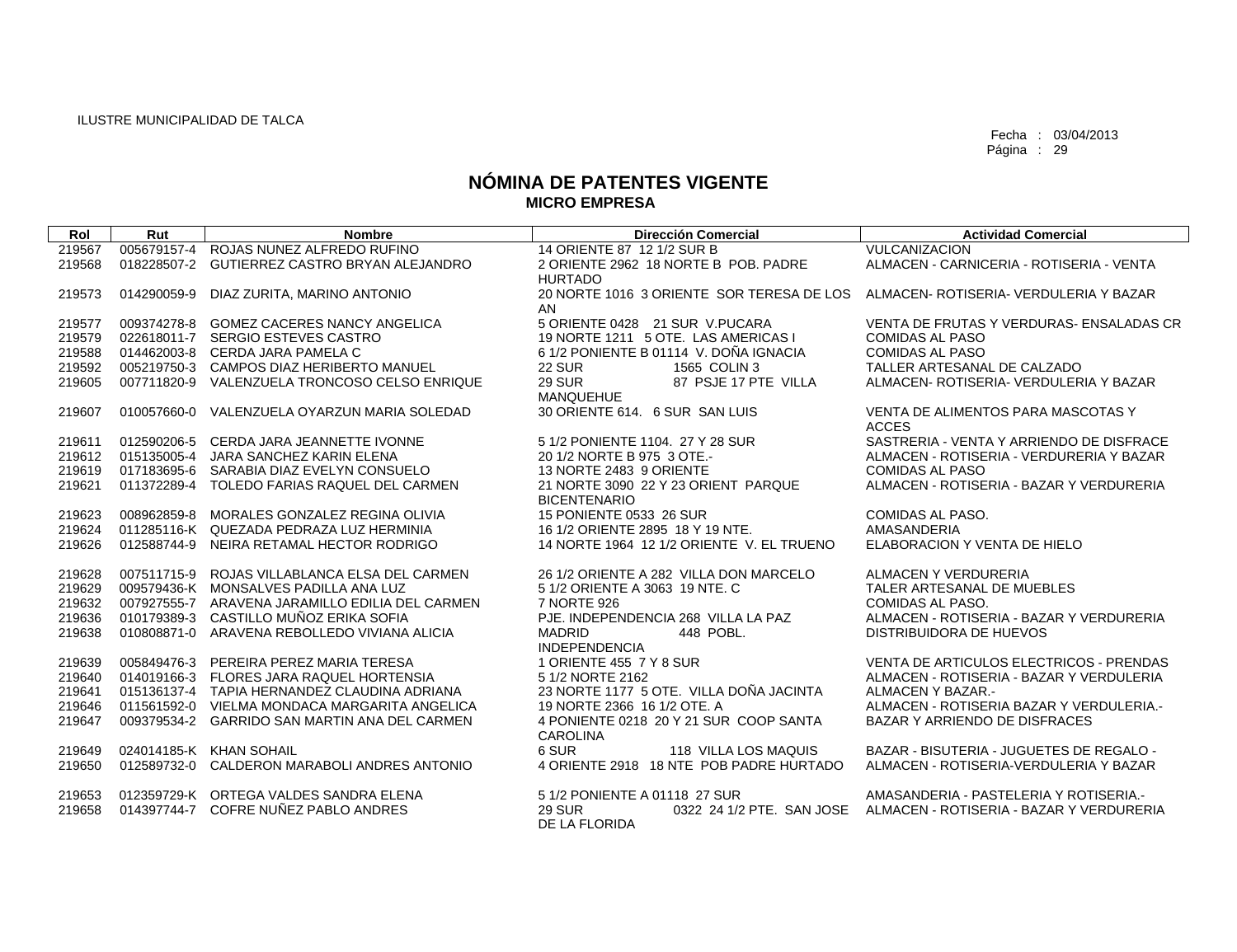| Rol              | Rut                        | <b>Nombre</b>                                                                             | <b>Dirección Comercial</b>                                  | <b>Actividad Comercial</b>                                                           |
|------------------|----------------------------|-------------------------------------------------------------------------------------------|-------------------------------------------------------------|--------------------------------------------------------------------------------------|
| 219661           | 007312220-1                | OCAMPO HARBERT WILMA DEL TRANSITO                                                         | 28 ORIENTE 55 12 SUR SAN MIGUEL DEL                         | ALMACEN - FRUTAS Y VERDURAS.-                                                        |
| 219662           |                            | 014054613-5 GARAY VALDES EDUARDO ALEJANDRO                                                | <b>PIDUCO</b><br>6 SUR Nº 2812 26 OTE LOTEO DON MANUEL      | <b>COMIDAS AL PASO</b>                                                               |
| 219663           |                            | 007916107-1 ADRIAZOLA TOLEDO OLIMPIA GRICELDA                                             | 17 NORTE 1984 DON SEBASTIAN                                 | ELABORACION Y VENTA DE CHOCOLATES                                                    |
|                  |                            |                                                                                           |                                                             | <b>ARTESA</b>                                                                        |
| 219664           |                            | 014399497-K MATUS HERNANDEZ CAROLINA ALEJANDRA                                            | 11 ORIENTE 2979 18 1/2 NE. A                                | VENTA DE JUGUETES- VENTA DE ROPA- BAZAR                                              |
| 219668           |                            | 006412496-K MORENO DIAZ JUAN ARTURO                                                       | 1 ORIENTE 485 7 Y 8 SUR SANTA ROSA                          | <b>ALMACEN</b>                                                                       |
| 219670<br>219673 |                            | 008527296-9 OLAVE SALINAS IRENE DEL CARMEN<br>007556705-7 FLANDES HERNANDEZ ROSA GEORGINA | 10 1/2 SUR<br>1530<br>1 PONIENTE A 01162 26 SUR             | ALMACEN - ROTISERIA - BAZAR - VENTA DE F<br>ALMACEN - ROTISERIA - VENTA DE MASAS HOR |
| 219674           |                            | 009711064-6 MENDEZ ROJAS JUANA ROSA                                                       | 24 NORTE 1314 5 1/2 OTE. G. VILLA DON                       | ALMACEN - ROTISERIA- VERDULERIA Y BAZAR                                              |
|                  |                            |                                                                                           | <b>GONZALO III</b>                                          |                                                                                      |
| 219676           | 009328960-9                | ZURITA RAMIREZ MARCELO EUGENIO                                                            | 4 NORTE 3477                                                | <b>MASAS HORNEADAS</b>                                                               |
| 219677           |                            | 008665155-6 ARENAS ESPINOZA RAQUEL DEL CARMEN                                             | 16 1/2 PONIENTE 097 18 SUR A V.DON FELIPE                   | ALMACEN - ROTISERIA - BAZAR - LIBRERIA -                                             |
| 219678           | 014344138-5                | VILLAGRA CASTRO FRANCIA DENISSE                                                           | 11 1/2 SUR<br>3438 32 Y 33 OTE.                             | <b>COMIDAS AL PASO</b>                                                               |
|                  |                            |                                                                                           | <b>CARLOS TRUPP</b>                                         |                                                                                      |
| 219706           |                            | 013664831-4 MONTERROSA MARTINEZ CAMILO VICENTE                                            | 2 NORTE 3587                                                | ALMACEN - ROTISERIA - BAZAR - COMIDAS AL                                             |
| 219717<br>219729 |                            | 017494785-6 RUZ BRAVO DANIELA PAZ<br>014430993-6 ANDRADE BRAVO RICARDO ANTONIO            | 8 SUR<br>3689<br>18 1/2 PONIENTE 0581 V. SAN FRANCISCO II   | ALMACEN - BAZAR - VENTA DE FRUTAS Y VERD<br>OFICINA ADMINISTRATIVA CONTRATISTA EN OB |
| 219733           | 018780136-2                | PEZO YAÑEZ MATIAS IGNACIO                                                                 | 1 PONIENTE B 0780 VILLA PUCARA                              | OFICINA ADMINISTRATIVA CONTRATISTA EN OB                                             |
| 219735           | 010237063-5                | BUSTOS VALENZUELA ELIZABETH IVON DE                                                       | 13 1/2 ORIENTE B 2318 13 NORTE VILLA LUCERO                 | ALMACEN - VENTA DE FRUTAS Y VERDURAS                                                 |
|                  |                            |                                                                                           |                                                             |                                                                                      |
| 219739           |                            | 011951603-K OSSES LEON ANA ROSA                                                           | <b>21 SUR</b><br>96 VILLA GALILEA                           | ALMACEN - ROTISERIA - BAZAR - LIBRERIA -                                             |
| 219740           | 005970493-1                | ESPINOZA GUTIERREZ NORMA DEL CARMEN                                                       | 6 SUR<br>1660 9 Y 10 ORIENTE                                | <b>COMIDAS AL PASO</b>                                                               |
| 219746           | 010544188-6                | PEREZ SANCHEZ JESSICA ANDREA                                                              | LOS ESPINOS<br>19 LA FLORIDA                                | ALMACEN - BAZAR Y VERDULERIA.                                                        |
| 219749<br>219752 |                            | 016270673-K FIGUEROA RUIZ NATALY DE LAS MERCEDE<br>MOYA LOPEZ ZOILO RODRIGO               | 23 ORIENTE 3453 22 NTE. A<br>1 PONIENTE 0635 DEPTO 201-B    | ALMACEN - ROTISERIA Y AMASANDERIA.<br>OFICINA ADMINISTRATIVA EN OBRAS MENORES        |
| 219753           | 012461616-6<br>012033987-7 | MUÑOZ BERNAL CARMEN GLORIA                                                                | <b>11 SUR</b><br>2060 14 ORIENTE                            | ALMACEN - VENTA DE FRUTAS Y VERDURAS                                                 |
| 219757           |                            | 012588942-5 ZAPATA BUSTAMANTE ANA MERCEDES                                                | 31 ORIENTE 283 POBL.CARLOS TRUPP                            | VENTA DE INSUMOS Y ACCESORIOS PARA                                                   |
|                  |                            |                                                                                           |                                                             | <b>REPAR</b>                                                                         |
| 219768           | 006656244-1                | RAMIREZ ESPINOZA NORMA ESTER                                                              | PJE, 9 1/2 SUR 3324 31 Y 33 OTE, CARLOS                     | ALMACEN - ROTISERIA - BAZAR - LIBRERIA -                                             |
|                  |                            |                                                                                           | <b>TRUPP</b>                                                |                                                                                      |
| 219780           | 017497832-8                | ARAVENA MUÑOZ WILY FRANCISCO                                                              | <b>27 SUR</b><br>0321 5 1/2 PTE C V. DOÑA<br><b>IGNACIA</b> | LIBRERIA - BAZAR- IMPRESIONES VIA COMPUT                                             |
| 219795           |                            | 017823312-2 VARGAS GUTIERREZ JUANA DEL PILAR                                              | 10 ORIENTE 62 POB. CRISTI GALLO                             | <b>VENTA DE FRUTAS Y VERDURAS</b>                                                    |
| 219797           |                            | 014174177-2 ZUÑIGA MOLINA EVELYN ALEJANDRA                                                | PJE, 7 SUR A 3662 33 OTE, C JARDIN DEL ESTE                 | ALMACEN - ROTISERIA - BAZAR Y VERDURERIA                                             |
| 219800           |                            | 011895363-0 ZAVALA RIVERA EVARISTO ANTONIO                                                | 26 1/2 ORIENTE 837 3 1/2 SUR A BRISAS DE SAN                | VENTA DE QUILLAY - ROSA MOSQUETA - BOLDO                                             |
|                  |                            |                                                                                           | <b>MIGUEL</b>                                               |                                                                                      |
| 219803           |                            | 008640293-9 QUEVEDO RAMOS NANCY MARLENE                                                   | 8 1/2 ORIENTE 194, 13 Y 14 SUR                              | ALMACEN - ROTISERIA - BAZAR - FRUTAS Y V                                             |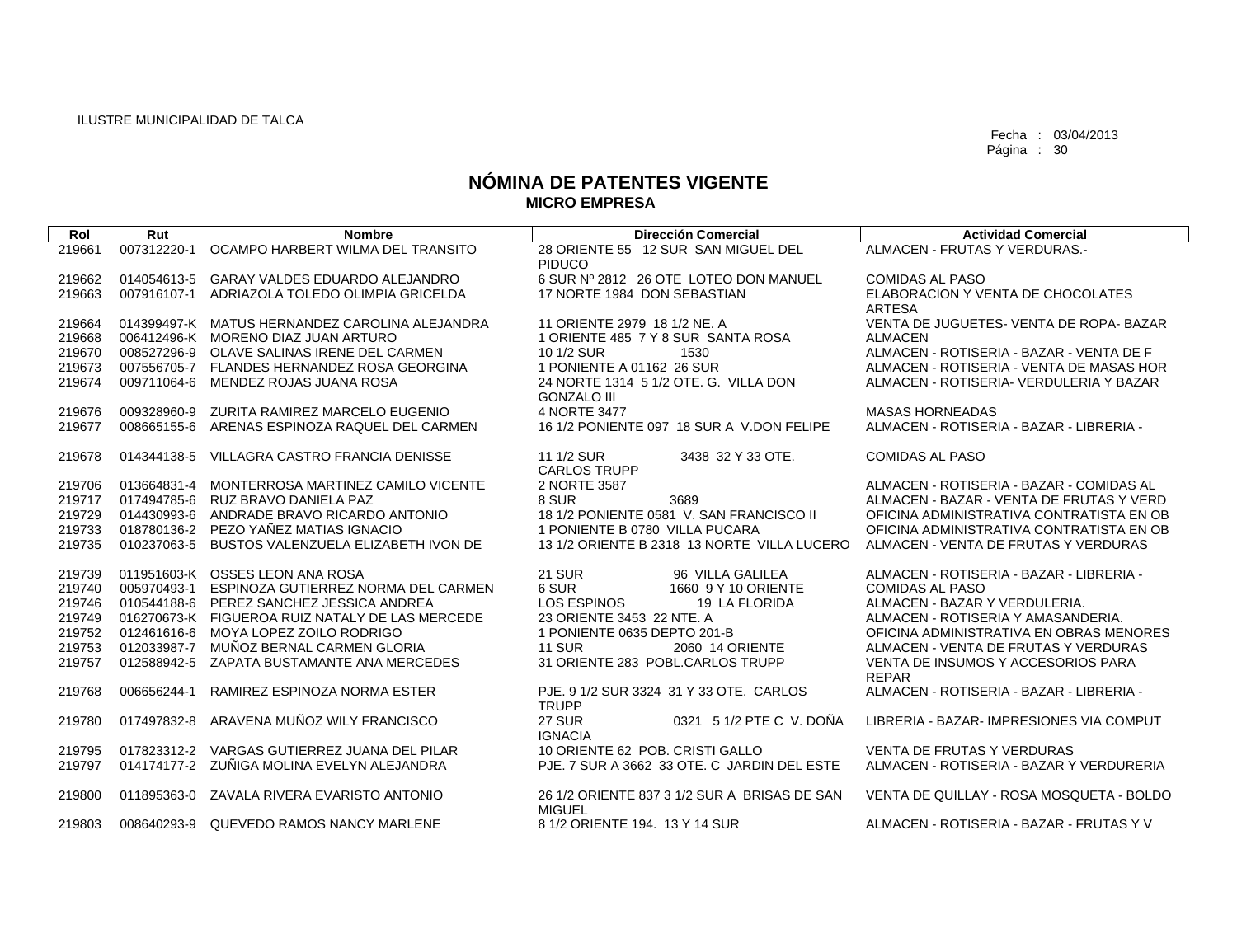| Rol    | Rut         | <b>Nombre</b>                                   | Dirección Comercial                                           | <b>Actividad Comercial</b>               |
|--------|-------------|-------------------------------------------------|---------------------------------------------------------------|------------------------------------------|
| 219810 | 010663719-9 | ARRIAZA ROJAS MARGARITA DEL CARMEN              | PJE, 4 ORIENTE B 3612                                         | ALMACEN - ROTISERIA - BAZAR - VENTA DE F |
| 219811 | 015137188-4 | <b>CAMPOS MONTECINOS ROSA ELENA</b>             | 32 ORIENTE 3411 5 SUR B VILLA JARDIN DE                       | BAZAR - ARRIENDO DE DISFRACES - VENTA DE |
|        |             |                                                 | <b>ESTE</b>                                                   |                                          |
| 219813 | 015136600-7 | CORNEJO ROJAS LORENA NINOSKA                    | PJE. 5 ORIENTE G 3457 VILLA DON GONZALO                       | ALMACEN - BAZAR - FRUTAS Y VERDURAS.     |
| 219824 | 013786180-1 | MORA GARRIDO OSCAR HERNAN                       | <b>23 SUR</b><br>610                                          | SERVICIO DE INTERNET                     |
| 219831 |             | 015148443-3 LARA PEREZ ALBA ROSA                | 2 NORTE 3387 VILLA LUCIA HIRIART                              | PELUQUERIA                               |
| 219832 | 017039529-8 | OLAVE PINOCHET CONSTANZA LILIAN                 | 5 PONIENTE B 1125 28 SUR VILLA DOÑA<br><b>IGNACIA</b>         | SALA DE ACONDICIONAMIENTO FISICO         |
| 219842 | 013943979-1 | RUZ ROSALES ANDREA CAROLINA                     | CIRCUNVALACION 18 ORIENTE 2405 VILLA<br><b>PARQUE II</b>      | ALMACEN - ROTISERIA Y BAZAR              |
| 219847 | 012373746-6 | MONDACA RODRIGUEZ SERGIO IVAN                   | 26 1/2 SUR<br>034 19 1/2 PTE V.SAN<br><b>FRANCISCO II</b>     | <b>PELUQUERIA</b>                        |
| 219855 | 014017533-1 | ZUÑIGA CONCHA MARIO GILBERTO                    | 22 1/2 ORIENTE 3440 VILLA BICENTENARIO                        | ALMACEN - ROTISERIA - BAZAR - VENTA DE F |
| 219860 |             | 007755593-5 SUAZO BULNES MARIA REGINA           | 8 SUR<br>1525 8 Y 9 ORIENTE ABATE                             | BAZAR - LIBRERIA Y FOTOCOPIAS            |
|        |             |                                                 | <b>MOLINA</b>                                                 |                                          |
| 219863 |             | 010038812-K ROJAS RAMIREZ JULIA DEL CARMEN      | PJE 1 NORTE 3175 24 1/2 ORIENTE FCO.<br><b>ANTONIO ENCINA</b> | TALLER DE ARTESANIA EN TEJIDOS           |
| 219869 |             | 017497778-K ROJAS CARREÑO SERGIO ERNESTO        | 6 NORTE 1954 12 Y 13 OTE. V. LOS<br><b>CONQUISTADORES</b>     | SERVICIOS DE BANQUETERIA                 |
| 219870 |             | 010238419-9 VIGUERA GONZALEZ ALEJANDRO HERNAN   | 14 ORIENTE 744 4 Y 5 SUR                                      | ACADEMIA DE MUSICA Y OF. ADMINISTRATIVA  |
| 219871 |             | 009690259-K CASTRO RAMIREZ CARMEN GLORIA        | 14 1/2 PONIENTE 0852 28 Y 29 SUR VILLA                        | AMASANDERIA Y ROTISERIA                  |
|        |             |                                                 | MANQUEHUA                                                     |                                          |
| 219887 |             | 017322148-7 NAVARRO BRITO LEONARDO HERNAN CLAUD | <b>AVDA LIRCAY</b><br>2295 12 NORTE                           | ARRIENDOS DE IMPLEMENTOS PARA EVENTOS    |
| 219891 |             | 012588969-7 LOYOLA RAMIREZ PATRICIA DEL CARMEN  | 14 NORTE 2325 16 OTE. VILLA PARQUE<br><b>INDUSTRIAL</b>       | ALMACEN - BAZAR Y VERDURERIA             |
| 219912 | 009671208-1 | MACHUCA CASTILLO BLANCA FILOMENA                | 17 NORTE 2290 16 ORIENTE                                      | ROTISERIA - BAZAR Y VERDURERIA           |
| 219921 |             | 012526855-2 SOTO WEBER PAULINA PATRICIA         | 4 SUR<br>2852 BRISAS DE SAN                                   | ELABORACION DE MASAS - VENTA DE          |
|        |             |                                                 | <b>MIGUEL</b>                                                 | <b>PRODUCTO</b>                          |
| 219924 |             | 013102064-3 CHAVEZ AREVALO SANDRA JIMENA        | 31 ORIENTE 478 8 SUR POBL, SAN LUIS                           | ALMACEN Y ROTISERIA                      |
| 219928 |             | 007707690-5 PINTO CERNA CARLOS MARTIN           | PJE ALGARROBO<br>137 VILLA ILLINOIS                           | ALMACEN - ROTISERIA - BAZAR - VENTA DE F |
| 219929 |             | 006335774-K JARA VERGARA SEGUNDO ANIBAL ANTONIO | 2 PONIENTE 59, 12 1/2 SUR POBL.<br><b>INDEPENDENCIA</b>       | ALMACEN - ROTISERIA - AMASANDERIA - BAZA |
| 219939 |             | 016454386-2 VALDEBENITO GATICA KARLA FRANCHESCA | 14 ORIENTE 25 POBL. EL TABACO                                 | <b>VENTA DE FRUTAS Y VERDURAS</b>        |
| 219966 |             | 009984672-0 LEIVA MUÑOZ MONICA PATRICIA         | 21 1/2 NORTE 1513 CONDOMINIO DE LIRCAY                        | CONFECCION DE PRENDAS DE VESTIR          |
| 219968 |             | 009751803-3 TORRES SALAS LAURA ERNESTINA        | 10 SUR 9 Y 10 OTE<br>1620                                     | <b>BAZAR</b>                             |
| 219972 | 014149139-3 | MOLINA ROBLES DANAE ANDREA                      | <b>BARCELONA</b><br>520 POBL.<br><b>INDEPENDENCIA</b>         | <b>COMIDAS AL PASO</b>                   |
| 219984 |             | 016997863-8 AGUERO SANTANDER EDUARDO ESTEBAN    | 11 ORIENTE 2683 V. DON ARTURO                                 | SALON DE BELLEZA                         |
| 220000 |             | 008380729-6 NUNEZ RIVAS BELLA CARMEN            | 9 ORIENTE 400 POBL, ABATE MOLINA                              | ALMACEN - ROTISERIA Y BAZAR.             |
|        |             |                                                 |                                                               |                                          |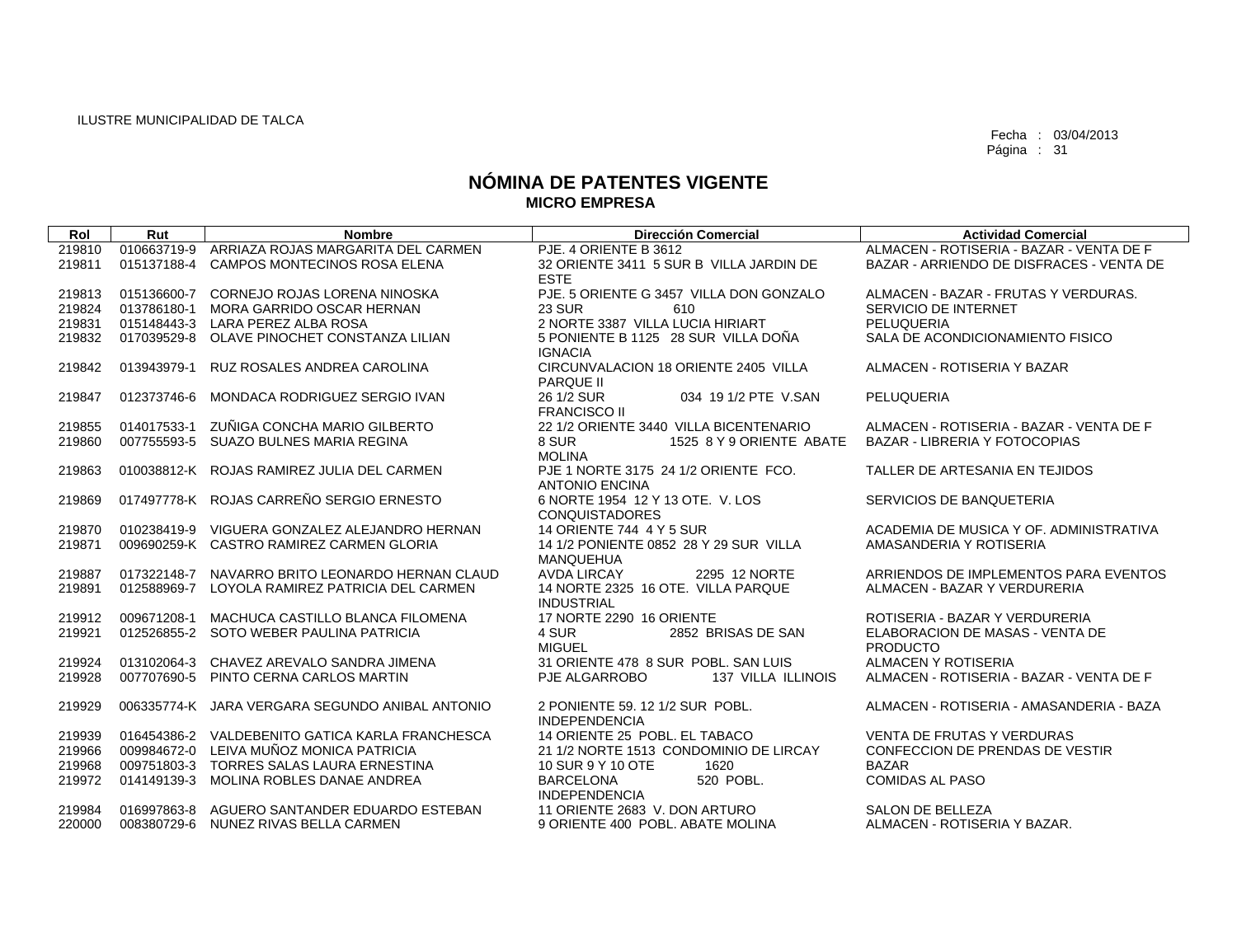| Rol              | Rut         | <b>Nombre</b>                                                                                  | <b>Dirección Comercial</b>                                   | <b>Actividad Comercial</b>                |
|------------------|-------------|------------------------------------------------------------------------------------------------|--------------------------------------------------------------|-------------------------------------------|
| 220001           |             | 013612276-2 VALENZUELA MENDEZ CAROLA ISABEL                                                    | 5 1/2 ORIENTE F 3470 VILLA DON GONZALO III                   | ALMACEN - VERDURERIA - BAZAR.             |
| 220021           | 010360147-9 | ORELLANA HERRERA ROSA XIMENA                                                                   | 5 1/2 ORIENTE B 3070 19 1/2 NORTE                            | ALMACEN - ROTISERIA - BAZAR Y VERDURERIA  |
| 220026           | 011847541-0 | MARTINEZ RODRIGUEZ RICHARD ANTHONY                                                             | PJE. 19 1/2 PONIENTE A 0910 VILLA LAS CASAS                  | OIFICINA ADMINISTRATIVA DE SERVICIOS DE   |
| 220028           | 013613046-3 | CRUZAT REYES WALESCA ALEJANDRA                                                                 | 5 1/2 ORIENTE G 3486, 23 NTE, DON GONZALO                    | AMASANDERIA Y ROTISERIA.                  |
| 220032           |             | 011320353-6 SAAVEDRA MONSALVE MARCELA DEL PILAR                                                | 5 NORTE 3380 VILLA VALLE CLARO                               | ALMACEN - ROTISERIA - FRUTAS - VERDURAS   |
| 220038           |             | 012298137-1 CORDOVA REYES WALESKA MABEL                                                        | 6 NORTE 1030 3 ORIENTE                                       | ALMACEN - FRUTAS Y VERDURAS               |
| 220043           |             | 010035387-3 SAN MARTIN GONZALEZ CARMEN ERNESTIN                                                | 6 ORIENTE 1297                                               | ALMACEN - ROTISERIA - BAZAR Y LIBRERIA.   |
| 220046           |             | 009708954-K VALENZUELA ROTHEN MANUEL ANTONIO                                                   | <b>25 SUR</b><br>281                                         | VENTA DE INSUMOS DE ASEO ENVASADOS.       |
| 220048           |             | 013101593-3 ARAYA ROMERO MAURICIO HERNAN                                                       | <b>29 SUR</b><br>106 14 1/2 PONIENTE VILLA                   | <b>COMIDAS AL PASO</b>                    |
|                  |             |                                                                                                | <b>JARDIN DEL VALLE</b>                                      |                                           |
| 220049           |             | 008489186-K GONZALEZ GARCIA JIMENA DEL CARMEN                                                  | 19 PONIENTE 0973 V. JARDIN DEL VALLE                         | <b>COMIDAS AL PASO</b>                    |
| 220051           |             | 012086902-7 ARAVENA FUENTES ISABEL MARGARITA                                                   | 20 NORTE A 1295 LAS AMERICAS IV                              | ALMACEN - VENTA DE FRUTAS Y VERDURAS      |
| 220055           |             | 011199916-3 MAUREIRA GARCIA ALBA DEL CARMEN                                                    | 19 NORTE C 1092 PB.SOR TERESA                                | ALMACEN, ROTISERIA Y AMASANDERIA          |
| 220059<br>220060 |             | 007558275-7 ROJAS MANCILLA GLORIA LUISA DE LOS<br>005915924-0 ARRIAGADA SOTO ORIANA DEL CARMEN | 16 1/2 ORIENTE 2221<br>12 ORIENTE 46 13 SUR COOP, 2 DE ENERO | <b>BAZAR</b><br><b>BAZAR Y PAQUETERIA</b> |
| 220065           |             | 009818508-9 NUNEZ ROSALES ROSA ESTELA                                                          | 13 1/2 ORIENTE 25 FORESTAL COPIHUE                           | BAZAR - LIBRERIA - CORDONERIA - PAQUETER  |
| 220066           |             | 011133329-7 GONZALEZ GUERRERO RAQUEL DEL CARMEN                                                | 8 SUR<br>3155 30 1/2 OTE, B                                  | PELUQUERIA Y COMPRA VENTA DE COSMETICOS   |
| 220067           | 014019759-9 | <b>BUSTOS SALAZAR RAUL ANDRES.-</b>                                                            | 33 1/2 ORIENTE A 332                                         | ALMACEN - BAZAR Y LIBRERIA.               |
| 220078           | 008526836-8 | QUEZADA VILLAGRA LILIANA DE LAS MER                                                            | 20 NORTE 1315 BLOCK 104 V.LAS AMERICAS VI                    | VENTA DE FRUTAS Y VERDURAS (VERDULERIA)   |
|                  |             |                                                                                                |                                                              |                                           |
| 220082           |             | 012728489-K VILLARROEL HERNANDEZ MARCELA DEL CA                                                | 23 NORTE 1290 5 1/2 OTE, D                                   | ALMACEN - ROTISERIA Y BAZAR               |
| 220090           |             | 016456670-6 BRAVO PALMA ELIZABETH JACQUELINE                                                   | 4 ORIENTE 3632                                               | ALMACEN - ROTISERIA - BAZAR - VERDULERIA  |
| 220102           |             | 014346006-1 VALDEBENITO GATICA JORGE ALEX                                                      | 14 ORIENTE 25 POBL. EL TABACO                                | <b>COMPRA Y VENTA DE VEHICULOS</b>        |
| 220104           |             | 005855498-7 ARIAS RIOS JUAN ANTONIO DEL C.                                                     | 5 ORIENTE 2879 JOSE MIGUEL CARRERA                           | VULCANIZACION                             |
| 220106           |             | 016555823-5 CAMPOS CAMPOS VANESA ALEJANDRA                                                     | 22 ORIENTE A 3349 VILLA BICENTENARIO                         | COMIDAS AL PASO - VENTA DE BEBIDAS - HEL  |
| 220108           |             | 009724851-6 LARA REVECO SONIA MARIA ELENA                                                      | 4 1/2 NORTE B 2078 VILLA ILUSION                             | <b>COMIDAS AL PASO</b>                    |
| 220119           |             | 015146472-6 ESPINOSA MANRIQUEZ ADRIANA DEL CARM                                                | 19 NORTE 2358 16 1/2 OTE. VILLA PARQUE II                    | ALMACEN Y ROTISERIA.                      |
| 220133           |             | 005848848-8 BUSTOS PINO HAYDEE DEL TRANSITO                                                    | 1 PONIENTE 0738 25 Y 26 SUR                                  | ALMACEN - ROTISERIA - BAZAR - LIBRERIA -  |
| 220135           |             | 010139738-6 AMARO HERNANDEZ CARMEN GLORIA                                                      | 14 ORIENTE 2140-B                                            | <b>VULCANIZACION</b>                      |
| 220138           | 012522300-1 | OYARCE FLORES FRANCISCO JAVIER                                                                 | POBL.18 DE ABRIL<br>35 MERCEDES                              | ALMACEN Y VERDURERIA                      |
| 220139           |             | 013817915-K BARRIENTOS CARRILLO PRISSILA LORETO                                                | 3865 DOÑA CONSUELO<br><b>10 SUR A</b>                        | PELUQUERIA                                |
| 220142           |             | 016457297-8 SEPULVEDA LOPEZ LUCIA ANDREA                                                       | POB.18 DE ABRIL<br>63 MERCEDES                               | ALMACEN, ROTISERIA, VENTA DE FRUTAS Y VE  |
| 220144           |             | 012589756-8 NAVARRETE MOYA JOYCE ANDREA                                                        | <b>10 ORIENTE 1699</b>                                       | <b>COCINERIA</b>                          |
| 220145           |             | 007340098-8 PIÑA CACERES JORGE EUGENIO                                                         | 24 ORIENTE 2157 VILLA LOS ESPINOS                            | ELABORACION Y VENTA DE JUGOS NATURALES Y  |
| 220150           |             | 005935606-2 ROCO GONZALEZ MARIA RAQUEL                                                         | 5 1/2 NORTE A 2255 VILLA MAITENHUAPI                         | COMIDAS AL PASO Y ABARROTES               |
|                  |             |                                                                                                |                                                              |                                           |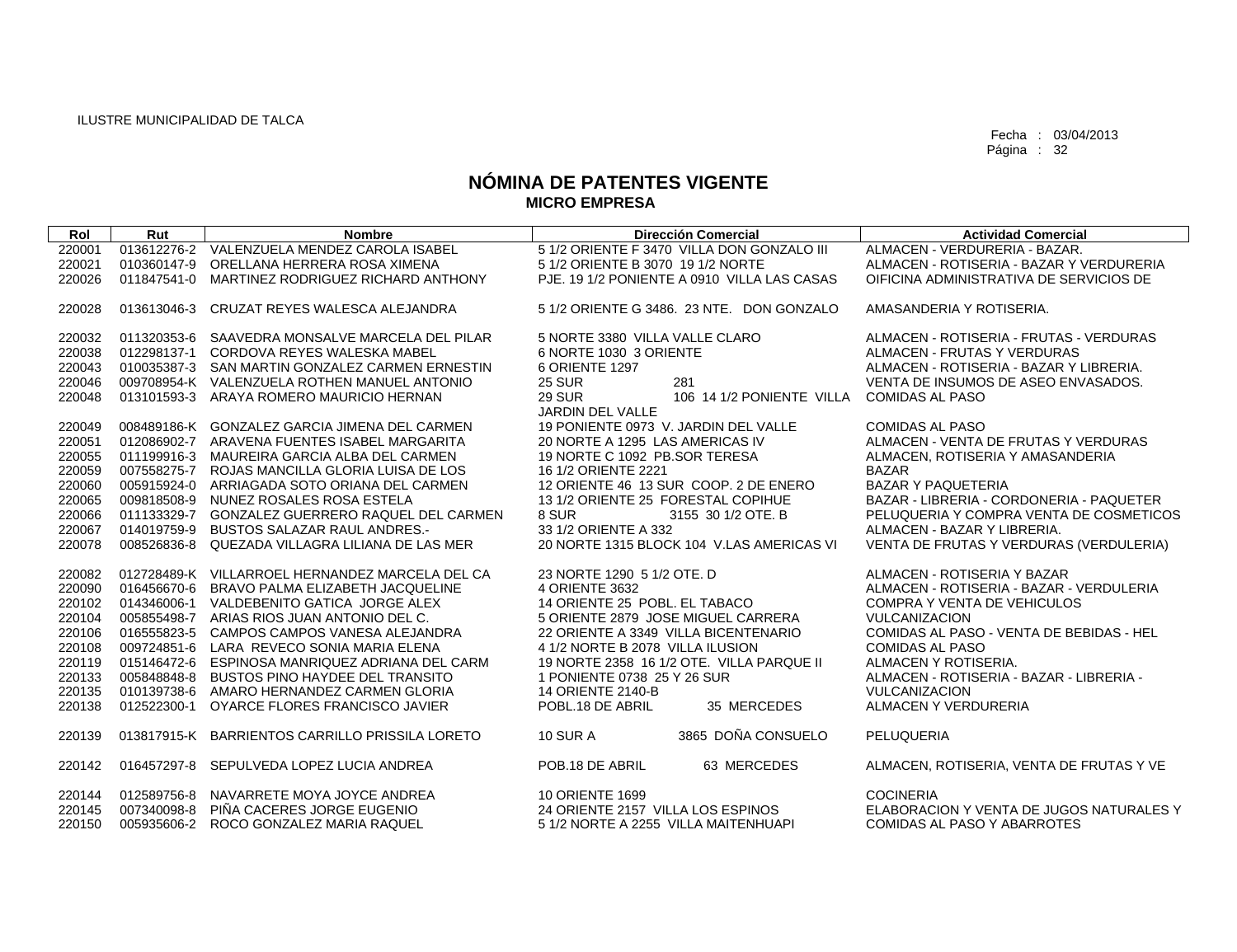| Rol              | Rut         | <b>Nombre</b>                                                            | <b>Dirección Comercial</b>                                           | <b>Actividad Comercial</b>                     |
|------------------|-------------|--------------------------------------------------------------------------|----------------------------------------------------------------------|------------------------------------------------|
| 220151           |             | 015906550-2 VALENZUELA SALAS GLADYS ALEJANDRA                            | POBL.18 DE ABRIL<br>32 MERCEDES                                      | ALMACEN - ROTISERIA Y BAZAR                    |
|                  |             |                                                                          |                                                                      |                                                |
| 220155           |             | 014398801-5 GAETE ALBORNOZ CAROLINA ANDREA                               | 11 1/2 ORIENTE C 3017 LOMAS DE LIRCAY                                | VENTA DE ROPA AMERICANA Y ARRIENDO DE D        |
| 220157           |             | 014571591-1 PALACIOS ROCO CAROL FERNANDA                                 | 25 1/2 SUR<br>475 VILLA RIO CLARO                                    | ALMACEN, ROTISERIA, BAZAR, LIBRERIA, VEN       |
| 220158           |             | 017039575-1 GONZALEZ CASTRO CARLA VERONICA                               | 16 NORTE 928 2 Y 3 ORIENTE                                           | VENTA DE ARTESANIA Y BAZAR                     |
| 220163           |             | 012298328-5 ORTIZ GAJARDO ELIAS ALBERTO                                  | 31 1/2 ORIENTE A 536 POBL, SAN LUIS                                  | ALMACEN Y ROTISERIA                            |
| 220169           | 012590177-8 | TORRES BASTIAS PAMELA IRENE                                              | 7 SUR Nº 3488 32 Y 33 OTE V. JARDIN DEL ESTE                         | BAZAR-LIBRERIA Y PAQUETERIA                    |
| 220173           | 008763913-4 | FAUNDEZ CACERES IDILIA DE LAS MERCE                                      | 17 PONIENTE 0536 26 SUR VILLA SAMUEL LILLO                           | TALLER ARTESANAL DE CONFECCION DE              |
|                  |             |                                                                          |                                                                      | <b>MUEBLE</b>                                  |
| 220180           |             | 010469761-5 RIVAS MORALES MIGUEL ANGEL                                   | 15 1/2 ORIENTE 1654 5 Y 6 NORTE                                      | ESTAMPADOS, FOTOGRAFIA E IMPRESION DIGIT       |
| 220182           | 016456411-8 | CARO VILLAR DEBORA BETSABE                                               | 12 NORTE 2296 16 ORIENTE FAUSTINO                                    | ALMACEN - ROTISERIA Y BAZAR                    |
|                  |             |                                                                          | GONZALEZ                                                             |                                                |
| 220187           |             | 008198006-3 MORA ALMONACID SOLEDAD DEL CARMEN                            | 6 ORIENTE 43 16 Y 18 SUR                                             | <b>COCINERIA</b>                               |
| 220188<br>220189 | 005611433-5 | LARA HENRIQUEZ JAVIER ANTONIO<br>014398629-2 VASQUEZ MUÑOZ JESSICA PAOLA | CAM.SN CLEMENTE POB.MERCEDES 8<br><b>21 SUR</b><br>927 3 Y 4 ORIENTE | ALMACEN Y ROTISERIA<br><b>LIBRERIA Y BAZAR</b> |
| 220190           |             | 013950358-9 TOLOZA TOLEDO ANDRES MAURICIO                                | 4 ORIENTE 1808 7 NORTE                                               | ALMACEN Y BAZAR                                |
| 220206           |             | 006404541-5 ARELLANO VERGARA LAURA ROSA                                  | 10 ORIENTE 71 12 Y 13 SUR POB, CRISTI GALLO                          | ALMACEN - ROTISERIA - VERDURERIA Y BAZAR       |
|                  |             |                                                                          |                                                                      |                                                |
| 220214           |             | 013101676-K ANDRADE PASCAL MANUEL RICARDO                                | 5 1/2 ORIENTE 3423 22 NORTE VILLA DON                                | ALMACEN - ROTISERIA - VERDURERIA - BAZAR       |
|                  |             |                                                                          | GONZALO                                                              |                                                |
| 220218           | 013613074-9 | LOYOLA PADRON LUIS ALVARO                                                | 2 1/2 ORIENTE 2614 POB, JOSE M. CARRERA                              | ALMACEN, ROTISERIA, VENTA DE FRUTAS Y VE       |
| 220222           |             | 076266593-K CECILIA A. AGUILAR MORALES PREVENCI                          | 17 1/2 PONIENTE 0858 PJE, 5 COND, JUAN                               | PRESTACION DE SERVICIOS EN MATERIA INHER       |
|                  |             |                                                                          | <b>APOSTOL</b>                                                       |                                                |
| 220225           | 016554864-7 | SALGADO ROJAS VIVIANA ANDREA                                             | 15 NORTE 2108 CON 14 ORIENTE FAUSTINO                                | OFICINA ADMINISTRATIVA DE SERV. DE ASEO        |
|                  | 005290329-7 | LEIVA YEVENES ANA LUISA                                                  | <b>GONZALEZ</b><br>PARCELA 2                                         | VENTA DE FRUTAS Y VERDURAS Y BEBIDAS EXP       |
| 220227<br>220232 | 014016438-0 | GUERRERO CACERES OSCAR MANUEL                                            | <b>CAMINO LAS RATRAS</b><br>3609 CON 33 OTE. DOÑA<br>10 SUR A        | ALMACEN, ROTISERIA, BAZAR, VENTA DE ACCE       |
|                  |             |                                                                          | CONSUELO                                                             |                                                |
| 220238           |             | 014562998-5 SALGADO BURGOS CECILIA DE LAS MERCE                          | 3 1/2 ORIENTE A 2682 JOSE MIGUEL CARRERA                             | ALMACEN, ROTISERIA Y BAZAR                     |
| 220239           |             | 012249925-1 FUENTES TAMAYO CECILIA DEL CARMEN                            | 6 1/2 ORIENTE BLOCK 1461 DEPTO 101 VILLA LAS                         | <b>COMIDAS AL PASO</b>                         |
|                  |             |                                                                          | <b>AMERICAS V</b>                                                    |                                                |
| 220240           |             | 010513600-5 AGUILA PEREA EDELMIRA NATALIA                                | 23 PONIENTE 0478 VILLA DOÑA FLORENCIA                                | VENTA DE ALIMENTOS Y ACCESORIOS PARA MAS       |
| 220242           | 011675559-9 | URRA MUÑOZ KATY BETSY                                                    | 4 ORIENTE A 0549 VILLA PUCARA V                                      | ALMACEN - VENTA DE FRUTAS Y VERDURAS - B       |
| 220243           | 012450580-1 | SANCHEZ VERGARA MARIA ISABEL                                             | 18 1/2 ORIENTE 214 9 SUR                                             | ALMACEN - ROTISERIA - BAZAR - VENTA DE F       |
| 220246           | 009079282-2 | SOTO ARRIAGADA HILDA DEL CARMEN                                          | 21 NORTE 2035 13 OTE, B VILLA DON HORACIO                            | ALMACEN - ROTISERIA Y VERDURERIA               |
|                  |             | 015773637-K SOTO MEJIAS NATALI ANDREA                                    | 2 ORIENTE 2735 14 Y 15 NORTE JOSE MIGUEL                             | ALMACEN - ROTISERIA Y BAZAR                    |
| 220250           |             |                                                                          | CARRERA                                                              |                                                |